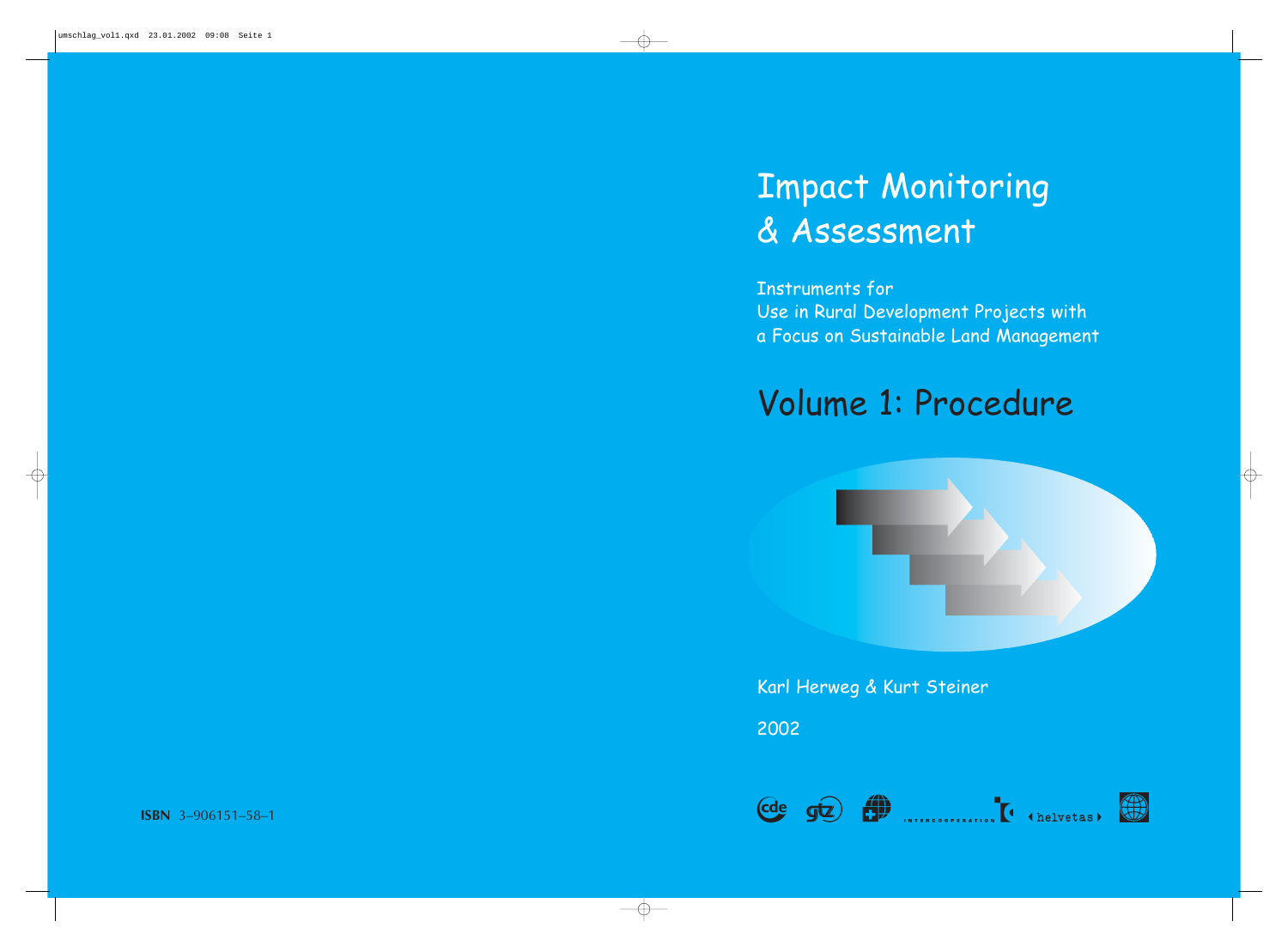# Synopsis

#### Impact Monitoring & Assessment (IMA) as part of the Project Cycle Management (PCM)

| <b>Steps in PCM</b>                                     | <b>Steps in IMA</b>                                                                            | <b>Reasoning &amp; Key Questions of IMA</b>                                                                                                                                                                                                                                                                                                                                                                                        |
|---------------------------------------------------------|------------------------------------------------------------------------------------------------|------------------------------------------------------------------------------------------------------------------------------------------------------------------------------------------------------------------------------------------------------------------------------------------------------------------------------------------------------------------------------------------------------------------------------------|
| <b>Planning</b><br>Stakeholder<br>Analysis              | <b>Step 1: Involvement</b><br>of Stakeholders and<br><b>Information</b><br><b>Management</b>   | <b>Reason:</b> Initiating participatory IMA and preparing the<br>documentation of the entire IMA procedure<br>Key questions: Who participates in IMA? Who can<br>provide and who needs what information, and in<br>what form? How will information be disseminated<br>and stored so it is accessible by anyone?                                                                                                                    |
| Problem<br>Analysis                                     | Step 2: Review of<br><b>Problem Analysis</b>                                                   | <b>Reason:</b> Sound understanding of the project context,<br>its elements and their interrelations<br>Key questions: What are the most important elements<br>of the project context? How are they interlinked? What<br>role do they play in the context? Is the context moving<br>towards or away from sustainability?                                                                                                            |
| Objectives<br>Analysis<br>(Analysis of<br>Alternatives) | <b>Step 3: Formulation</b><br>of Impact Hypotheses                                             | <b>Reason:</b> Predicting possible positive and negative<br>impacts<br>Key questions: What impulses can a project give<br>towards more sustainable development? What positive<br>and negative impacts might this imply?                                                                                                                                                                                                            |
| Indicator<br>Selection                                  | <b>Step 4: Selection of</b><br><b>Impact Indicators</b>                                        | <b>Reason:</b> Preparing the IMA baseline and assessment<br>Key questions: What indicates changes in the project<br>context? What reveals which impact hypotheses mate-<br>rialise? What set of indicators will tell if changes help<br>achieve the project purpose and goal? Can local indica-<br>tors be used? How can a reasonable number of indica-<br>tors be selected? How can impact assessment be pre-<br>pared?           |
| <b>Monitoring</b>                                       | <b>Step 5: Development</b><br>and Application of<br><b>Impact Monitoring</b><br><b>Methods</b> | <b>Reason:</b> Observation and documentation of changes in<br>the context<br>Key questions: How can the context and impact indi-<br>cators be monitored and documented? Which methods<br>are applicable within the means and capacities of the<br>project? How can methods best be combined?                                                                                                                                       |
| <b>Evaluation</b>                                       | Step 6: Impact<br><b>Assessment</b>                                                            | <b>Reason:</b> Interpreting changes in the context<br>Key questions: How did the context change in the<br>eyes of different stakeholders? What did they learn<br>from these changes? Do the lessons learnt indicate that<br>the project has stimulated important social processes?<br>What is the connection between these processes and<br>(development) goals? Which processes should be<br>strengthened specifically in future? |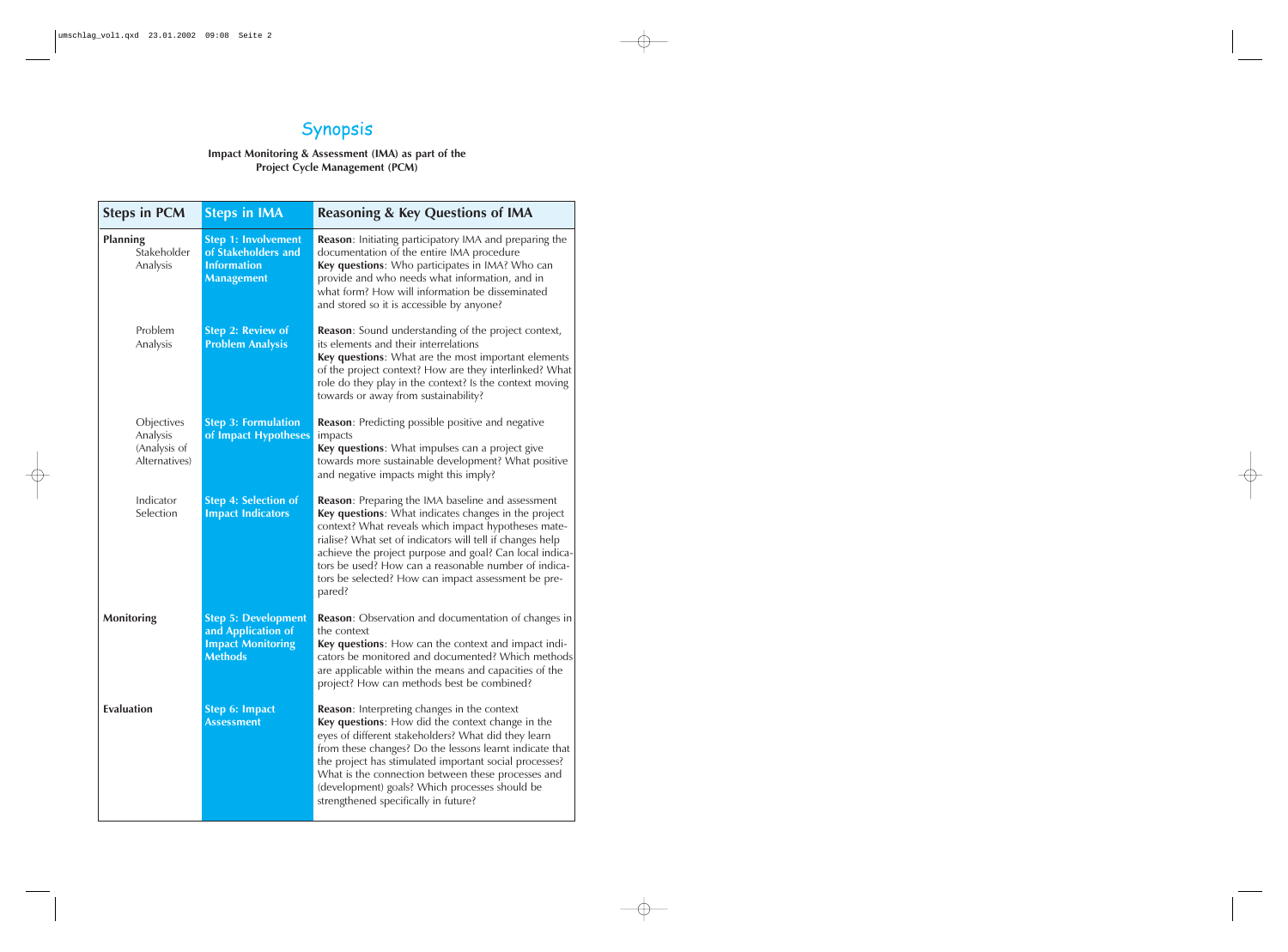# Impact Monitoring & Assessment

Instruments for Use in Rural Development Projects with a Focus on Sustainable Land Management

# Volume 1: Procedure

Karl Herweg & Kurt Steiner

2002



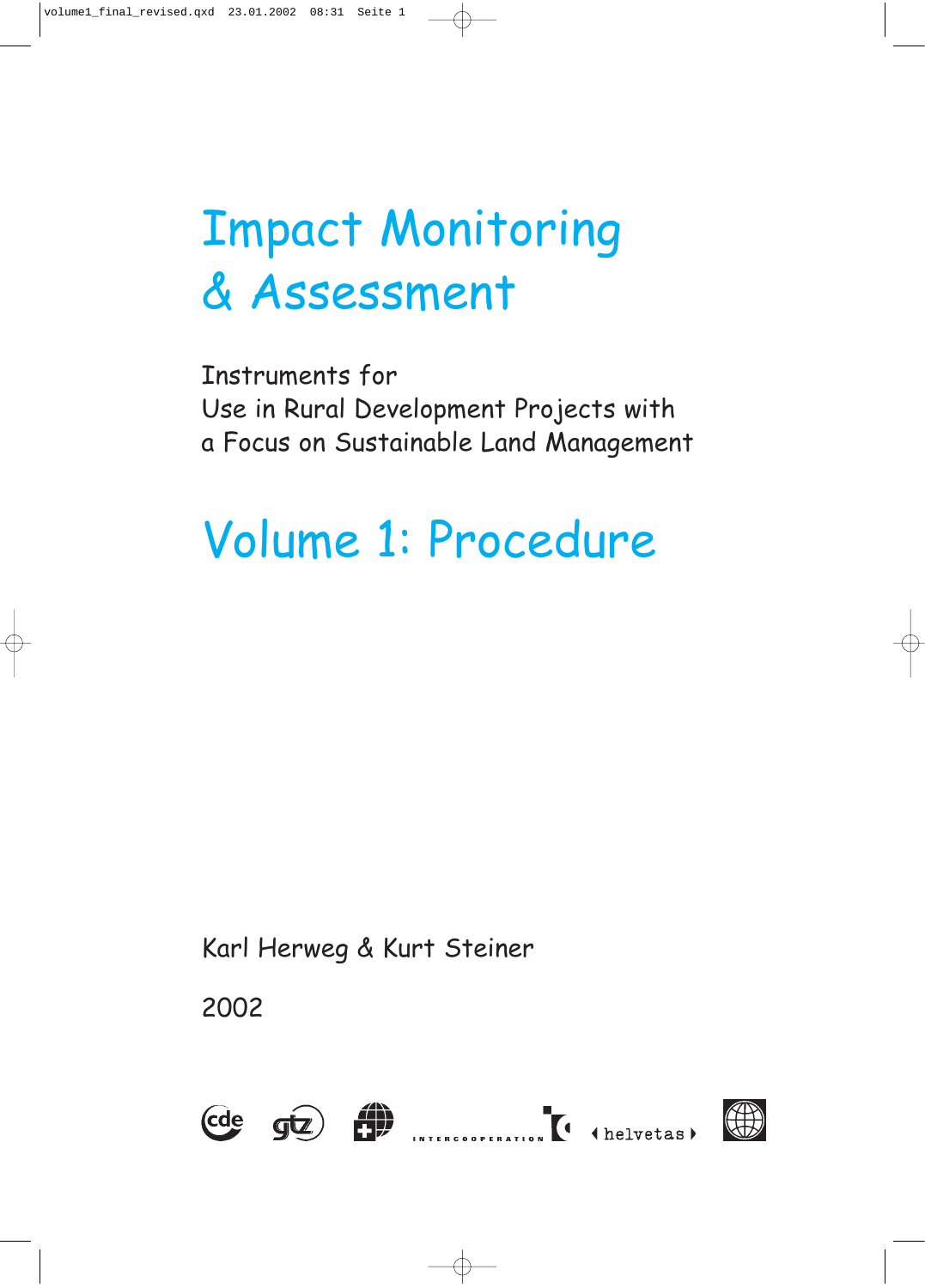#### IMPACT MONITORING & ASSESSMENT

Instruments for Use in Rural Development Projects with a Focus on Sustainable Land Management

Volume 1: Procedure

Authors: Karl Herweg (CDE), Kurt Steiner (GTZ)

#### Contributing Institutions:

Centre for Development and Environment (CDE, Switzerland), Deutsche Gesellschaft für Technische Zusammenarbeit (GTZ, Germany), Swiss Agency for Development and Cooperation (SDC, Switzerland), Intercooperation (Switzerland), Helvetas (Switzerland), Rural Development Department of the World Bank

#### Contributors (in alphabetical order):

Peter Bieler (SDC), Lukas Frey (CDE), Markus Giger (CDE), Matthias Görgen (consultant), Charl Goodwin (Dpt. of Land Affairs, RSA), N.R. Jagannath (SDC, Bangalore, India), Andreas Kläy (CDE), Adrian Maître (Intercooperation, ATICA, Bolivia), Peter Meier (SDC), Hans-Peter Müller (SDC, PDR Korea), Dieter Nill (consultant), Cordula Ott (CDE), Stephan Rist (CDE), Jochen Schmitz (Helvetas), Kai Schrader (consultant), Sigfrid Schröder-Breitschuh (GTZ), Francis Shaxson (consultant), Thomas Stadtmüller (Intercooperation), Brigitta Stillhardt (CDE), Georg Weber (Intercooperation, Nepal)

Layout: Lukas Frey

Drawings & Cartoons: Karl Herweg

Printed by: Buri Druck AG, 3084 Wabern, Switzerland

© CDE & GTZ 2002

ISBN: 3–906151–58–1

#### Please address comments, suggestions, orders, etc. to:

Dr. Karl Herweg Centre for Development and Environment Hallerstr. 12 CH-3012 Bern Tel.: +41 31 631 88 22 Fax: +41 31 631 85 44 E-mail: herweg@giub.unibe.ch

Dr. Kurt Steiner GTZ Dag-Hammarskjöld-Weg 1-5 D-65760 Eschborn Tel. & Fax: +49 6196 79 10 81 E-mail: kurt.steiner@gtz.de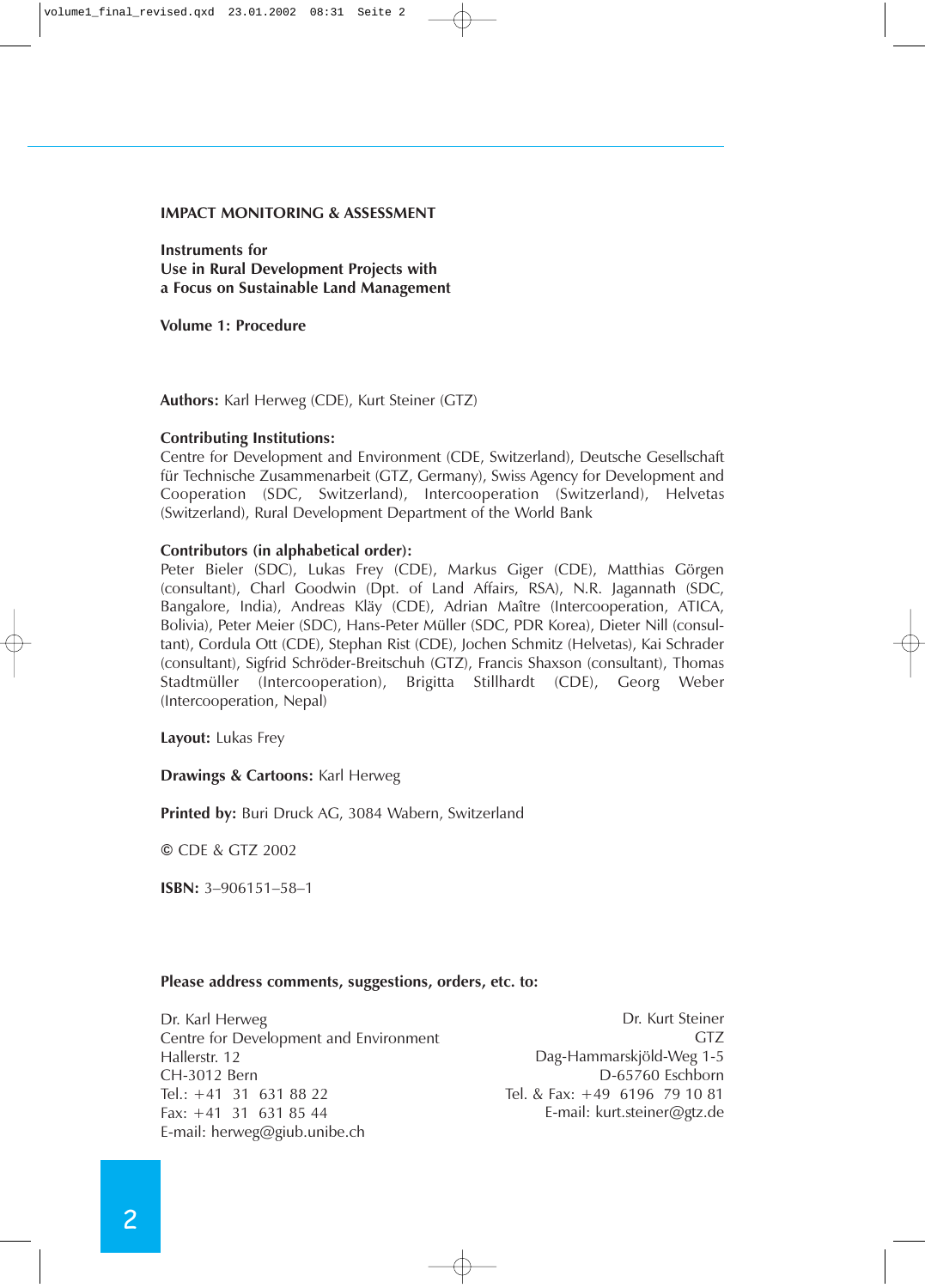# Table of Contents

| Acknowledgements                                                           | 4  |
|----------------------------------------------------------------------------|----|
| Foreword                                                                   | 5  |
| About this Document                                                        | 6  |
| <b>Clarification of Terms</b>                                              | 9  |
| Approach to Impact Monitoring & Assessment                                 | 14 |
| Six Steps in Impact Monitoring & Assessment                                | 17 |
| Step 1: Involvement of Stakeholders and<br><b>Information Management</b>   | 19 |
| Step 2: Review of Problem Analysis                                         | 23 |
| Step 3: Formulation of Impact Hypotheses                                   | 27 |
| Step 4: Selection of Impact Indicators                                     | 31 |
| Step 5: Development and Application of Impact<br><b>Monitoring Methods</b> | 39 |
| Step 6: Impact Assessment                                                  | 43 |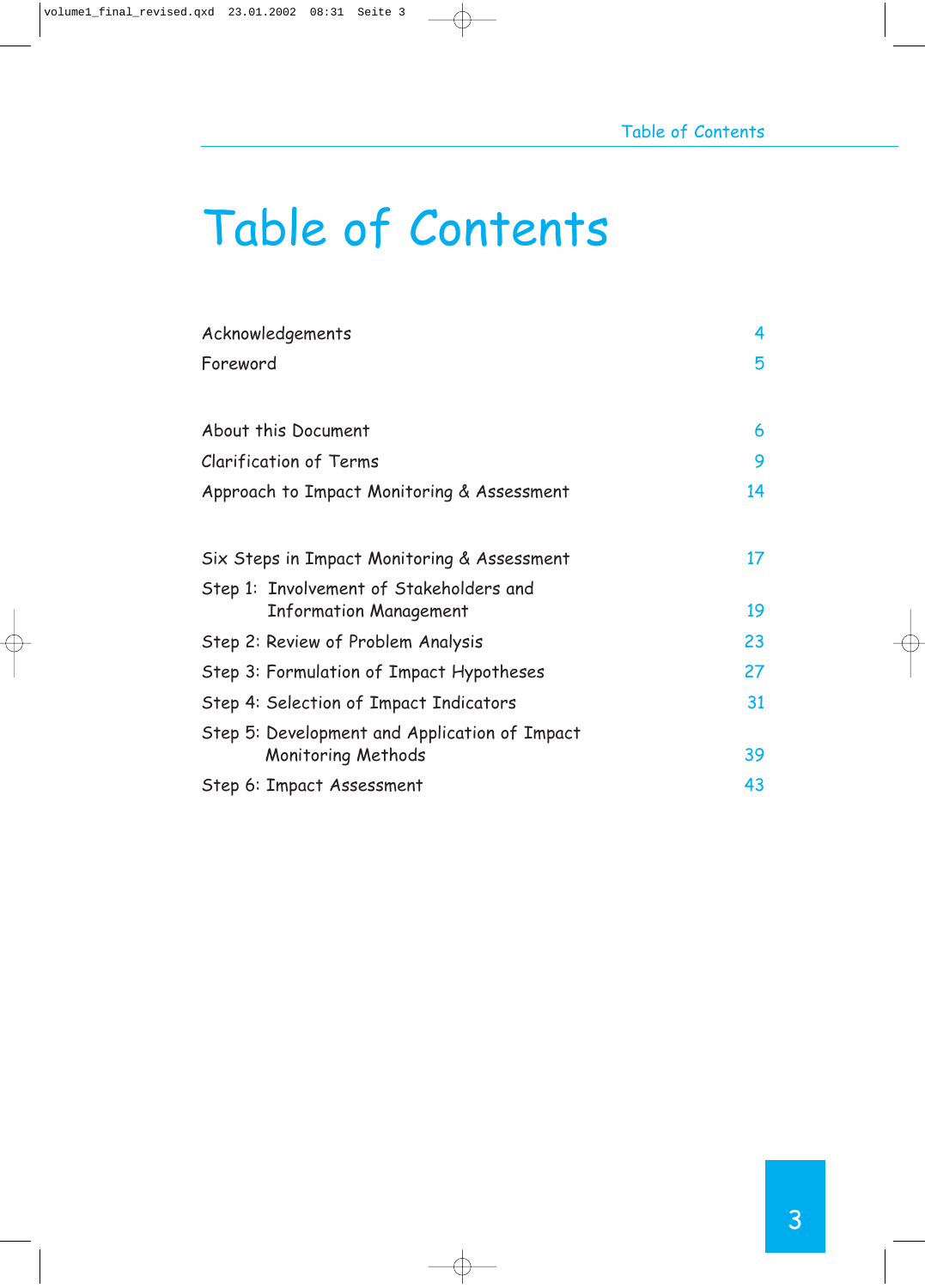# Acknowledgements

The present document is a revised version of the previous publication: Sustainable Land Management – Guidelines for Impact Monitoring (Herweg, Steiner & Slaats 1998). These guidelines – published as working documents for public discussion – were the result of collaboration among international development agencies, universities and individuals from several continents. From the beginning, all parties shared the need for practical tools and cost-effective impact monitoring, particularly in the field of sustainable land management. This made it possible to bring a critical mass of professionals together to make optimal use of the tremendous work that had already been done, and thus to avoid reinventing the wheel. The authors wish to express their deep gratitude to all those who contributed their time, be it through their participation in workshops, their assistance in identifying relevant documents, or their part in writing up and editing the guidelines. Our thanks also go to numerous colleagues in many countries, who critically reviewed, commented on and applied the guidelines. Simultaneously, participants in several workshops provided precious time and project documents to test the guidelines and review the impact monitoring and assessment (IMA) procedure in order to make it more practical. The controlling divisions of SDC and GTZ supported the present revision with a number of useful inputs that will help promote better integration of IMA into project cycle management (PCM). Our sincere thanks go to all those who contributed to the present document, and last but not least, to SDC and GTZ for their generous funding.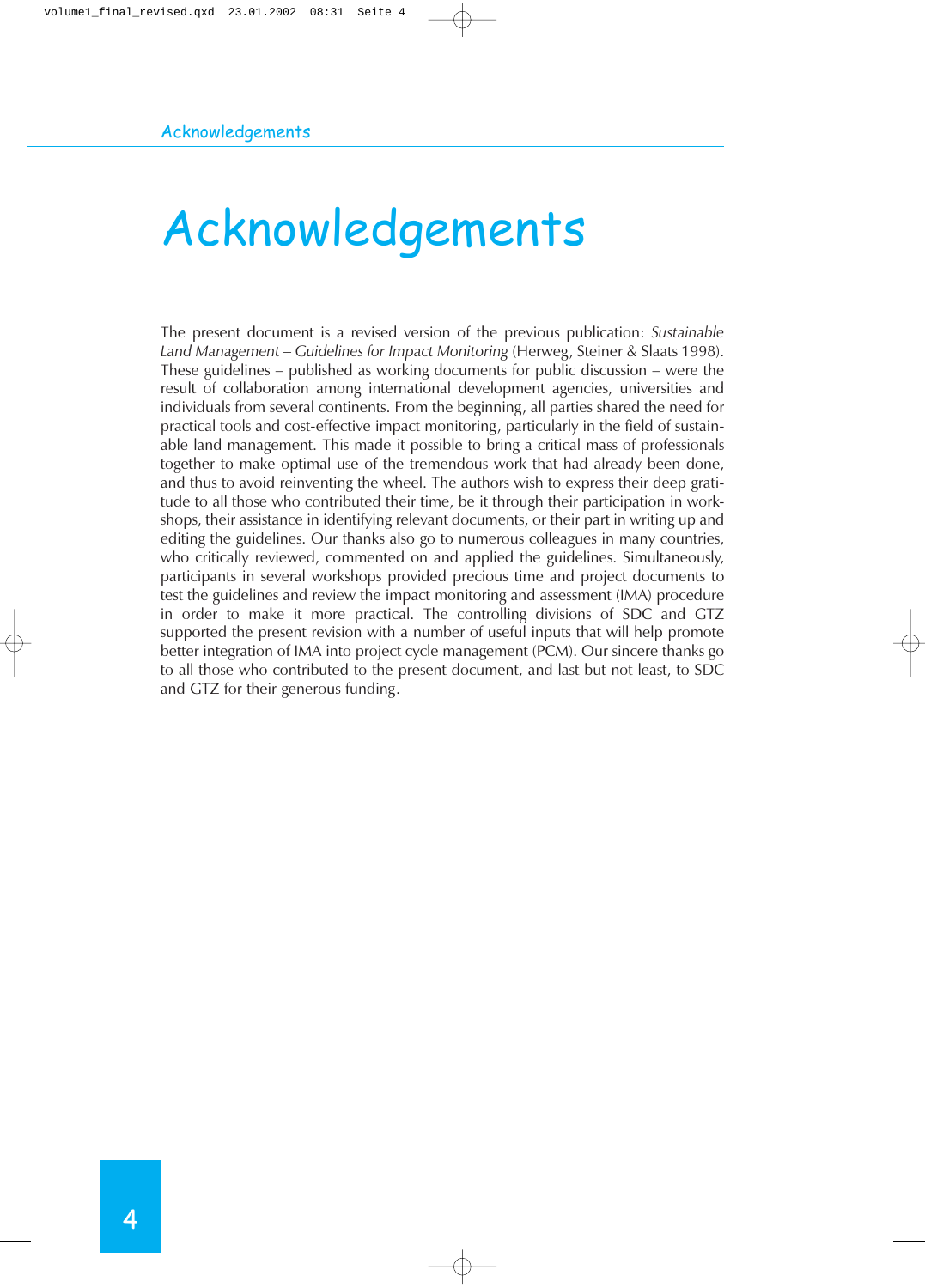# Foreword

The sustainable use of natural resources has long been accepted as a priority issue on the global development agenda. A number of international conventions and conferences have underlined its importance. At the same time, reports of on-going land degradation and decreased soil productivity are ever present, indicating that the issue of sustainable land management (SLM) is being addressed insufficiently and/or in an ineffective way.

Implementing SLM strategies has increasingly become a transversal issue in development. For good reasons economic and livelihood strategies have become more prominent, with a focus on multiple-win-situations. The unfortunate consequence of this fact is that often the monitoring of impacts on the natural environment is even less thoroughly followed up than before. As is frequently the case with complex issues, good monitoring instruments, indicators and procedures are lacking or not available in a ready-to-use form. Consequently, the development of an instrument for impact monitoring and assessment (IMA) of SLM is crucial, especially as SLM is a complex issue that includes socio-economic and biophysical aspects.

The instrument presented here is not only meant to provide a thorough guide to processes of monitoring and assessment, but also to encourage potential users to give SLM a new focus in accordance with its priority in an intervention. The IMA procedure (Volume 1) and the related toolbox (Volume 2) make it obvious that the present instrument is responding to a need. But it is also expected that the instrument will create a new interest in impact monitoring where the emphasis is not on land management and environmental aspects. The instrument is the result of a compilation of global experience in the field, including that of experts from different institutional backgrounds who have tested its usefulness and given valuable feedback. Published in the year of the World Summit for Sustainable Development (Rio  $+10$ ), the present publication is timely and will encourage all actors to link the global policy debate with action at the field level.

Jean-Bernard Dubois Acting Head, Natural Resources and Environment Division Swiss Agency for Development and Cooperation (SDC)

Dr. Petra Mutlu Head, Department for Rural Development Deutsche Gesellschaft für Technische Zusammenarbeit (GTZ)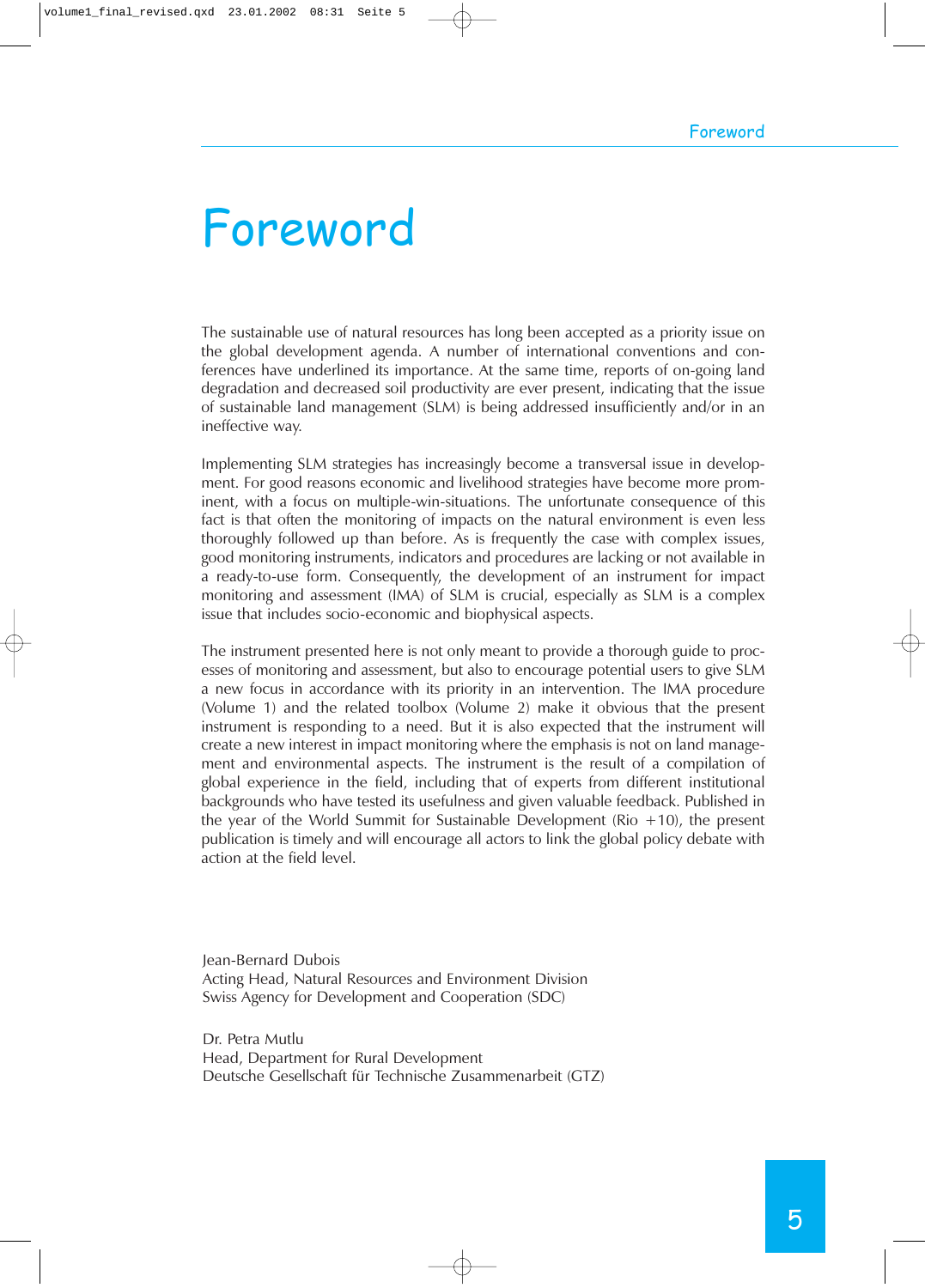# About this Document

There is an on-going discussion among development agencies and their partners about how the impact of development cooperation can be determined. The present document on "Impact Monitoring and Assessment" is a contribution to this discussion. It offers one option for use by development projects in addressing this topic, but it is not the only one.

#### Users

This document is designed for managers and staff of rural development projects and their consultants. Volume 1 contains a description of an impact monitoring and assessment (IMA) procedure, integrated into project cycle management (PCM). For those in need of more detailed information, Volume 2 supplies additional tools, examples, selected monitoring methods and references. There is no universal procedure, which means that IMA must be adapted to each project-specific local context. The present document provides some building blocks for the development of project-specific IMA.



Figure 1: Integrating impact monitoring & assessment into project cycle management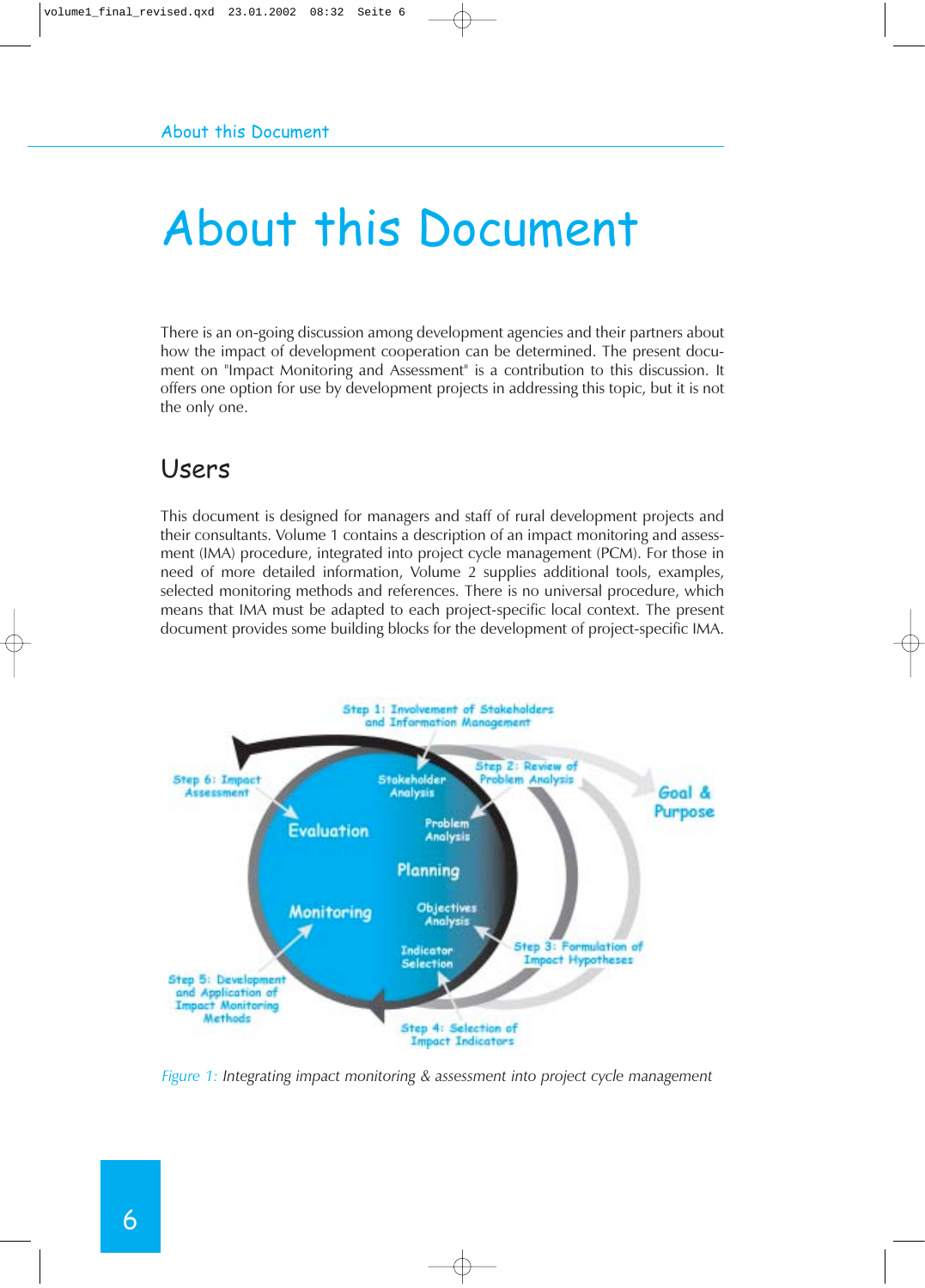### IMA as an Integral Part of Project Cycle Management

The present document focuses on IMA as part of self-evaluation of a project, an instrument of reflection and learning to adapt and improve project activities. Therefore, IMA needs to be integrated into PCM, as a steering instrument for quality control throughout the project's life cycle. For better integration into PCM, IMA has been divided into six steps which can be attached to already existing PCM procedures (see Figure 1).

### Participatory IMA

Whether an impact is considered positive or negative, sustainable or unsustainable, etc., depends on who assesses it (a farmer, his wife, a researcher, a policy-maker, etc.), and his or her interests (economic, social, ecological). An impact may be positive in the view of some stakeholders, while others may consider it negative. It is therefore indispensable to involve different stakeholders in IMA, e.g. to harmonise social, economic and ecological interests, to select meaningful impact indicators, and to assess and discuss changes and impacts from different perceptions. A variety of subjective views may not be easy to manage. But such detailed analyses from different points of view also reveal a variety of development opportunities for a project.

For the stakeholders of a development project IMA is not only a management tool, but an instrument for learning about the context in which one is involved. A strong involvement by stakeholders during the entire IMA can play a central role in their empowerment. IMA is a contribution to local capacity building because it helps stakeholders to present their perceptions, to analyse, negotiate and make joint decisions. Participatory IMA can even go much further in the sense that stakeholder groups carry out their own impact monitoring (cf. PASOLAC / PROASEL: beneficiaries' impact assessment). This, however, is not a subject of the present document.

### Cost-Effective IMA

The present document takes time and money constraints of development projects into account, and suggests only simple and therefore cost-effective tools and instruments that have already been tested in practice. Scientific methods are not included because they require specialists who make use of their own methodologies. Costeffective tools cannot be as accurate and precise as scientific methods. The aim of IMA is thus to find plausible indications – and not scientific proof – of a project's impact. The basic procedure of IMA should be carried out by the project and its stakeholders. Additional questions can then be addressed through special studies by universities, colleges or local consultants.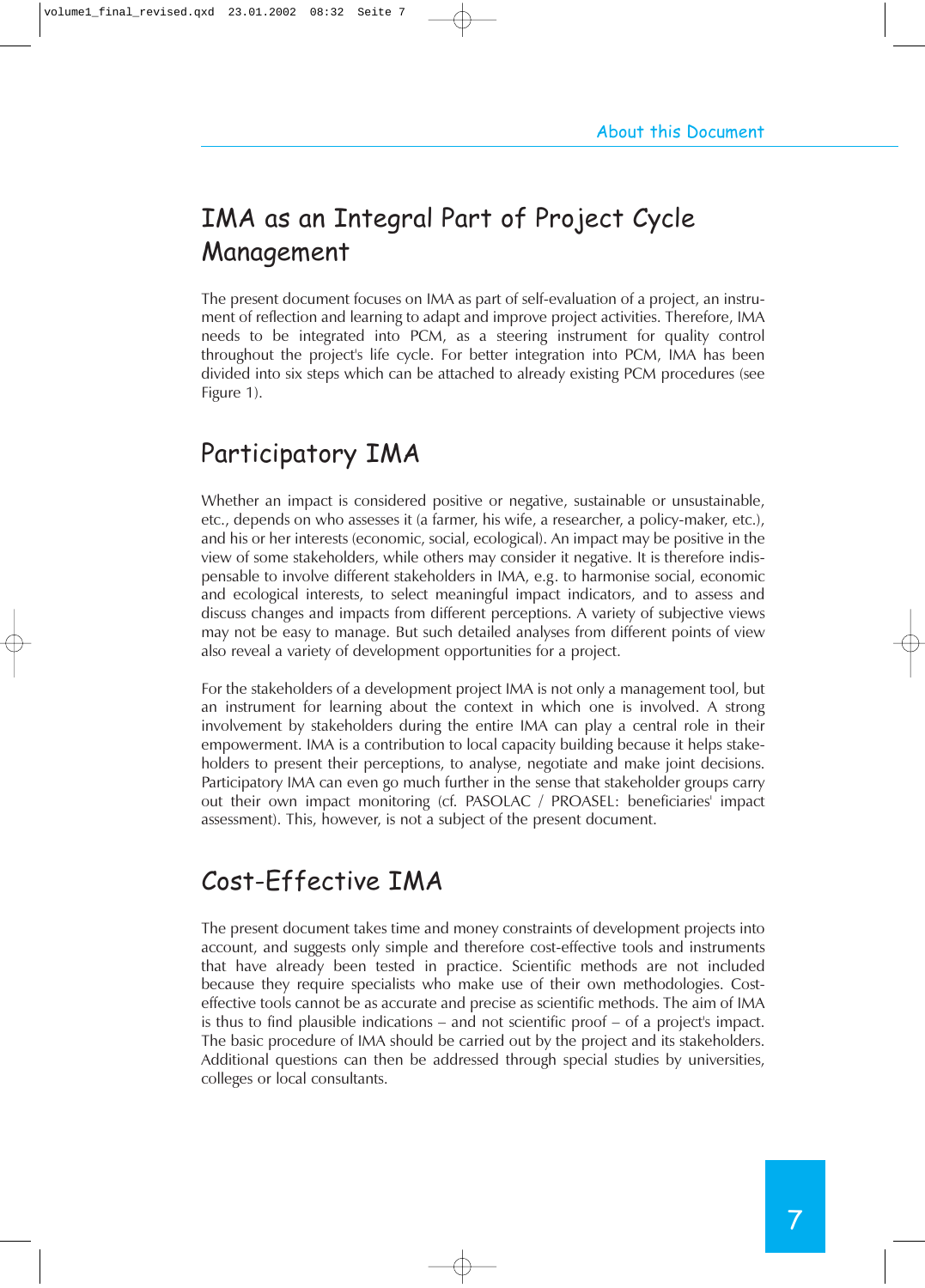#### Topical Focus

Volume 1 contains a general description of an impact monitoring & assessment process, as this is something that most rural development projects can use. In Volume 2, this procedure is supplemented with examples and tools from "sustainable land management" (SLM), an important component of sustainable development. These examples should also help projects in other sectors, such as health, education, infrastructure, etc., to adapt the basic IMA procedure to their needs.

### The Process of Developing the Present Document

In 1996/97, the Swiss Agency for Development and Cooperation (SDC), the GTZ (Deutsche Gesellschaft für Technische Zusammenarbeit), Intercooperation and Helvetas (Switzerland), and many of their partners expressed the need for practical impact monitoring tools at the project level. By this time, many bilateral or multilateral organisations had already done some work in this area, particularly regarding conceptual frameworks and indicators of sustainability and sustainable land management. In May and November 1997, a critical mass of international expertise in the form of people representing many organisations gathered to design a preliminary version of the impact monitoring (IM) guidelines, with a focus on sustainable land management (SLM). These SLM-IM guidelines were disseminated as working documents for public discussion after July 1998 in English, French and Spanish. Many projects and consultants worldwide have been asked to test this version, adapt it to their situation, and supply feedback, in order to make the guidelines user-friendlier and more applicable to real-life situations. At the same time, the Centre for Development and Environment (CDE, University of Bern, Switzerland) and the GTZ conducted a number of orientation workshops in Africa, Asia and Latin America to share experience in impact monitoring and assessment, and to further develop an IMA procedure and tools. Experience and feedback from the years 1998 to 2001 provided the basis for the elaboration of the present document.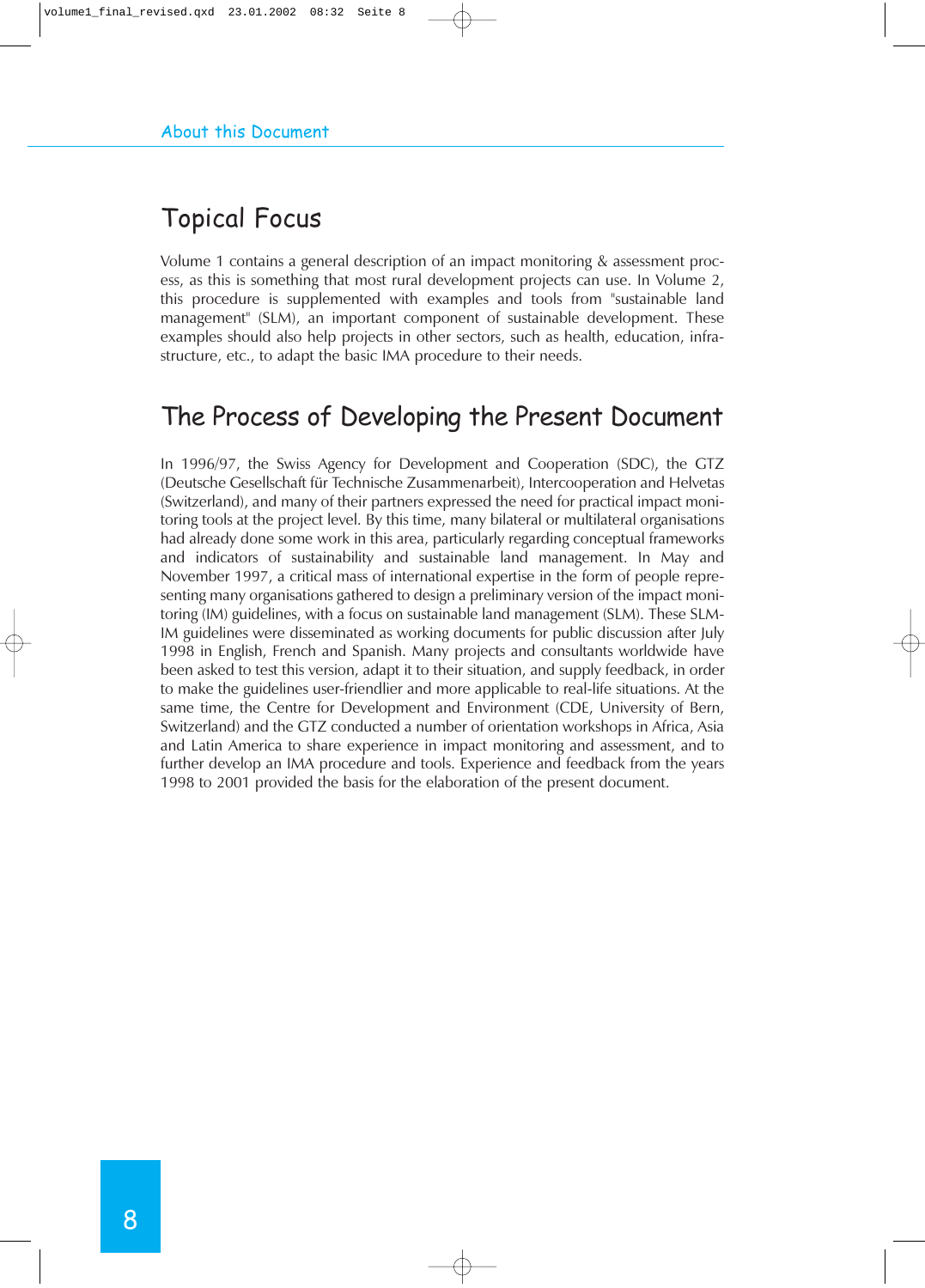# Clarification of Terms

Not all development organisations and references use terms related to project cycle management and impact monitoring in the same manner. Therefore, in what follows, we shall briefly describe how terms are interpreted in the present document.

Project: Throughout the present document, the term "project" is used as a generic term for development actions, in this case actions that enhance rural development.

Context: Every development project exists within a specific context, i.e. its biophysical, socio-cultural, economic, institutional and political milieu or environment. The context comprises several levels, from the micro-level (local level) to the macrolevel (policy, economy, etc.), and includes different stakeholders, such as local land users, women's groups, extension workers, trainers, teachers, health specialists, economists, policy-makers, etc.

**Change:** Changes in the context are the result of the influence of many internal and external factors (see Figure 2). Internal factors include power constellations and social mechanisms of learning, adaptation, rejection, etc.; external factors, such as the national and international economy and different policies also initiate changes in the context. A development project itself can be considered another external factor, that is specifically designed to trigger changes in specific sectors (e.g. agriculture, education, infrastructure, etc.).



Figure 2: Factors contributing to changes in the project context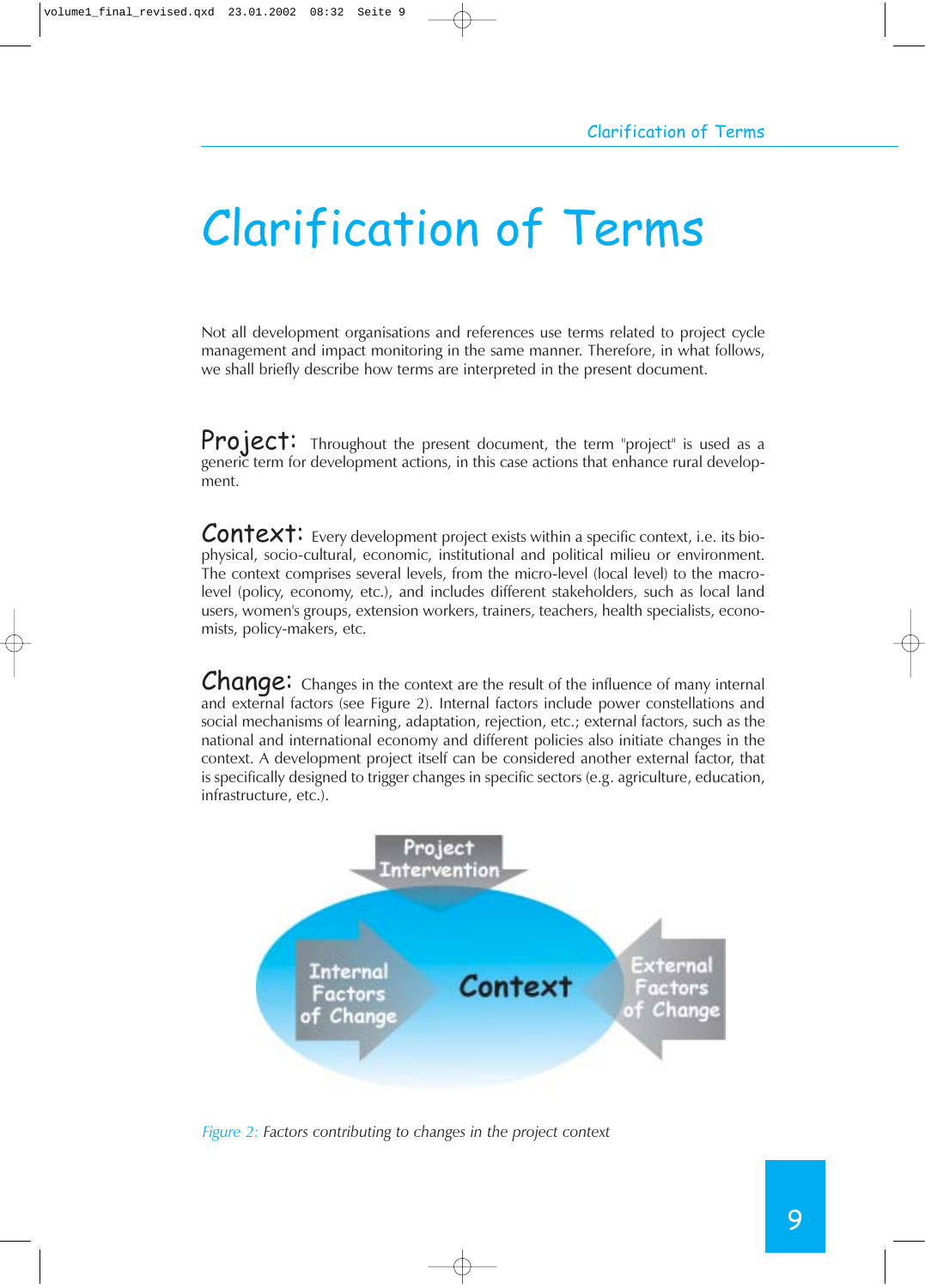Project cycle management: Project cycle management (PCM) indicates that the lifetime of a development project is basically a sequence of phases, each containing planning, implementation, monitoring and evaluation. Within PCM, IMA is the tool that helps project staff to keep in touch with the project context, continuously learn lessons from the implementation of each cycle, and adapt the project accordingly.

Goal (overall goal): In a wider sense, the overall goal is the ultimate change desired in a context, e.g. poverty alleviation, sustainable resource management, empowerment of the local population, etc. The goal cannot be reached by a project alone, but a project should make a relevant contribution to the goal.

Project purpose (objective): The project purpose is a more specific objective. It describes the concrete contribution of a project to its overall goal. It reflects the achievement of an improved state of the context in the future. The purpose is fulfilled when all project results are attained and all assumptions are confirmed. Fulfilling the purpose is not the sole responsibility of the project alone; it can only be achieved together with project stakeholders.

Expected result and output: The term "expected result" refers to project planning. It corresponds with the term "output", which describes a short- to mid-term result that is actually achieved as part of the responsibility of a project. Achieving outputs relates to the efficiency (functioning, performance) of a project.

**IMPACT:** "Impact" comprises the mid- to long-term implications a project has for the context and its population, be they **intended** (planned) or **unintended**. Even the presence of development workers or the mere existence of a project can have implications. Expectations are created, stakeholders may change their behaviour, etc., without a project having any input or conducting any activity. But as soon as a project is planned, the purpose and goal reflect intended impacts. Therefore, "impact" is often related to the effectiveness of a project, i.e. its success in contributing to its goal. In the present document, "impact" is used as a generic term for an entire impact chain (cf. below); it is not restricted to the level of "goal". Certainly, a project will always intend **positive** impacts, but there may also be **negative** impacts. Besides, stakeholders may not consider an impact totally positive or negative.

**Impact chain:** The term "impact" covers a wide range of implications, which can be seen as an impact chain of overlapping links (see Figure 3). The utilisation of project outputs already implies the idea of a broad impact (e.g. adaptation of a new crop production system with greater area coverage). As a consequence of utilisation, initial effects (outcomes, direct impacts) can be observed (e.g. crop yield increases, soil erosion decreases, etc.). These effects may imply both **benefits** and **drawbacks** (e.g. increased crop yield must be marketable to increase household income). This can stimulate a learning process, people's attitudes and perceptions can change, and further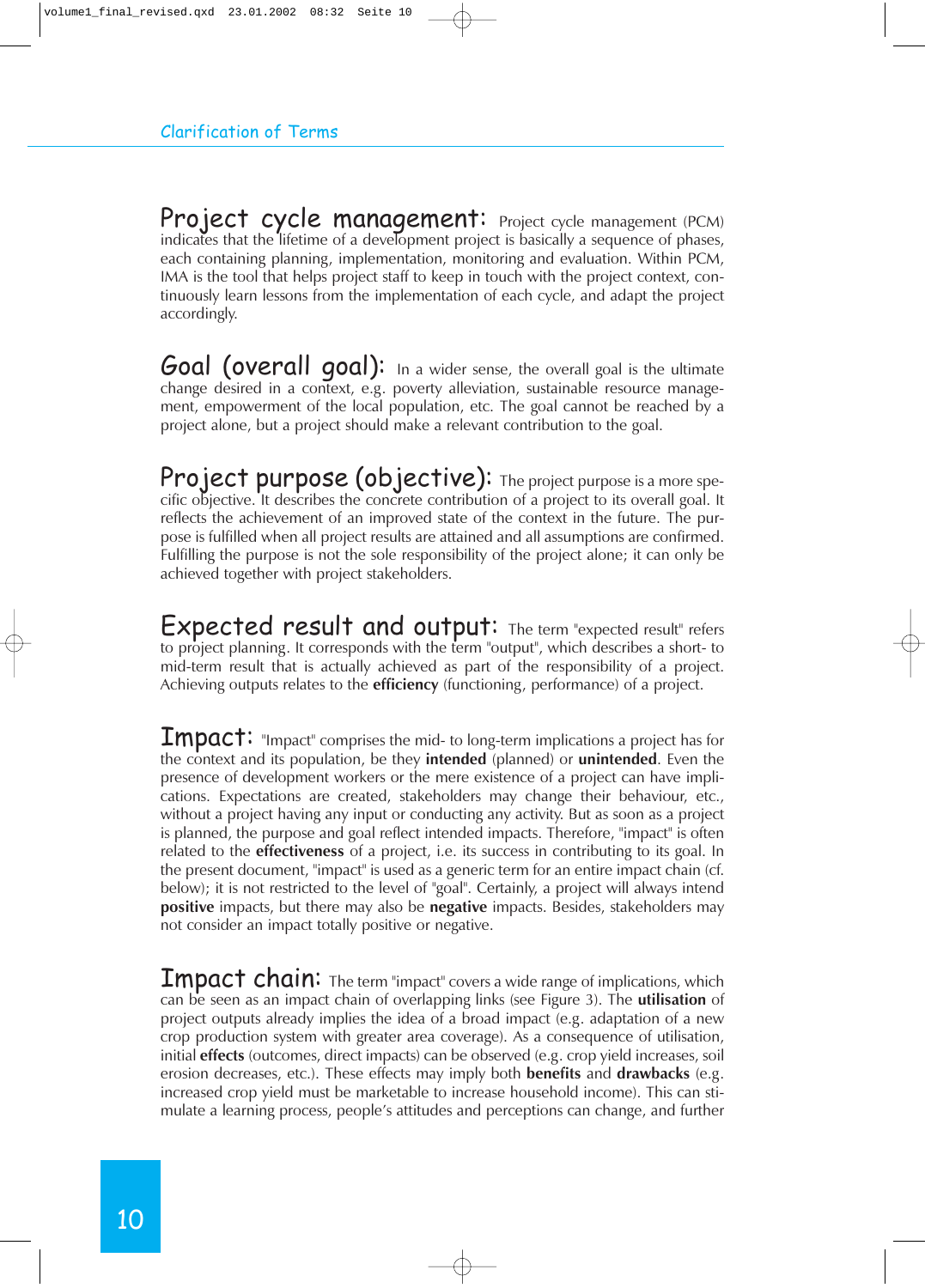(indirect) impacts may be triggered (e.g. local people gain self-confidence and further explore their potential). In the end, at least some of the impacts should relate to the overall goals of development cooperation (e.g. empowerment of local people, poverty alleviation, etc.).



Figure 3: Impact chain

Impact monitoring & assessment: "Impact monitoring" can refer to different instruments, such as environmental / social impact assessment (prediction) and impact studies (retrospective impact evaluation). In the present document, by contrast, "impact monitoring and assessment" (IMA) is considered part of a project's process of self-evaluation, an instrument of reflection and learning to better adapt project activities to a changing context. IMA comprises two aspects: **observation** (monitoring) and interpretation (assessment) of the changing context and the project's implications. Only a combination of both aspects provides a useful instrument for quality control in project cycle management. Monitoring should be done "objectively" to establish an information base. Assessment involves the "subjective" judgement of different stakeholders in accordance with their individual perceptions.

Attribution qap: During planning, a project and its stakeholders define an overall goal, project purpose, expected results, activities and inputs (see Figure 4). Achieving outputs is the first responsibility of a project; therefore, outputs can be related to the expected results relatively clearly. But beyond that, the impact chain (utilisation, effect, benefit / drawback, impact) needs time to develop, time during which the number of actors and their interactions increases. This makes it more and more difficult to attribute a change to a single factor or project. This is called the "attribution gap". Even with costly investigations, a project can only narrow, but not close this gap. Realistically, a project can only establish and show plausible relations between its actions and changes in the context.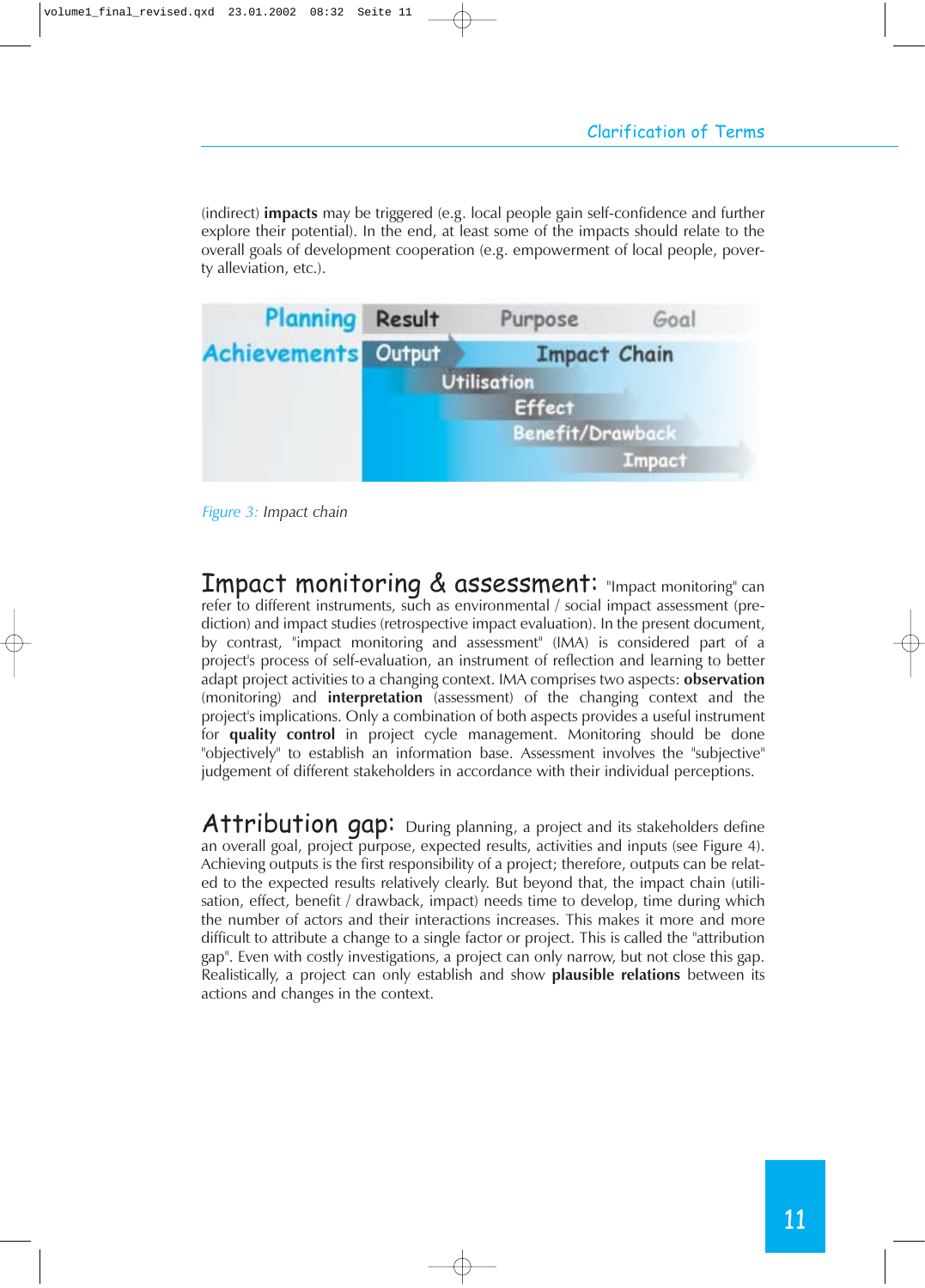

Figure 4: Attribution gap

Indicator: A project context is highly complex, and in order to make planning, monitoring and evaluation manageable, this complexity needs to be simplified. For this purpose, the components of a context and their interactions are symbolised by simple and measurable quantities known as indicators. Principally, project cycle management applies indicators in two ways. Output (performance) indicators help to monitor and evaluate a project's efficiency. They are used to determine whether planned activities or expected results were achieved within a given time and budget. Impact indicators are used to monitor and assess a project's effectiveness. They describe whether the outputs of a project had further implications, intended or unintended, positive or negative, on the context and its population.

Whether an indicator is considered a performance or an impact indicator depends on the formulation of the project goal, purpose and results. Rather than a clear-cut distinction there is a gradual transition between these two types. For example: an agricultural project that helps develop improved crop production systems may use the measure "60 % of the farmers have increased their maize production by 20 % within 3 years" as a performance indicator to show its efficiency. But the same indicator also addresses some links in the impact chain, such as "utilisation" of the outputs (broad impact, area coverage), and "effect" (production increase). A single indicator can describe neither the performance nor the impact of a project sufficiently. The challenge, therefore, is to select a set of impact indicators that covers all important aspects of the context and that is manageable given the means and capacity of a project.

Sustainable land management: Sustainable land management (SLM) refers to the use of renewable land resources (soils, water, plants and animals) for the production of goods – to meet changing human needs – while protecting the long-term productive potential of these resources at the same time. The central question of SLM is not how to preserve nature in a pristine state but how to co-exist with nature in order to maintain the productive, physiological, cultural and ecological func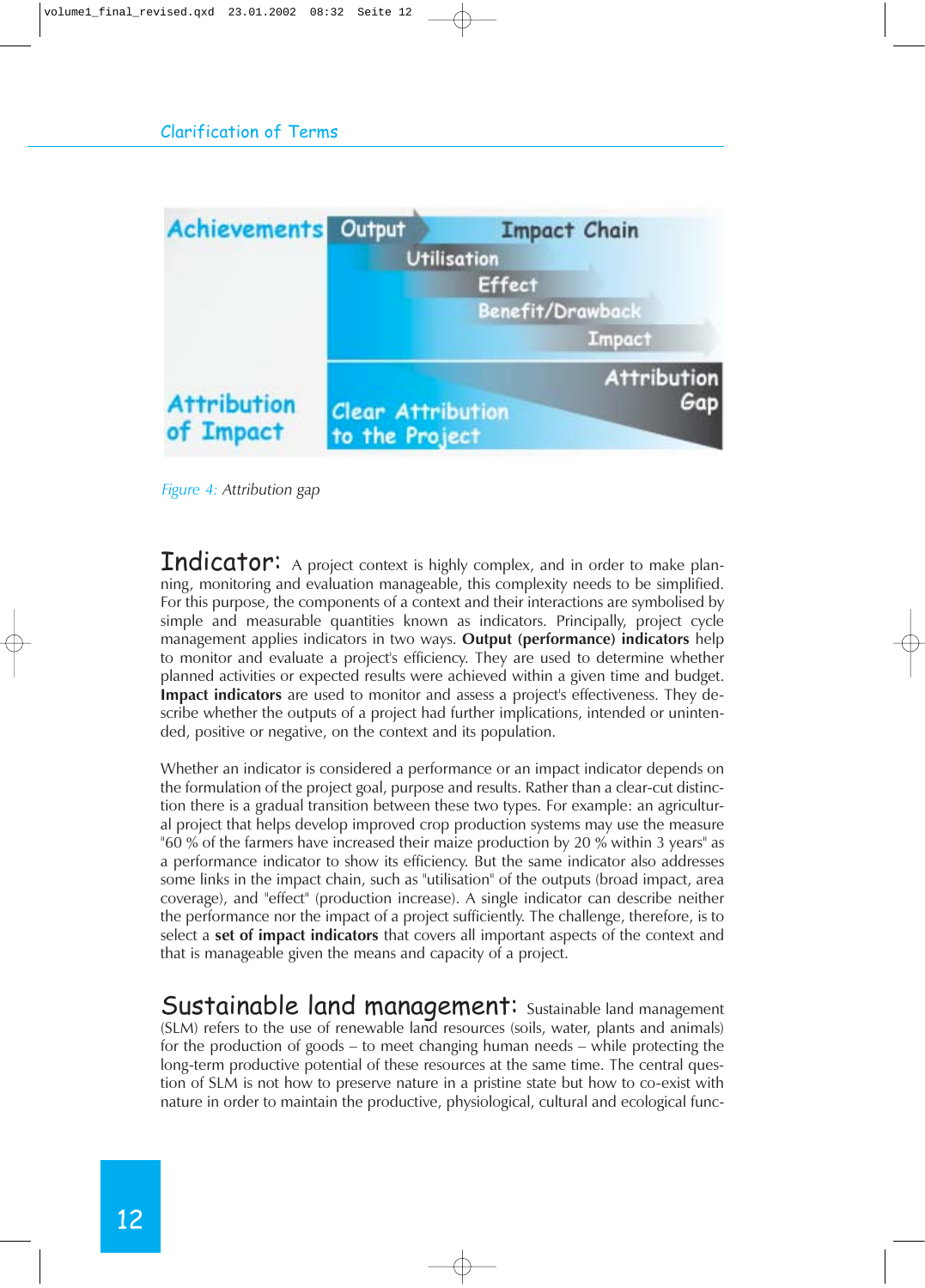tions of natural resources for the benefit of society in a sustainable manner. SLM tries to harmonise the complementary but often conflicting goals of production and environmental protection.

In contrast to the situation just a few decades ago, there are currently only a few countries in the world that still have spare land resources to meet the needs of their expanding populations. In most countries, production must be increased and intensified on land that is already under cultivation and also subject to resource degradation. Furthermore, in most developing countries, the majority of people are still engaged in agriculture, livestock production, forestry and fishery, and their livelihoods and options for economic development are directly linked to the quality of their land and its resources. For such rural societies SLM is the basis for sustainable development.

Global definitions will not help to determine whether land management in a real-life context – e.g. that of a development project – is moving towards or away from sustainability. Instead, stakeholders need to define what they mean by "sustainable" for the context in question. In the present document, SLM is approached through the social / institutional, economic and ecological dimensions of sustainability. For a rural development project, this means that land management becomes more sustainable if progress can be made in all dimension at the same time. For example, the goods and services provided must be compatible with local social structures (social and institutional dimension, adaptability), the livelihoods of stakeholders must be ensured (economic dimension, viability), and resource degradation processes must be minimised (ecological dimension, protection). Should there be movement towards unsustainability in only one dimension, development cannot be considered sustainable.

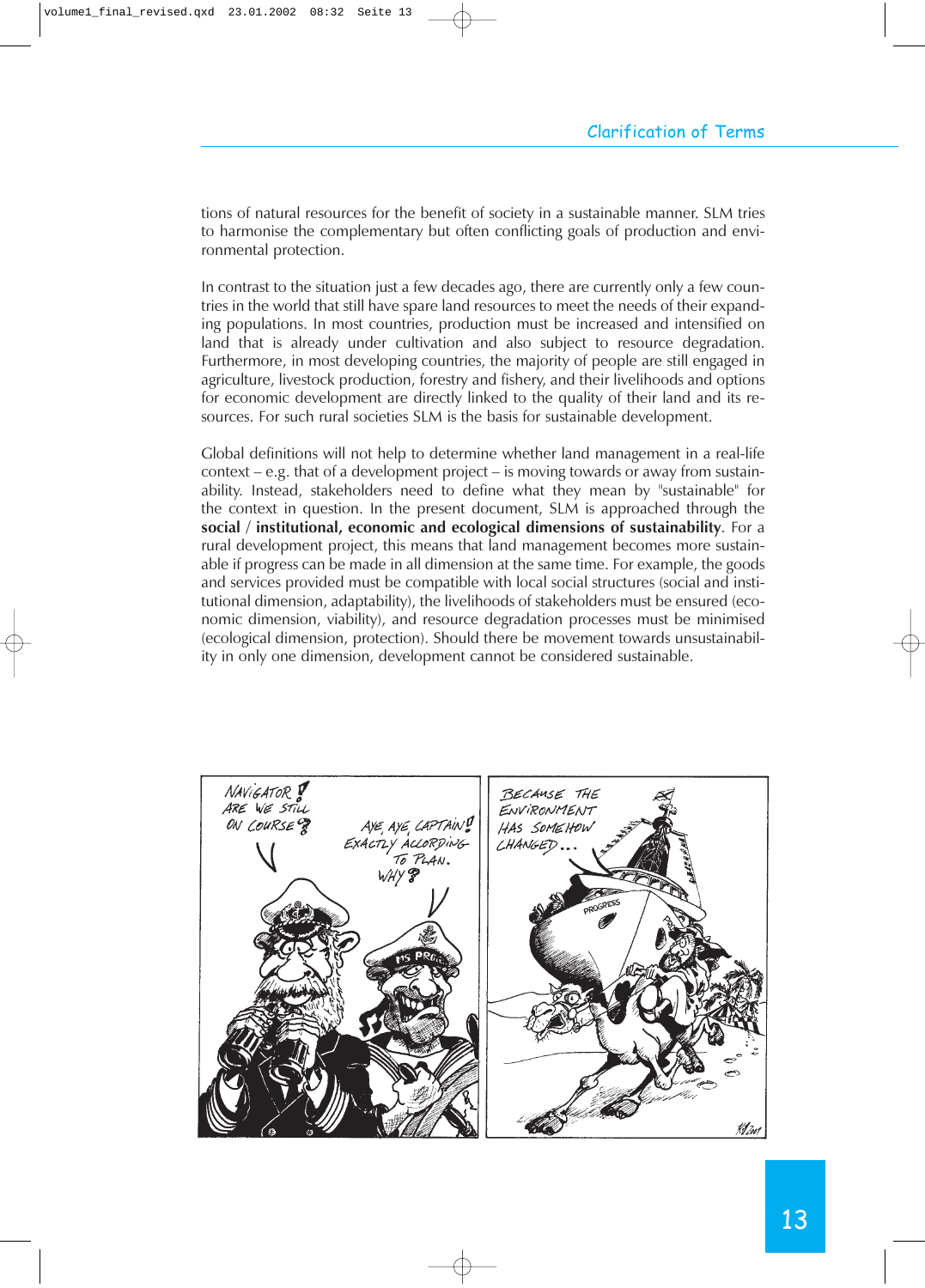# Approach to Impact Monitoring & Assessment

To what extent has a development project achieved its purpose and reached its goal? This question was the starting point for the preparation of the present document. While trying to conduct all planned activities and achieve expected results, it is easy to lose sight of the goal. Indeed, in the view of many donor agencies, projects focus too strongly on functioning and performance (efficiency) and not enough on its context (effectiveness). It is important not only to ask, "Are we doing things right?" but also, "Are we doing the right things?"

Development agencies justify their actions in terms of impact on the context, and projects justify themselves through good performance. Theoretically, both aspects – performance and impact – are included in project cycle management. On the one hand, the context is represented in the formulation of the project purpose and an overall goal, such as "empowerment", "poverty alleviation", "sustainable land management", etc. On the other hand, performance is expressed in the expected results. In practical terms, however, the impact is often not sufficiently addressed. From a donor's perspective, therefore, a shift of paradigm is necessary – from performance towards impact, and from efficiency towards effectiveness. From a project's perspective, the question is how to make this shift.

Project cycle management (PCM) already offers basic instruments but requires supplementary tools that give more emphasis to context and impact. Figure 5 shows the complementary PCM instruments of a project: planning actions on the one hand, and



Figure 5: Positioning of impact monitoring & assessment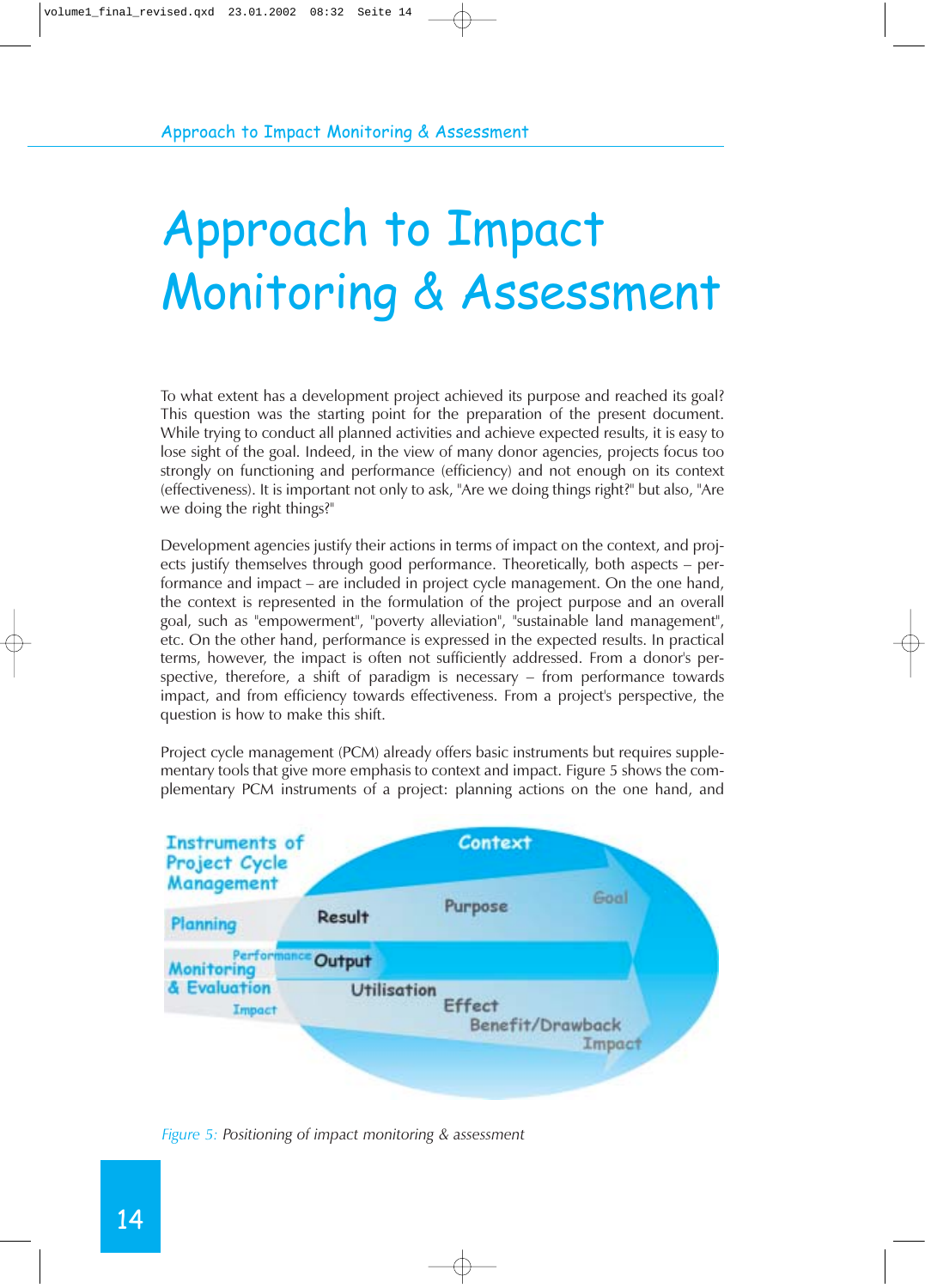monitoring and evaluation (M&E) of achievements on the other hand. In formulating a goal and project purpose, planning takes a wider view of the project's context. Concrete results and activities are then defined to fulfil the purpose and contribute to the goal. But in contrast to planning, M&E focuses mostly on the outputs – i.e. the performance – of a project (result level). Therefore, it should be supplemented by impact monitoring and assessment (IMA), in order to restore the wider view of the context present during planning.

#### Message

#### IMA is used by development projects to better adapt their activities to a changing context.

Creating positive impacts implies that the main elements of the context and their interplay are sufficiently understood. In the best case, a project starts with an orientation phase that provides a constructive framework for stakeholders and project staff to get a clear picture of the context, its problems and opportunities. Without the orientation phase, a participatory context analysis would be the minimum requirement for relevant project planning. Assuming that the planning is well done, the weak point in PCM is still M&E. How can a project keep a permanent eye on the context when it is already overburdened justifying itself through its performance? Would it be worthwhile to allocate 5 % of the budget to IMA? These are questions that should be discussed by the donor agencies themselves. But in the meantime, projects need a practical tool that helps them to keep in close touch with their context.

Until the outputs of a project are utilised and impacts are achieved, a certain amount of time passes during which the context changes. It will change in any case, with or without the project. On the one hand, there are internal (context-specific) mechanisms of change, e.g. social processes such as changing power relations, learning, integration, adaptation, rejection, etc. On the other hand, there are external factors of change, such as the national and international economy, different policies, etc. There must be complete awareness that the project is only one factor among many, and finally, that a change in the context is the result of the influence of all factors. This makes it very difficult to determine an impact precisely, i.e. to attribute a change to a single project. But despite this "attribution gap", every project is in a position to monitor and assess its changing context, to search for and show plausible relations between its actions and these changes, and to learn lessons from changes in order to modify and adapt its activities in the future. The present document has been designed to help projects in setting up their own tailor-made impact monitoring system.

#### Message

There is no universal procedure – impact monitoring and assessment must be adapted to project-specific conditions and the respective local context.



Dolzer, H., Dütting, M., Galinski, D., Meyer, L.R., Rottländer, P. 1998. Wirkungen und Nebenwirkungen. Ein Beitrag von Misereor zur Diskussion über Wirkungsverständnis und Wirkungserfassung in der Entwicklungszusammenarbeit: 178 p.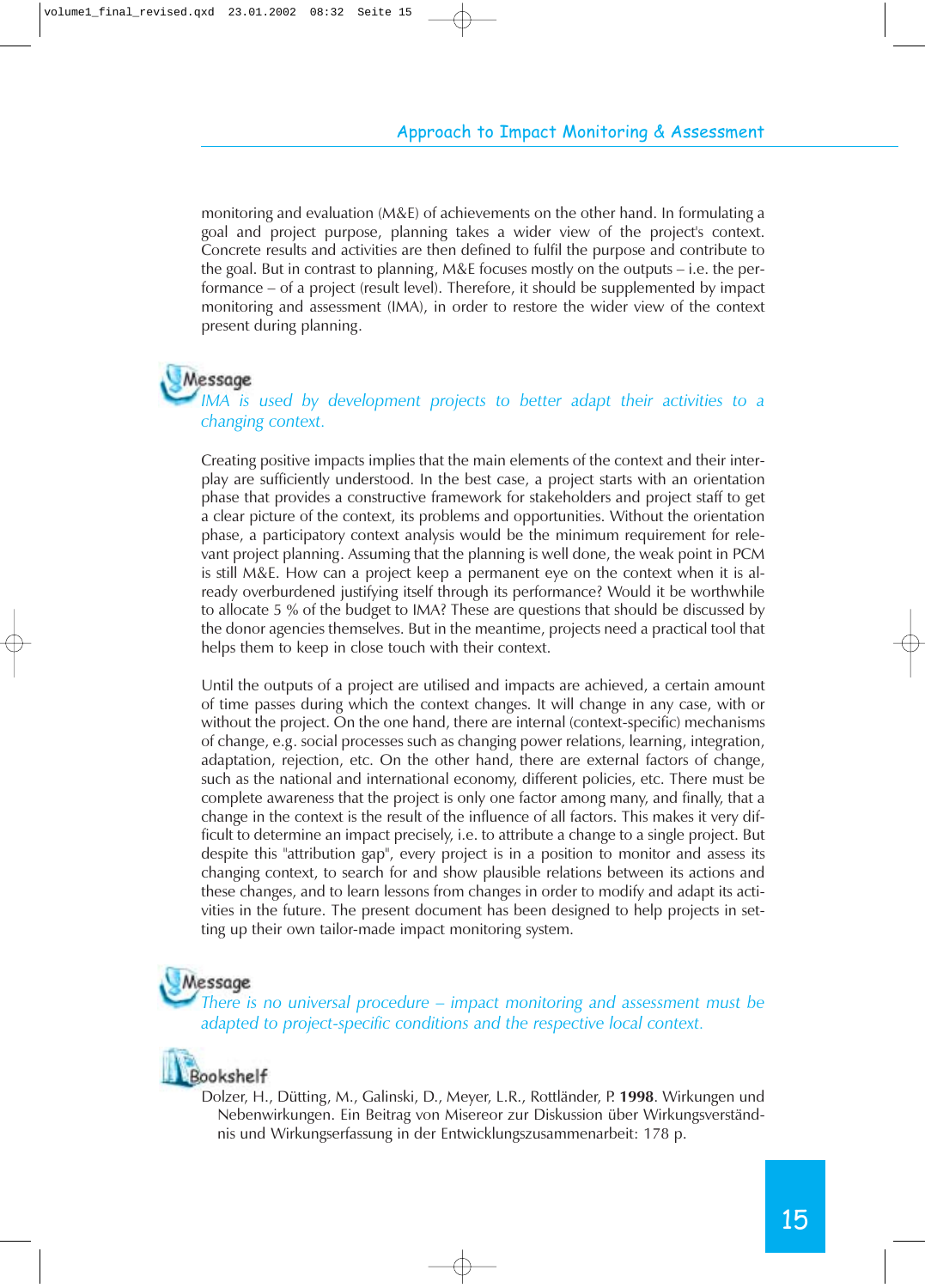- Germann, D., Gohl, E., Schwarz, B. 1996. Participatory impact monitoring. Booklets 1–4. Gate/GTZ.
- Gohl, E. 2000. Prüfen und lernen. Praxisorientierte Handreichung zur Wirkungsbeobachtung und Evaluation. Association of German Development NGOs: 104 S.
- Guijt, I. 1998. Participatory monitoring and impact assessment of sustainable agriculture initiatives. SARL Discussion Paper No. 1. IIED: 112 p.; London.
- GTZ 1998. Monitoring im Projekt. Eine Orientierung für Vorhaben in der technischen Zusammenarbeit. Eschborn.
- Herweg, K., Slaats, J., Steiner, K. 1998. Sustainable land management Guidelines for impact monitoring. Working documents for public discussion. Workbook 79 p. and Toolkit 128 p.; Bern.
- Kirsch-Jung, K.P., Görgen, M., Nill, D. (eds.) 2000. Mesurer les effets des projets. Suivi d'impact et calcul de rentabilité économique. Contributions de trois ateliers sur la Gestion des Ressources Naturelles. GTZ, OE 45: 266 p.
- Kläy, A., Huguenin, A., Hurni, H., Perich, I., Schläfli, K. 1994. Environmental assessment in development co-operation. Principles of ecological planning. Development and environment reports 4: 46 p.; Bern.
- McMay, V., Treffgarne, C. (eds.) (no date). Evaluating Impact. DFID, Education research, Serial No. 35.
- Mutter, T. 2000. Evaluieren NGOs anders? Die Folgen von Partnerautonomie und Organisationsgröße. Entwicklung und Zusammenarbeit, No. 12: pp. 351–353.
- PASOLAC / INTERCOOPERATION 1999. Evaluación participativa por productores. Programa para la agricultura sostenible en laderas de América Central; Doc. No. 216: 58 p.; Managua.
- PASOLAC / INTERCOOPERATION 1999. Evaluación participativa por productores. Programa para la agricultura sostenible en laderas de América Central; Doc. No. 200: 33 p.; San Salvador.
- PROASEL / INTERCOOPERATION 1999. Evaluación participativa por productores. Programa Suizo con organizaciones privadas para la agricultura sostenible en laderas de América Central; Doc. No. 57: 30 p.; Tegucigalpa.
- Roche, C. 1999. Impact assessment for development agencies. Oxfam: 308 p.
- Swiss Agency for Development and Cooperation 1997. Monitoring keeping in touch with reality:  $20 + 54$  p.; Bern.
- Swiss Agency for Development and Cooperation 2000. Integrating environmental issues in planning, evaluation and monitoring: 59 p.; Bern.
- Vahlhaus, M., Kuby, T. 2000. Orientierungsrahmen für das Wirkungsmonitoring in Projekten der Wirtschafts- und Beschäftigungsförderung unter besonderer Berücksichtigung armutsmindernder Wirkungen. GTZ, I and II: 30 + 66 p.; Eschborn.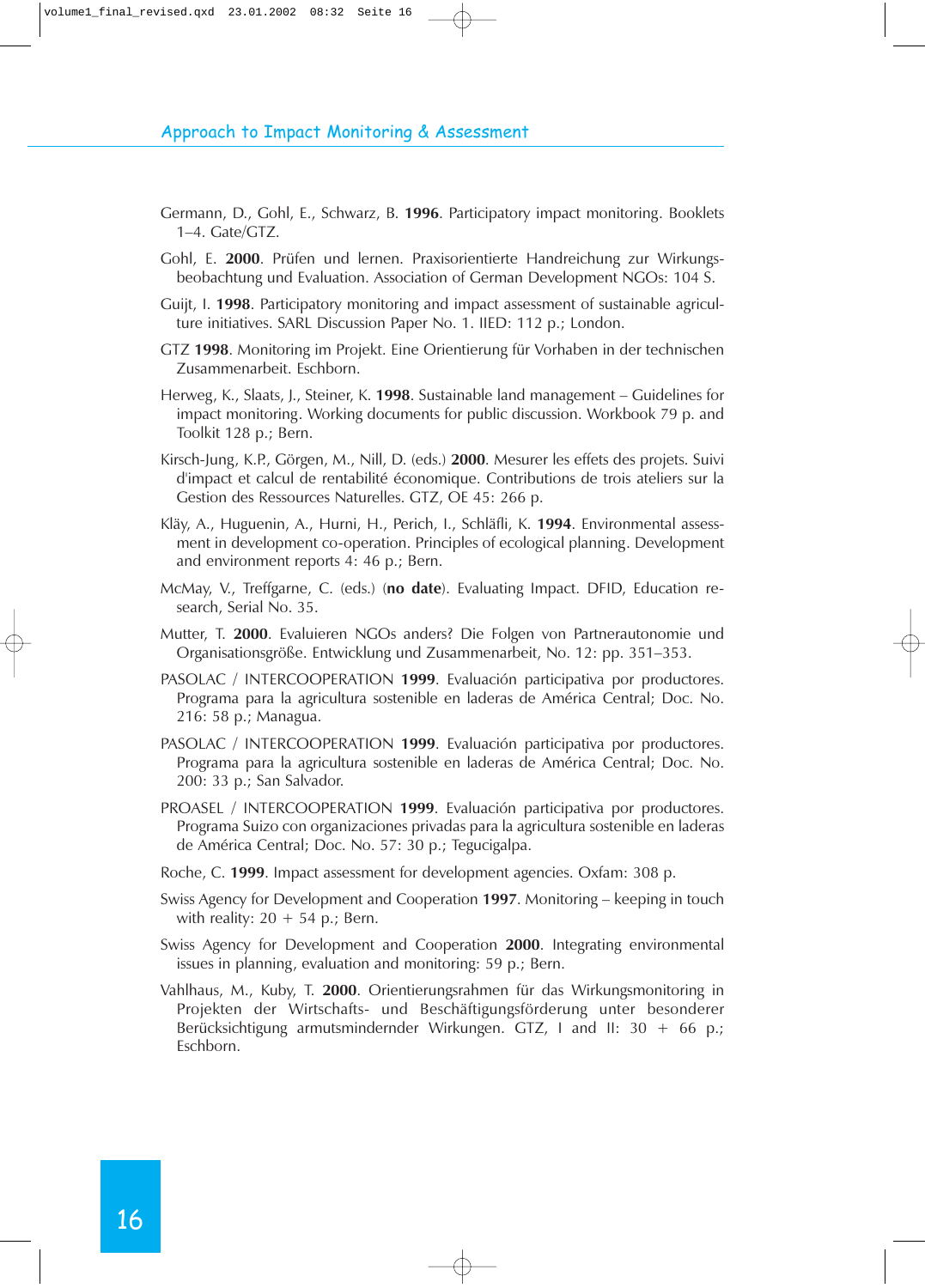# Six Steps in Impact Monitoring & Assessment

#### How to Initiate IMA

- If you are about to **design** and **plan** a project, or if your project is in the orientation phase, begin with Step 1: Involvement of stakeholders and information management.
- If you are already running a project, begin with Step 3: Formulation of impact hypotheses.

N.B. You can use the project planning matrix to start with IMA, but keep in mind that IMA needs to shift the focus from performance to the context of a project. An existing planning matrix, however, is often rather strictly related to project performance. To ensure that the context is understood and well represented, it is strongly recommended that the problem analysis be re-examined and a wide range of impact hypotheses be formulated.

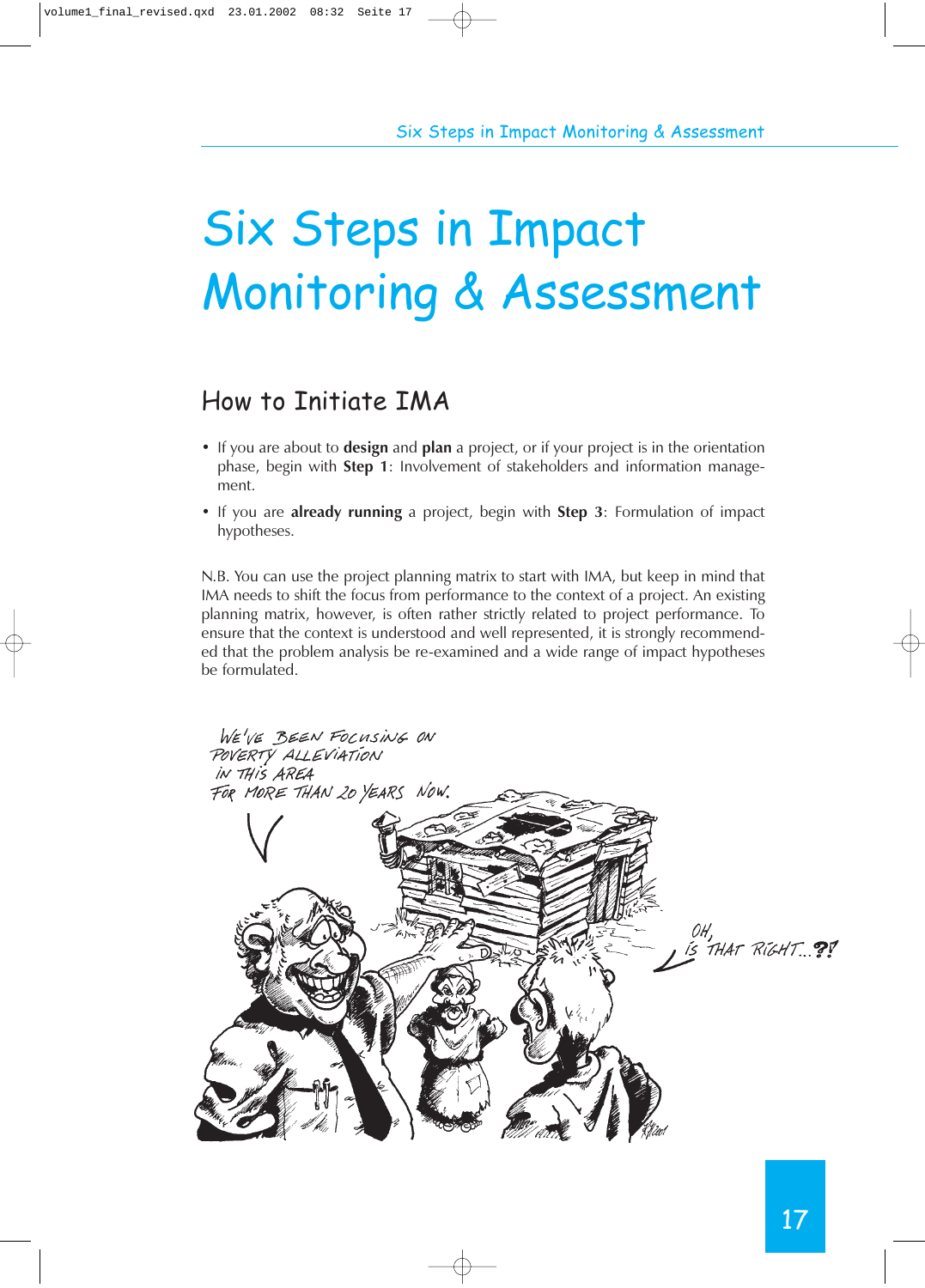# Step 1: Involvement of Stakeholders and Information Management

### Involvement of Stakeholders

Participation is a matter of compromising the various perceptions, attitudes, opinions and objectives of different stakeholders through negotiations in a real-life local context. Stakeholder diversity means managing conflicting interests but also involves a huge potential of choices to solve prevailing problems. Therefore, one of the first tasks in project planning is a stakeholder analysis that can simultaneously be used for Impact Monitoring and Assessment (IMA).

A project may trigger changes in its context through its outputs. But it is the stakeholders who actually make the changes through social processes such as learning, adaptation, rejection, etc. Therefore it is necessary that stakeholders are actively involved in the IMA procedure from the beginning. Stakeholders bring their deep knowledge and perception of the context into the analysis of problems and alternatives (Step 2). They provide a large number of positive and negative impact hypotheses which may otherwise be overlooked by the project team (Step 3), and they provide local indicators (Step 4). They become actively involved in observation and data collection (Step 5), and changes in the context cannot be assessed without them (Step 6). At the end of a project phase, stakeholders provide new opportunities for improving the project's work.

#### Message

The active participation of stakeholders throughout the IMA procedure provides new opportunities for improving a project's work.

### Information Management

Participatory IMA can only be successful if it is transparent and if the information collected is relevant to different stakeholder groups. For each group, information must be presented in an appropriate and understandable form or media. Similarly, the means of communication and dissemination of information are determined by the needs of each group. Finally, information must be stored accessibly for everyone who is interested in it.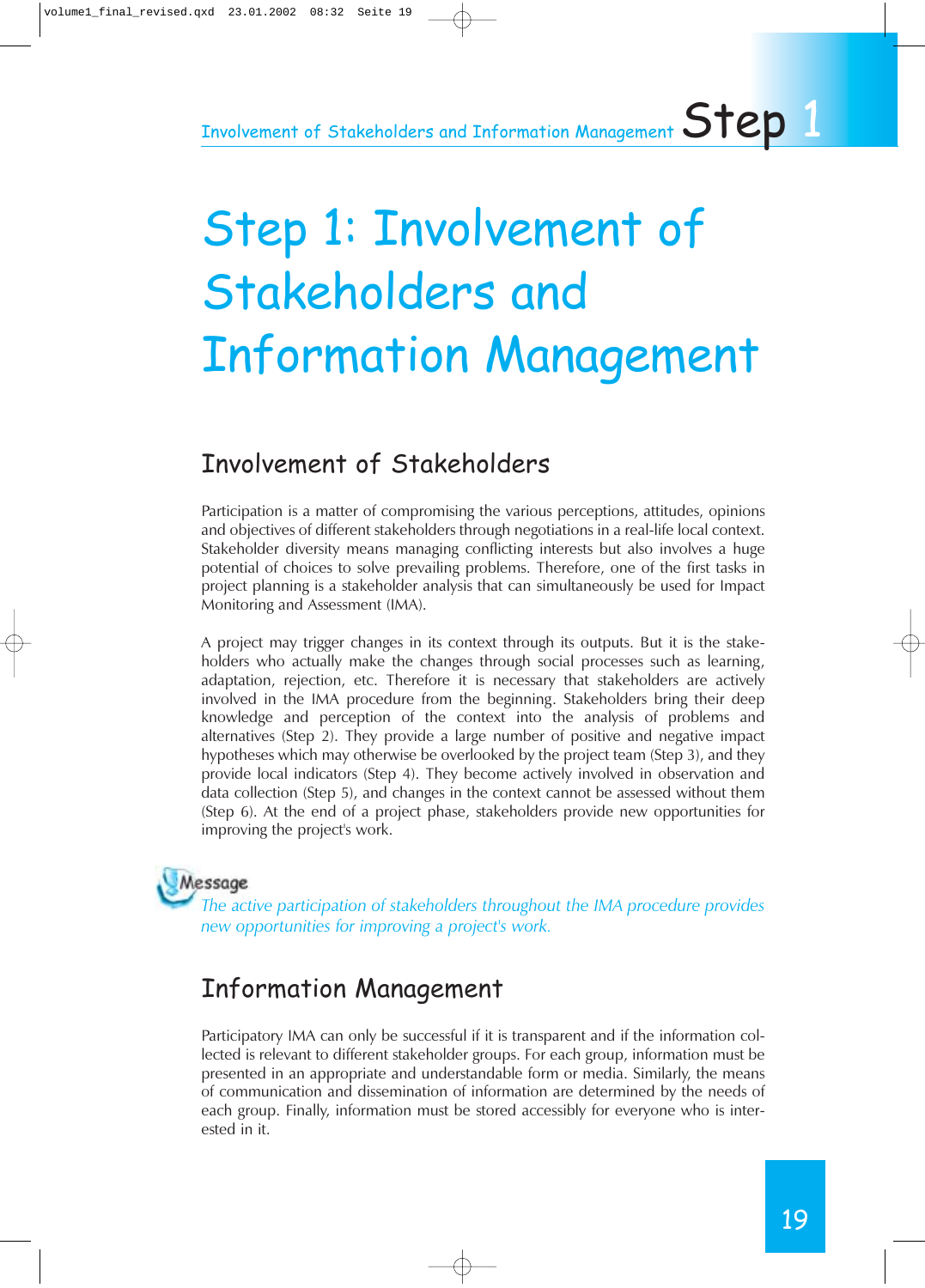The following guiding questions to be answered in a participatory exercise will help to structure information management:

- Which stakeholders will participate in IMA (local land users, women's associations, project staff, university students, etc.)?
- What kind of information can they provide (technical, cultural background, etc.)?
- What kind of information do they need / is relevant to them (technical, economic, etc.)?
- Which form of presentation do they prefer (reports, discussions, etc.)?
- What is the best way to communicate and disseminate the information (leaflets, radio programmes, etc.)?
- How should the information be stored so that it is permanently accessible (databases, files, etc.)?

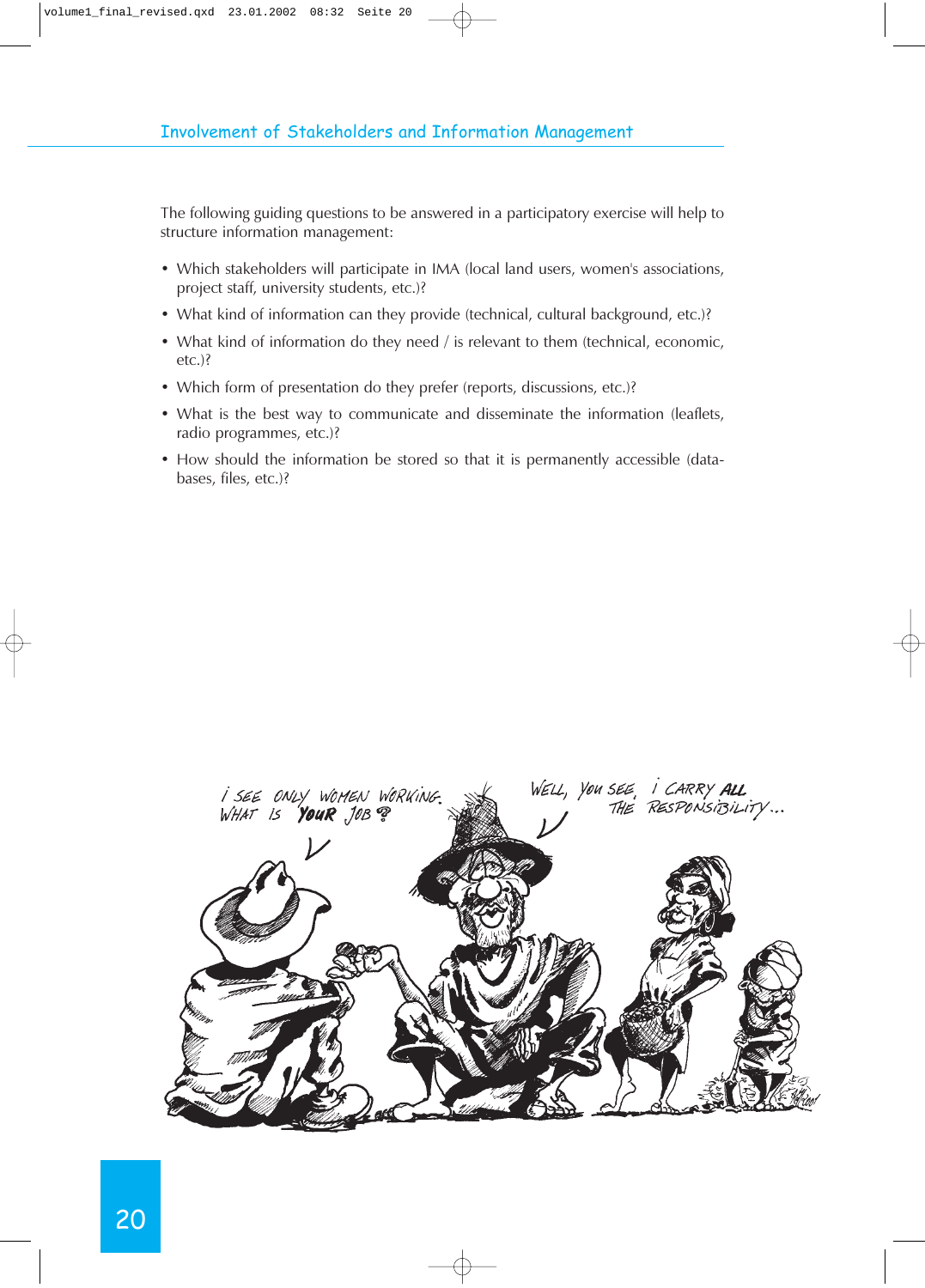

#### Example Stakeholders and information management

| <b>Stakeholders</b>              | <b>Provision of</b><br><i>information</i>                                            | <b>Information</b><br>needs                                                                               | <b>Preferred</b><br>form / media                              | <b>Dissemination Storage</b>                                                      |                                                                                                |
|----------------------------------|--------------------------------------------------------------------------------------|-----------------------------------------------------------------------------------------------------------|---------------------------------------------------------------|-----------------------------------------------------------------------------------|------------------------------------------------------------------------------------------------|
| Male farmers                     | Indigenous<br>knowledge<br>about land<br>resources and<br>management,                | <b>Technical</b><br>information to<br>improve farm<br>management,<br>.                                    | Oral commu-<br>nication,<br>practical<br>demonstra-<br>tions, | <b>Informal</b><br>discussion<br>platforms,<br>leaflets, filing<br>cards, $\dots$ | Individually<br>and by elect-<br>ed represen-<br>tatives,                                      |
| Female<br>farmers                | Education of<br>children, food<br>storage, water<br>and fuelwood<br>management,<br>. | Economic<br>and manage-<br>ment informa-<br>tion to im-<br>prove house-<br>hold manage-<br>$ment, \ldots$ | Oral commu-<br>nication, short<br>handouts,                   | Women's asso-<br>$ciations, \ldots$                                               | Individually<br>and by elect-<br>ed represen-<br>tatives,                                      |
| <i>District</i><br>authorities   | Demographic<br>statistics,<br>maps, devel-<br>opment<br>reports,                     | Administrative<br>information<br>for planning<br>purposes,<br>conflict<br>management,<br>.                | Reports, leaf-<br>lets, discus-<br>$sions, \ldots$            | Workshops,<br>planning ses-<br>sions, Email,                                      | Files, printed<br>media, digital<br>database, at<br>municipalities<br>and district<br>offices, |
| <i>International</i><br>agencies | Services that<br>can be made<br>available,                                           | Strategic<br>information<br>for formulat-<br>ing develop-<br>ment policies,<br>selecting<br>projects,     | Short reports,<br>graphic sum-<br>maries,                     | Reports,<br>$Email, \ldots$                                                       | Meta data-<br>base,<br>Geographical<br>Information<br>Systems,                                 |
| .                                | $\cdots$                                                                             | .                                                                                                         | .                                                             | $\cdots$                                                                          | .                                                                                              |

### Preparation of IMA Documentation

The matrix concerned with "stakeholders and information management" is the first document in the IMA procedure. To make the procedure transparent and replicable, the entire IMA should be thoroughly documented as well, which should be prepared already at this stage. IMA documentation will contain information gathered during each step, for example:

- Who used what arguments during stakeholders' discussions and which decisions were taken? (Steps 1 and 2)
- Which positive and negative impact hypotheses were formulated? (Step 3)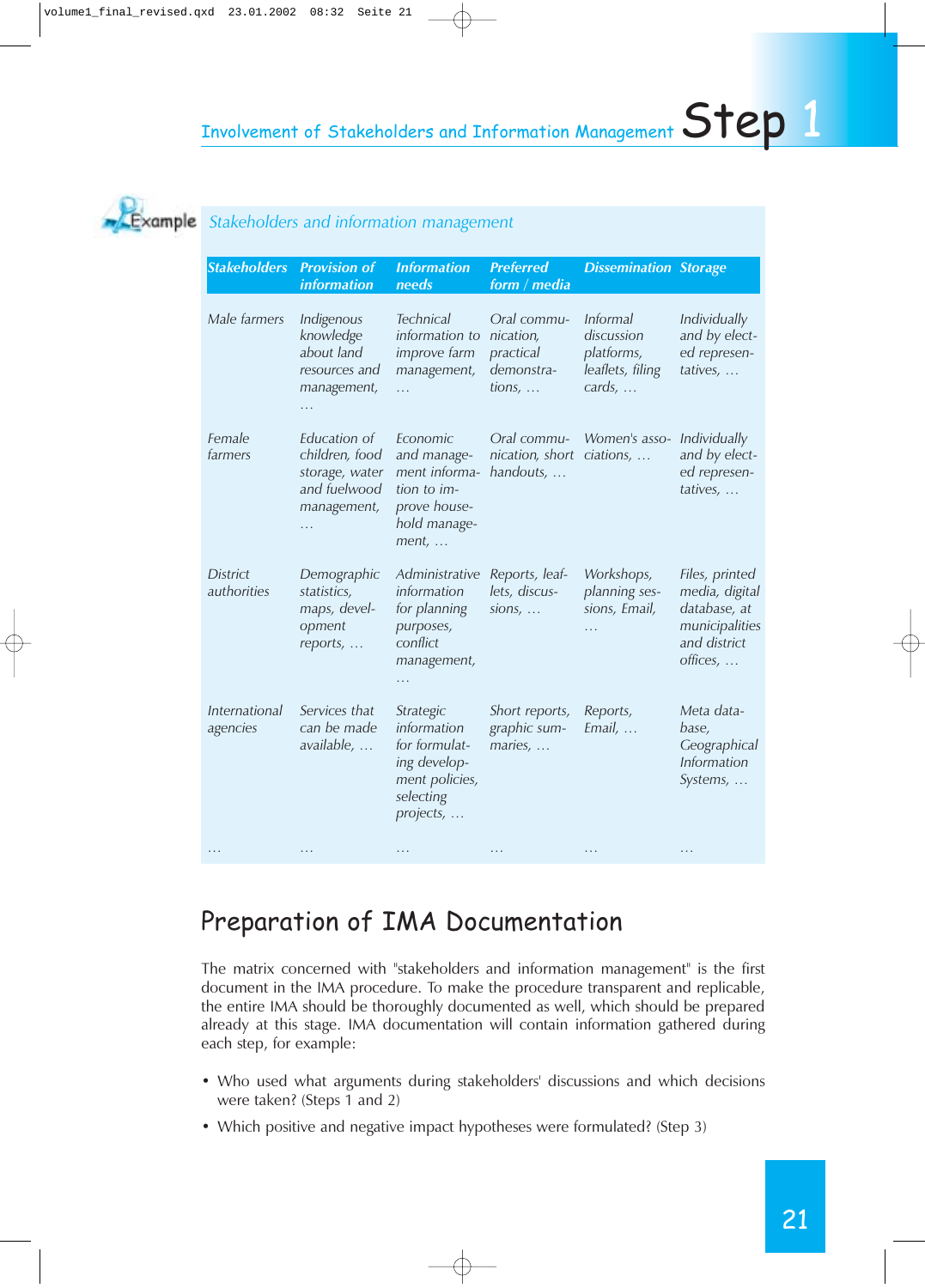- Which impact indicators were discussed, which ones were chosen, which indicators were replaced or modified later on during the IMA process and why? (Step 4)
- Which monitoring methods were chosen, how were they adapted / modified during the monitoring process? (Step 5)
- Who was interviewed, what was asked and what was observed, when and where? (Step 5)
- How was the information collected, interpreted and judged, and who used which arguments? (Step 6)
- …

#### Cross-Reference

Additional references and an empty matrix "stakeholders & information management" for photocopying can be found in Volume 2, Step 1.



Germann, D., Gohl, E., Schwarz, B. 1996. Participatory impact monitoring. Booklets 1–4. Gate/GTZ.

Guijt, I. 1998. Participatory monitoring and impact assessment of sustainable agriculture initiatives. SARL Discussion Paper No. 1. IIED: 112 p.; London.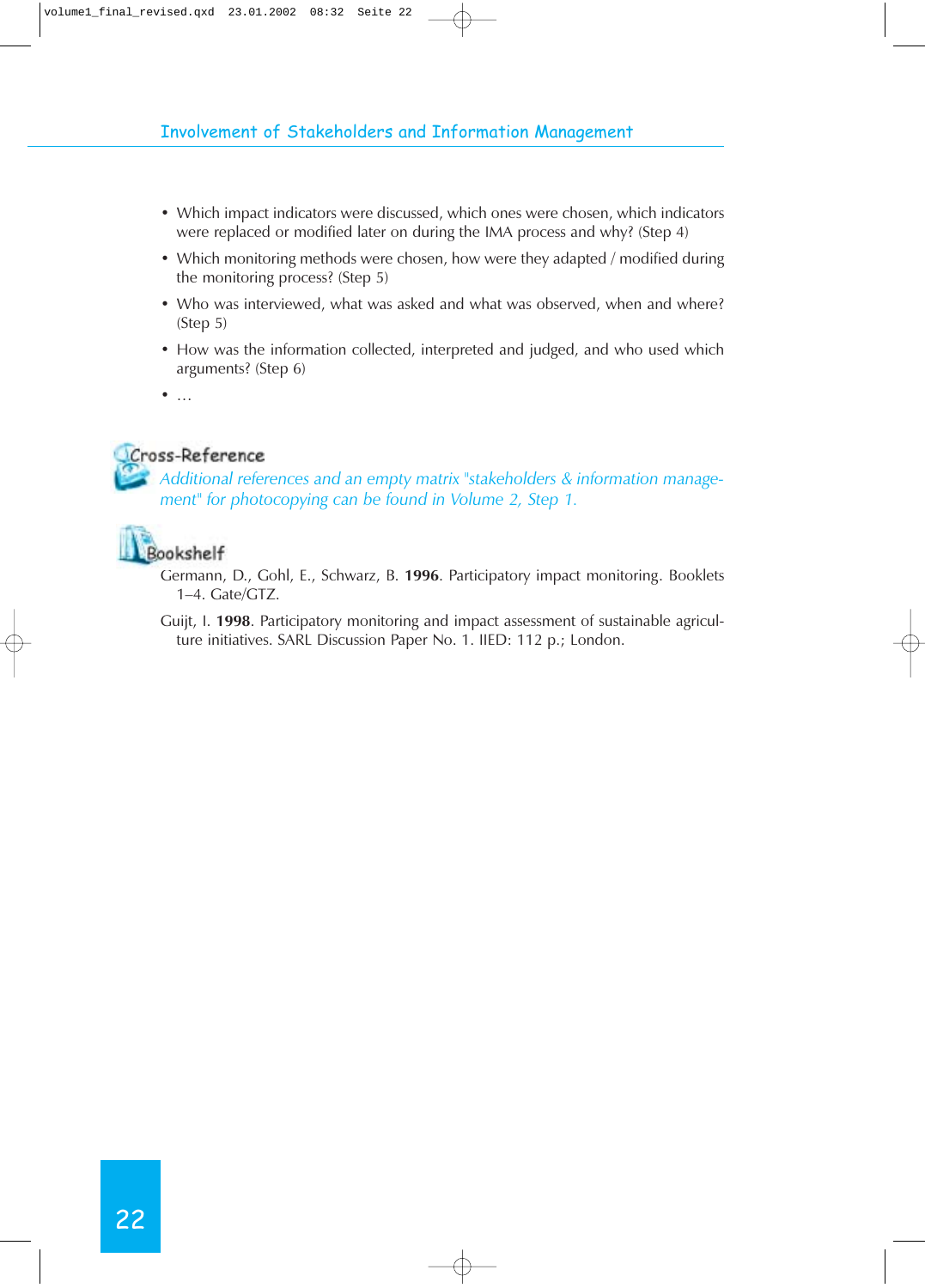# Step 2: Review of Problem Analysis

### The Project Context – a Living System

What are the most important aspects or elements in a project context? How are they interlinked? What role do they play in the context? Is the context moving towards or away from sustainability? The project context, i.e. its biophysical, socio-cultural, economic, institutional and political environment should be well understood before a development operation is initiated. An orientation phase leaves ample time for that. But most projects have to rely on a rather short problem analysis that is – hopefully – carried out with stakeholders who know the context well enough. A common method is the problem tree, which requires the selection of a core problem (the stem), defining causes (the roots) and consequences (the branches). But focusing on only one problem with linear and causal relationships is critical.

The elements of a context – i.e. people, institutions, resources, etc. – are highly inter-connected, and not all elements and interrelations are known, even to insiders. Stakeholders with their different agendas represent an additional degree of uncertainty and unpredictability. A problem within such a system (e.g. soil degradation) usually has complex causes and consequences, and also a "solution" to it (e.g. soil conservation) will create multiple, positive and negative side-effects. Consequently, a problem cannot be solved with a "repair-shop mentality", i.e. tackling only the most obvious cause. Because the reactions of a system cannot be precisely predicted, a project in a rural context cannot be expected to provide simple solutions. It can only provide various "impulses", such as enhancing co-operation and training stakeholders, introducing a new technology, etc. in order to stimulate partners to move the context in a certain direction. And because it is not certain whether these impulses will finally lead to the desired changes, there is a need to observe and assess the changes constantly to decide which impulses to give next.

### Message A project context is a living system; it implies a high degree of uncertainty and unpredictability.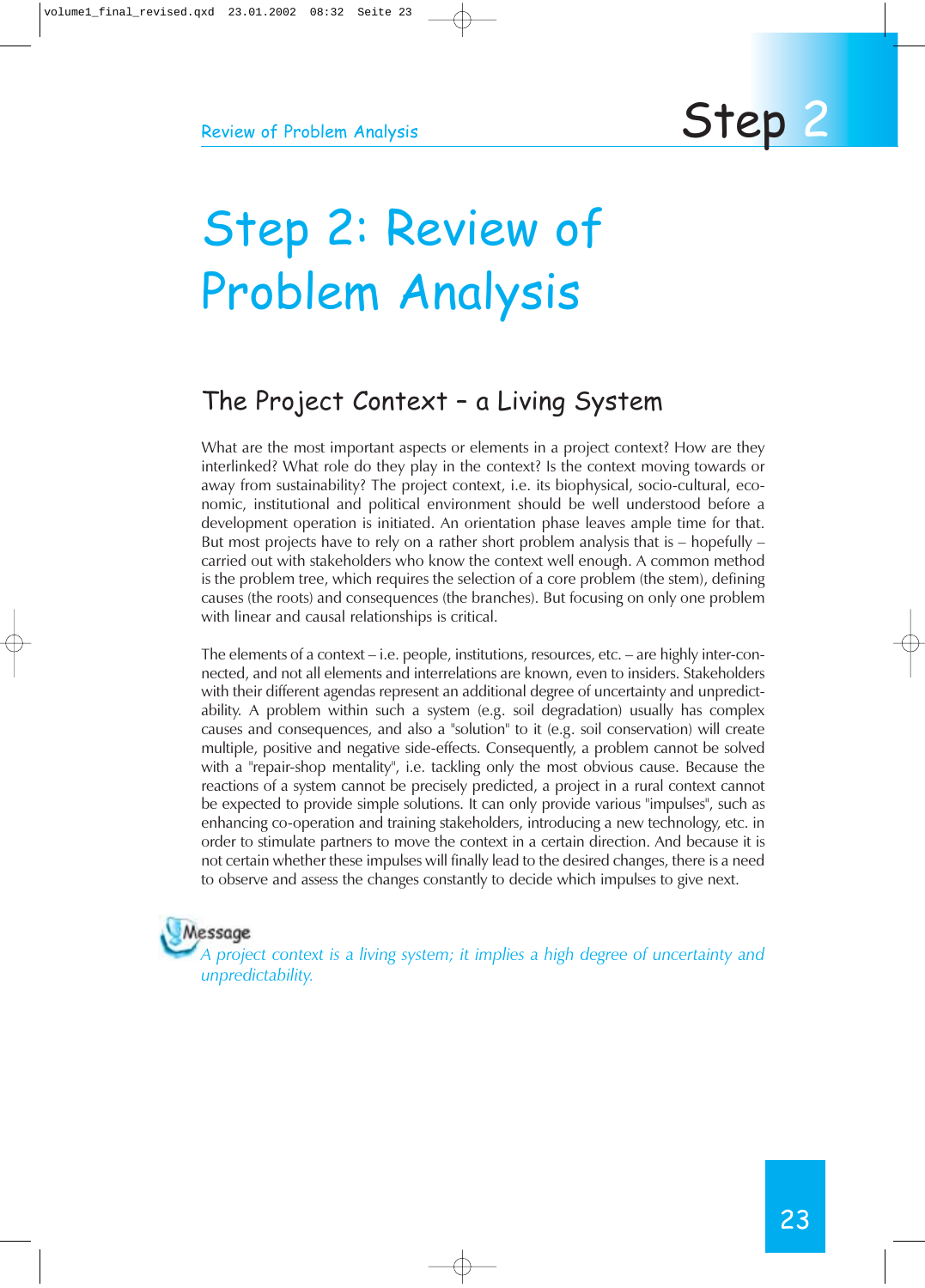#### Analysis of the Context

Analysing a project context is a form of systems or network analysis. It is conducted with stakeholders to involve a variety of different backgrounds, knowledge and experience. It may be difficult to agree on a common picture of a context in the short run. But the debate about different perceptions of the same context helps to avoid predetermined thinking at an early stage.

Analysis of the context can start with development of a flow chart (see Figure 6). Important elements (issues, problems, opportunities) can be the starting point. At the beginning, the analysis should be broad in order not to miss any important aspect. Besides elements there are interrelations of different types, e.g. flows of information, energy, nutrients, dependencies, etc. Written on cards, the elements and their interrelations can be rearranged and replaced until an agreeable result has been achieved. A flow diagram will be used to determine important and less important elements, to categorise stronger or weaker interrelations, and finally, to identify possible starting points for project activities. This discussion, interpretation and conclusions of the network automatically involve impact hypotheses (cf. Step 3) at a broader context level: Where could the project intervene? What will happen if it intervenes? Disagreements during discussion only indicate the need for further clarification. They can be considered as a wealth of alternative development options.



Figure 6: Network analysis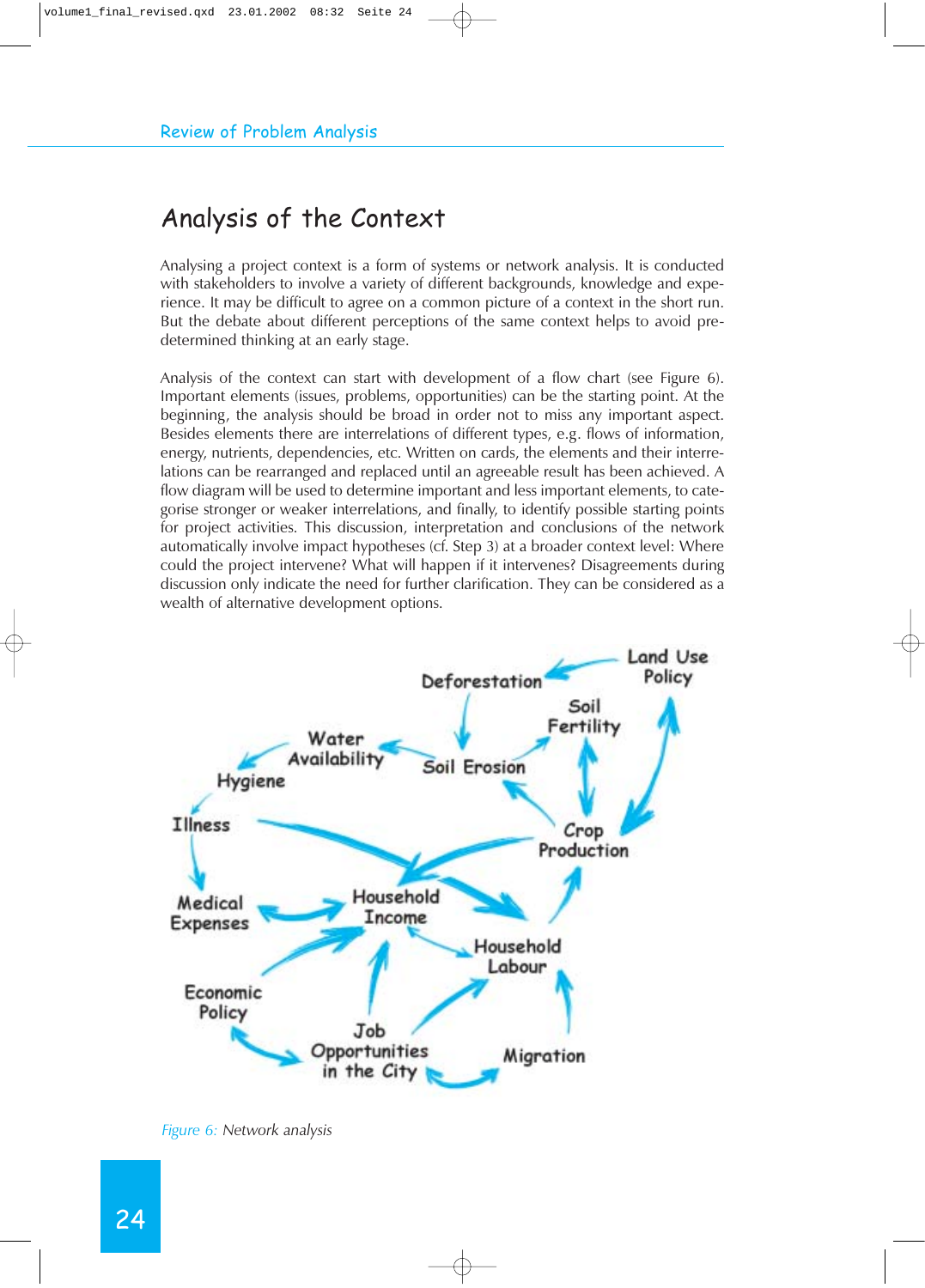While a problem tree is focused on one core problem and mostly linear relations, the network or systems analysis is broader and allows complex interrelations. This difference will be essential for all following steps in IMA, from the formulation of impact hypotheses to impact assessment. All these steps require a broader view of the context rather than a narrow focus on a core problem.

#### Cross-Reference

A detailed example and description of a "Participatory Systems Analysis" and additional references can be found in Volume 2, Step 2.



- Bellows, B. 1996. Indicators of sustainability. Workbook for the SANREM CRSP. Washington State University / University of Wisconsin.
- Kläy, A., Huguenin, A., Hurni, H., Perich, I., Schläfli, K. 1994. Environmental assessment in development co-operation. Principles of ecological planning. Development and environment reports 4: 46 p.; Bern.



THE MULTI-STAKEHOLDER APPROACH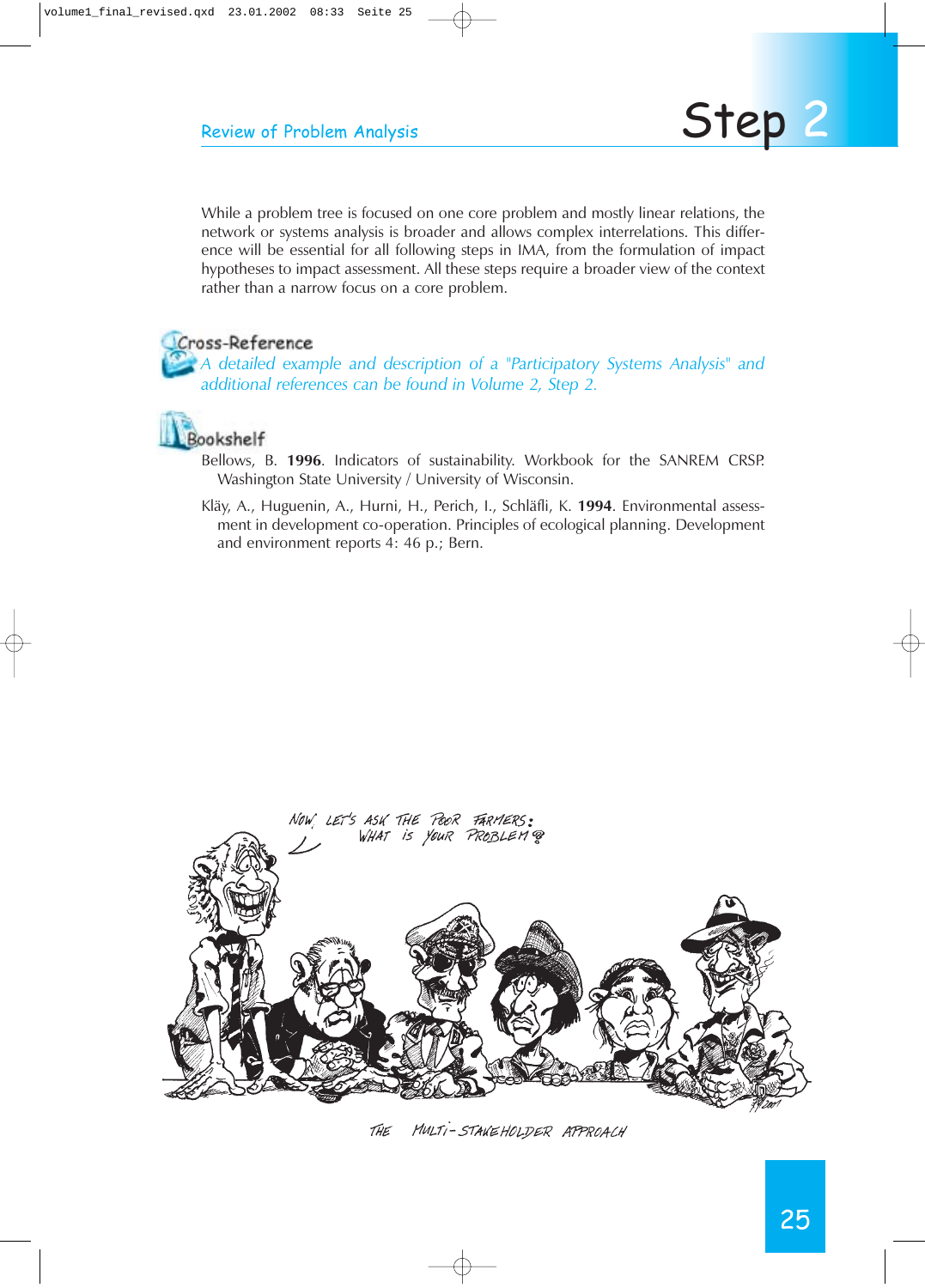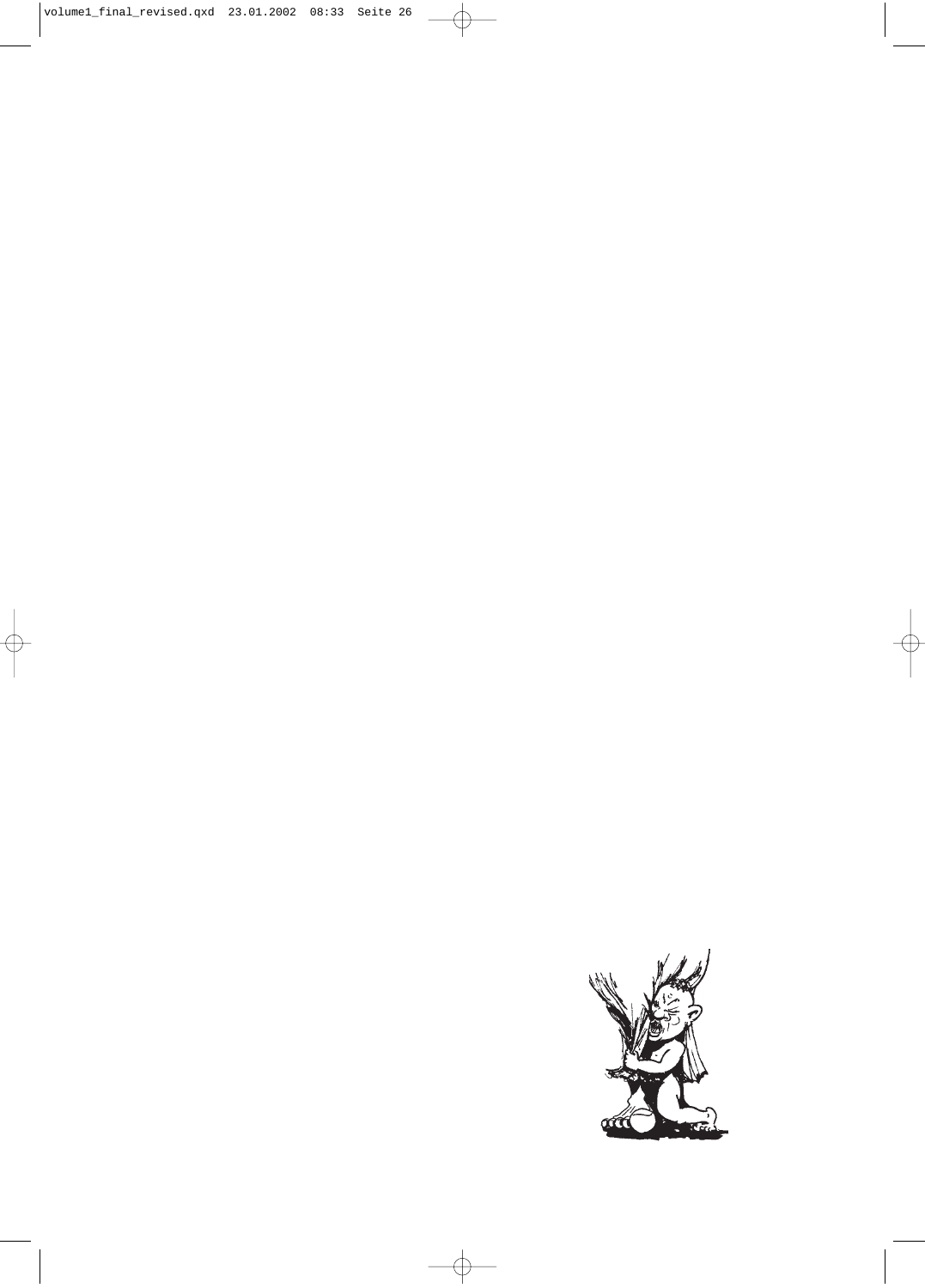# Step 3: Formulation of Impact Hypotheses

### Starting with the Project Planning Matrix

Is the project context moving towards or away from sustainability? What impulses can a project give towards more sustainable development? What positive and negative impacts might this imply? Many projects that start with IMA have already completed their planning. Goal, project purpose, results, activities, indicators, etc. are formulated and compiled, for example in a project planning matrix. This matrix can be used to initiate IMA for the first time. The precondition, however, is that the wider project context be taken into consideration. Therefore, the formulation of impact hypotheses begins with the goal and project purpose. Later, it may be continued with expected results.

Projects that have not yet established a planning matrix formulate impact hypotheses on the basis of a sound context analysis (Step 2). A participatory network or systems analysis will automatically lead to questions about where the project could intervene, which elements and interrelations will be involved, what would happen after an intervention, etc.

### Clarifying the Project Goal, Purpose and Expected Results

The formulation of the project goal, purpose and expected results should reflect a situation to be achieved. In this case, the focus is more likely on the context, and it is much easier to establish impact hypotheses comprising utilisation, effect, benefit / drawback and impact. If the formulation reflects an activity, the focus is likely to remain on performance. It is therefore helpful to check and clarify these formulations, to determine whether they sound like an activity, are formulated vaguely, or contain catchwords which need further explanation.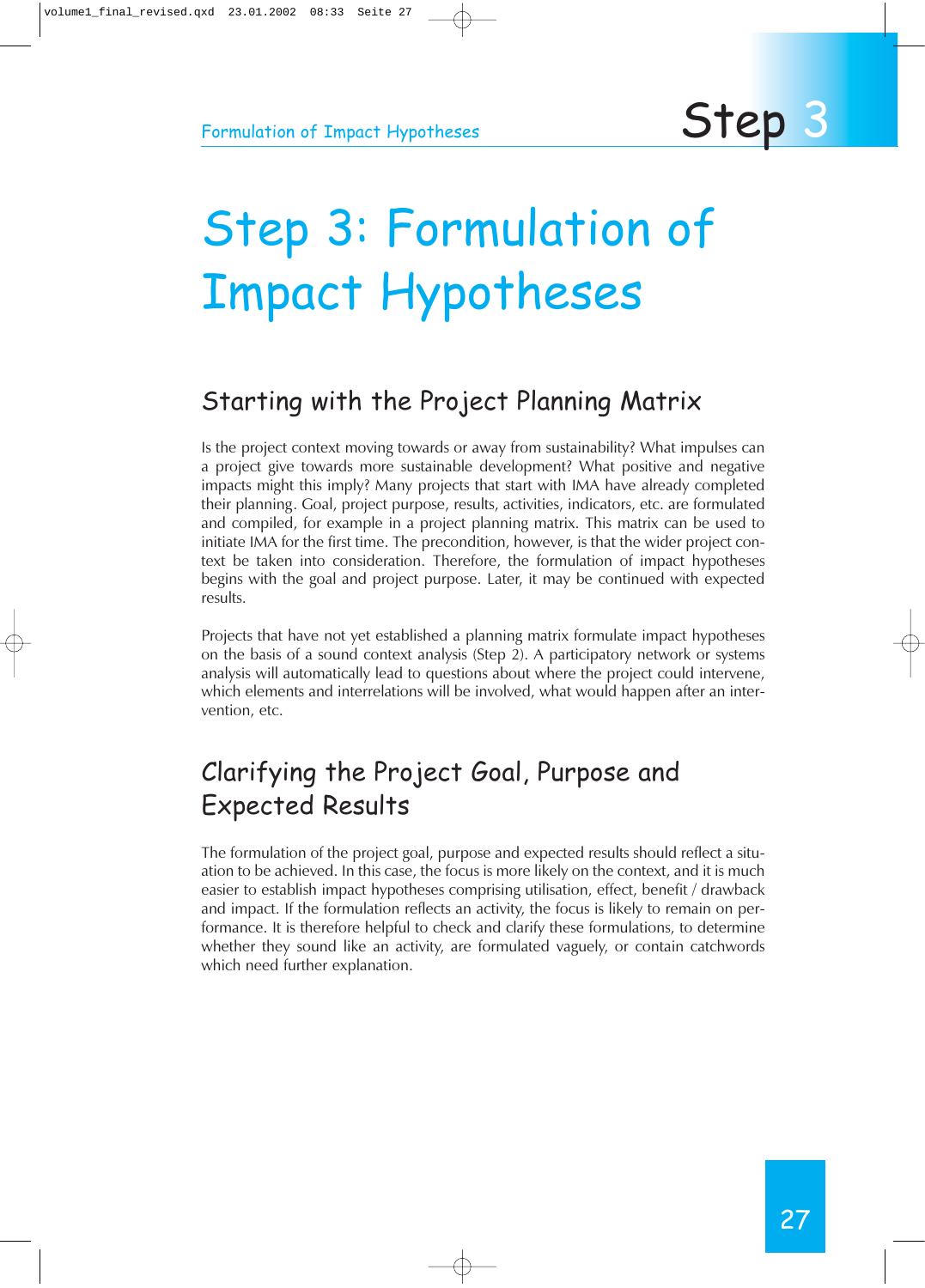

#### **Example** Formulation of a project purpose

The project purpose, for example, should describe a "situation to be achieved". Formulations such as "the purpose is **to enhance** sustainable farming practices" indicate an activity. An "effect" or "impact" is better addressed by "agricultural production has increased, degradation of natural resources has decreased", etc. The achievement of a vaguely formulated purpose such as "farmers **are ready to** adopt new farming practices" will be more difficult to prove than "farmers have adapted new farming practices to their conditions". And finally, catchwords such as "the living conditions of farmers are improved" or "land management is **more sustainable**" require clarification of what is meant: "living conditions" means increased income, better housing, clothing, etc. and "more sustainable" means increased production, reduced degradation, social adaptability, etc.

### Formulating Positive and Negative Impact Hypotheses

Anyone planning a project intends to create positive impacts. But experience shows that negative impacts are often a by-product of development actions. Because not all elements of a project context can be considered in the problem analysis (Step 2) and not all possible changes can be predicted, it is natural that not only intended, but also unintended changes – both positive and negative – will occur. Not all, but a considerable number of possible impacts can be foreseen by participatory exercises that formulate impact hypotheses. It is helpful if stakeholders formulate their hypotheses as an impact chain, which reveals their views on the mechanisms of change. This would also allow critical inquiry into doubtful statements. Even if it is not possible to predict everything, the project and its stakeholders are at least better prepared. And they are in a better position to manage negative issues when they arise. The mere consideration of negative impacts – besides the positive ones – during the planning stage is already one big step forward. It is also worthwhile to visualise impact chains – utilisation, effect, benefit / drawback and impact – implicit in stakeholders' impact hypotheses (cf. example below).

Message Development activities may have more than the intended positive impact.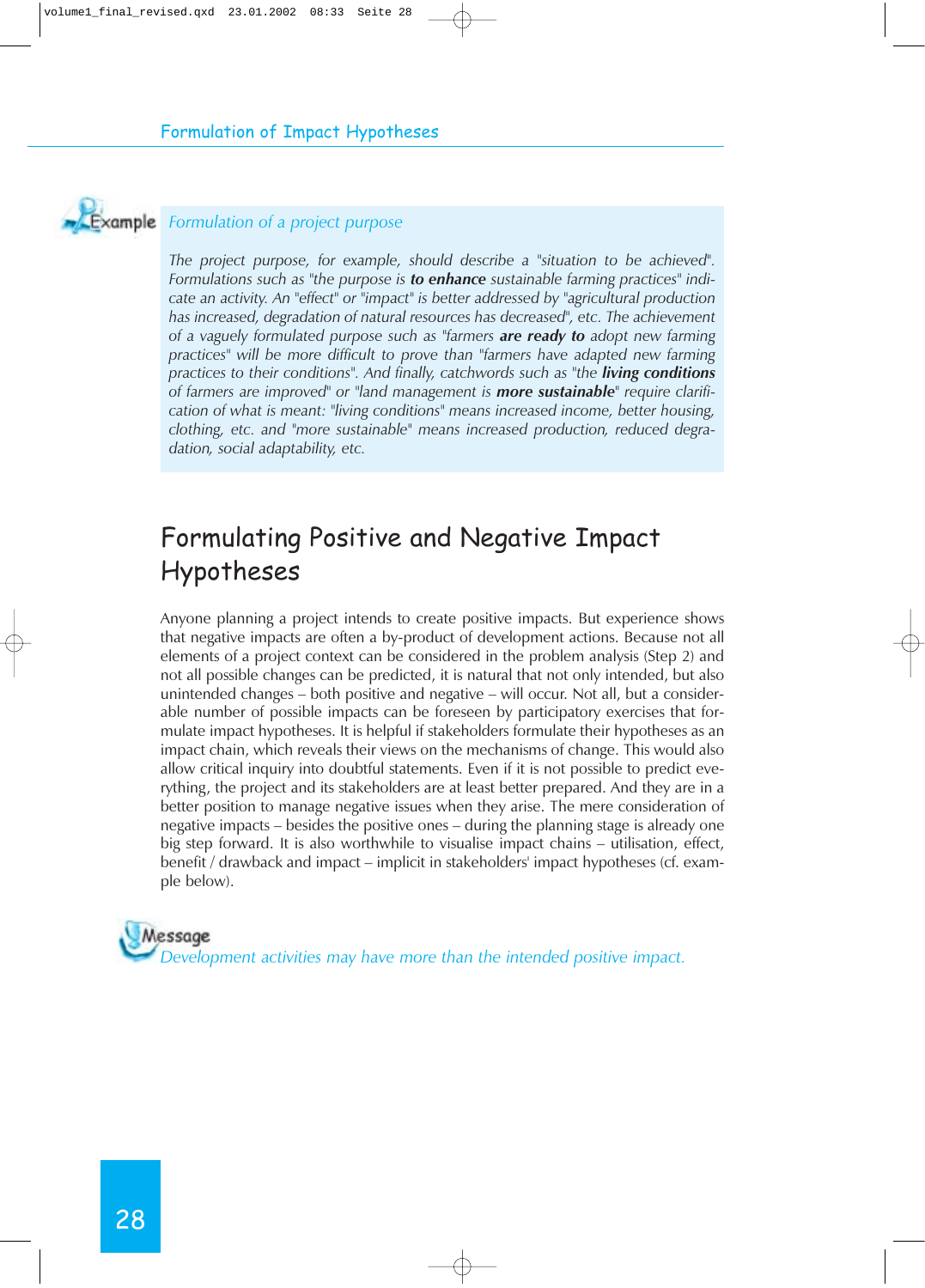

Formulation of positive and negative impact hypotheses by different stakeholders (in brackets: links of the impact chain, cf. Clarification of Terms)

Project goal: Poverty of the rural population has been reduced and management of natural resources has become ecologically sound, economically viable and socially acceptable.

Project purpose: Crop production of small farmers has increased with environmentally friendly farming practices.

Expected results: (e.g.) New production systems have been developed on-farm; farmers have been trained in concepts and practices of production and resource protection; etc.

| group                        | <b>Stakeholder</b> Positive (intended) impacts                                                                                                                                                                                                                                                                           | <b>Negative or no impacts</b>                                                                                                                                                                     |
|------------------------------|--------------------------------------------------------------------------------------------------------------------------------------------------------------------------------------------------------------------------------------------------------------------------------------------------------------------------|---------------------------------------------------------------------------------------------------------------------------------------------------------------------------------------------------|
| Male<br>farmers              | Due to the new production systems, crop<br>production is higher (effect), we are able<br>to sell on the market and household in-<br>come has increased (benefit).                                                                                                                                                        | Because we lack experience with<br>the new practices, pests and dis-<br>eases appear (effect); this might<br>reduce the yield (drawback).                                                         |
| Female<br>farmers            | Since some of the new practices address<br>women's home gardens, women's own<br>capital increases (benefit) and women gain<br>greater financial independence (impact).                                                                                                                                                   | The new practices increase women's<br>workload (effect), and there is less<br>time to spend with children and<br>relatives (drawback). Social relation-<br>ships may suffer as a result (impact). |
| Landless<br>people           | New production systems may increase the<br>demand for our labour (effect). We get<br>better jobs in the village and have a se-<br>cure income (benefit) that we can invest<br>in sending our children to school so they<br>get a better education (impact).                                                              | New practices change the land<br>use (effect) and we have problems<br>finding grazing land for our<br>animals (drawback).                                                                         |
| Extension<br>workers         | Innovations increase the demand for agri-<br>cultural extension (effect), we get better<br>training opportunities and increased quali-<br>fications (benefit), and finally, we get bet-<br>ter paid office jobs (impact).                                                                                                | New production practices increase<br>our workload (effect).                                                                                                                                       |
| <i>District</i><br>officials | Increased production (effect) stimulates<br>demand and supply (benefit) and creates<br>a fertile ground for better economic devel-<br>opment in the entire district (impact).                                                                                                                                            | Increased economic well-being<br>(benefit) in the district will lead to a<br>gradual withdrawal of development<br>agencies and their inputs (impact).                                             |
| Project staff                | Through positive experience with higher<br>production and better protection (effect,<br>benefit), farmers will detect their potential<br>to further improve the production system<br>(impact). This will finally improve soil fer-<br>tility and guarantee stable agricultural<br>production at a higher level (impact). | Some resource protection technol-<br>ogies reduce the cropping area as<br>well as production (effect) and will<br>be rejected (drawback).                                                         |
|                              | .                                                                                                                                                                                                                                                                                                                        |                                                                                                                                                                                                   |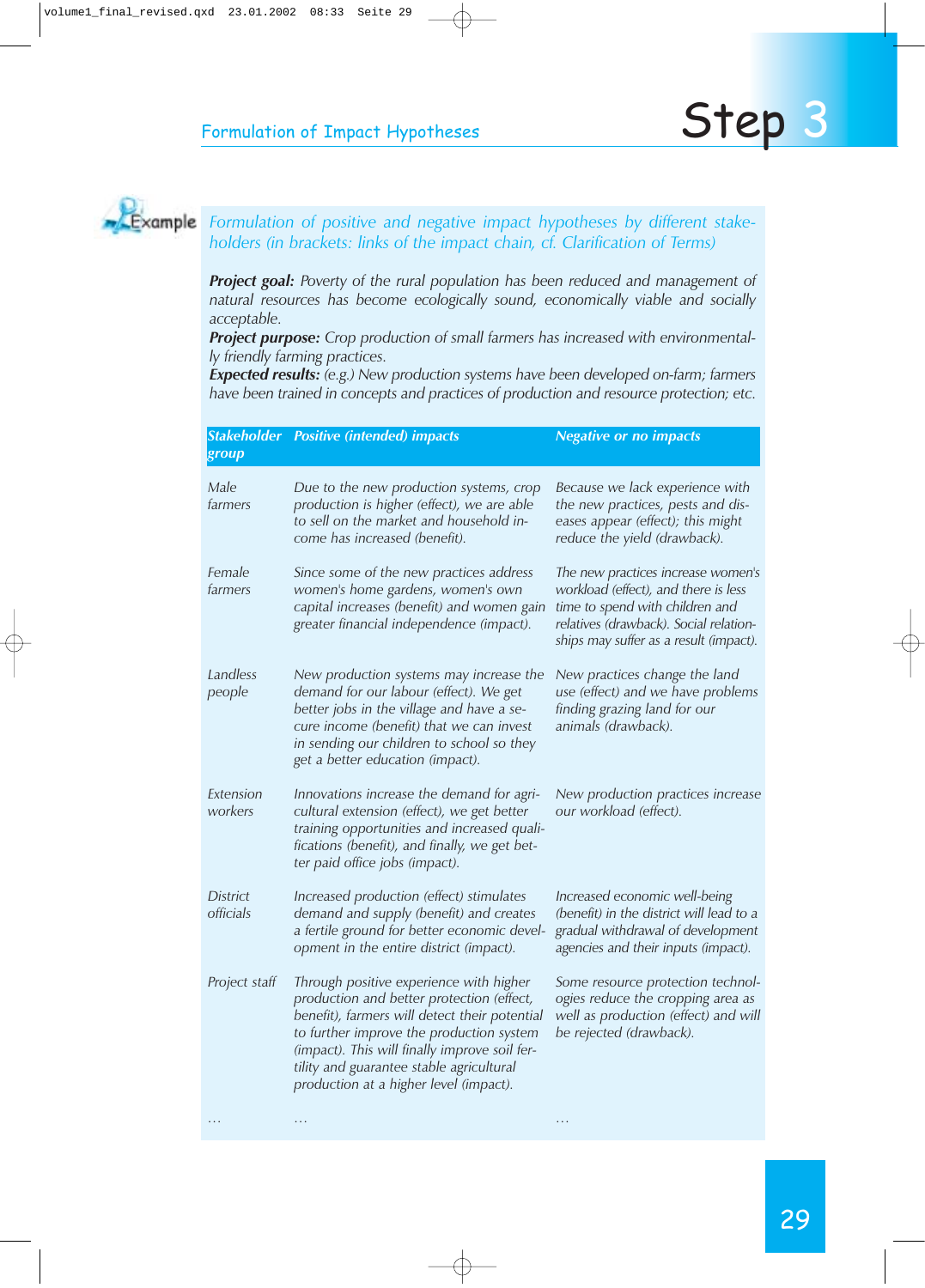#### Cross-Reference

Detailed examples of positive and negative impact hypotheses related to sustainable land management can be found in Volume 2, Step 3.

#### Bookshelf

- Kläy, A., Huguenin, A., Hurni, H., Perich, I., Schläfli, K. 1994. Environmental assessment in development co-operation. Principles of ecological planning. Development and environment reports 4: 46 p.; Bern.
- Swiss Development Cooperation & Centre for Development and Environment 1994. Impact hypotheses, development and its environmental impacts: 101 p.; Bern.
- Swiss Agency for Development and Cooperation 1997. Monitoring keeping in touch with reality.  $20 + 54$  p.; Bern.

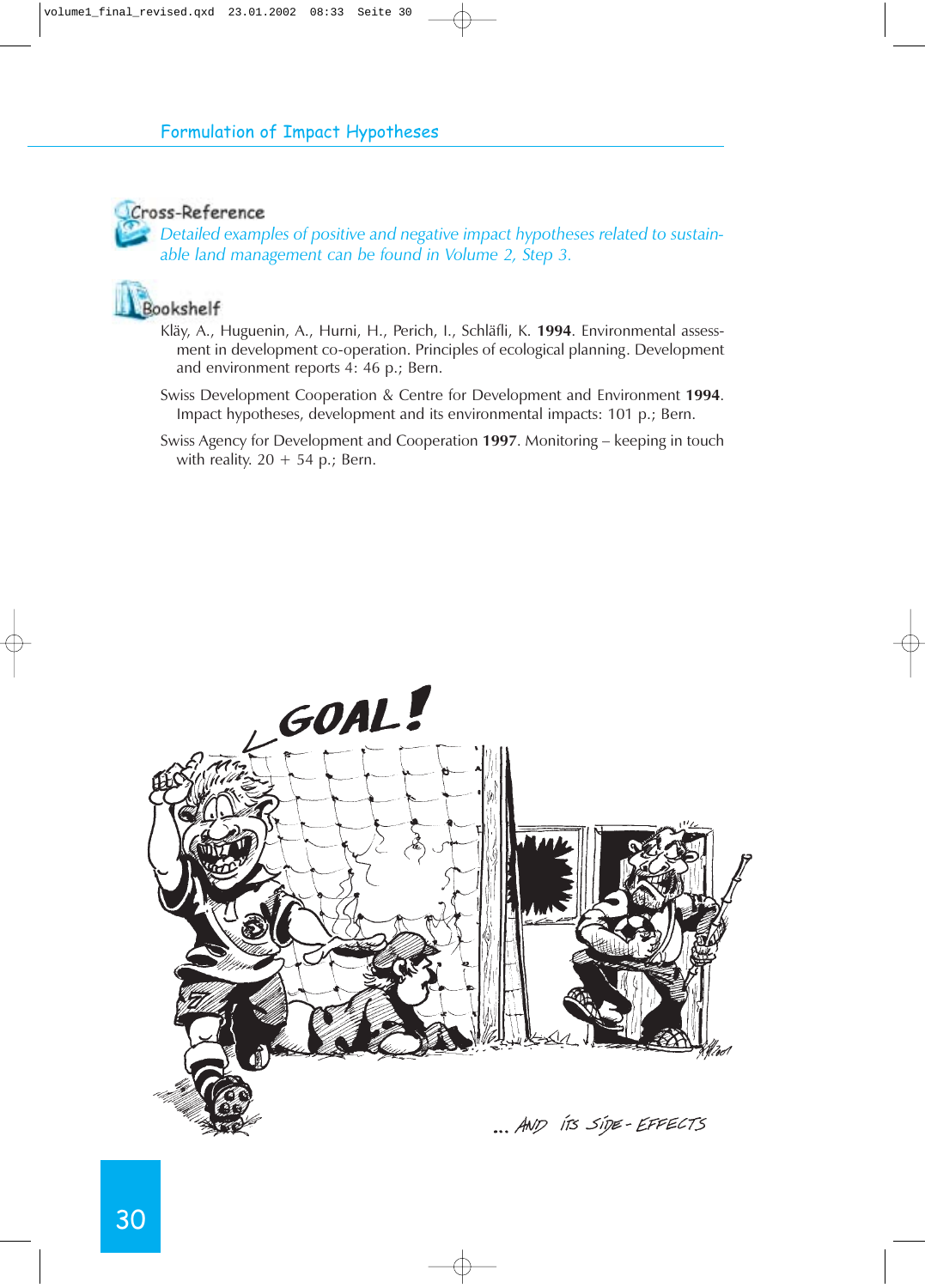# Step 4: Selection of Impact Indicators

What indicates changes in the project context? What reveals which impact hypotheses materialise? What set of indicators will tell if changes ultimately contribute to achieving the project purpose and goal? The planning matrix already contains some indicators. Usually, most of them are output indicators designed to evaluate the project performance. What is often lacking are impact indicators that represent the context. They will be developed from the impact hypotheses. The impact chain (utilisation, effect, benefit / drawback, impact) can be of great help during the selection process. An existing indicator may already address one of these aspects and can thus serve as an impact indicator. Beyond that, additional impact indicators need to be found.



#### Example Possible impact chain resulting from new production and conservation technologies (output), and corresponding impact indicators

| Links of the<br><i>impact chain</i> | <b>Impact chain</b><br>(positive & negative implications)                                                                                                                                                           | <b>Possible impact indicators</b>                                                                                                                                        |
|-------------------------------------|---------------------------------------------------------------------------------------------------------------------------------------------------------------------------------------------------------------------|--------------------------------------------------------------------------------------------------------------------------------------------------------------------------|
| Utilisation of<br>outputs           | Most (only a few) farmers in the project area<br>apply new production and conservation<br>technologies (applicability) and adapt them<br>to their specific situations (adaptability)                                | • % of farmers adapting new<br>technologies without incentives                                                                                                           |
| Effects                             | Crop production increases (decreases), pests<br>and diseases are minimised (increase), soil<br>degradation decreases (increases)                                                                                    | • Crop yield<br>• Occurrence of pests & diseases<br>· Soil erosion                                                                                                       |
| Benefits /<br><b>Drawbacks</b>      | Improved agricultural production is (not)<br>marketable, household income increases<br>(decreases), and women's economic posi-<br>tion is strengthened (weakened)                                                   | • Household income<br>• Women's labour income                                                                                                                            |
| <i>Impacts</i>                      | Men and women decide jointly (men<br>decide) how to re-invest household income;<br>farmers experiment more (less) than before;<br>soil fertility improves (decreases); more<br>(fewer) boys and girls attend school | • Household decision-making<br>• % of farmers experimenting<br>with cropping practices<br>· Soil fertility status<br>• Boys and girls with school<br>leaving certificate |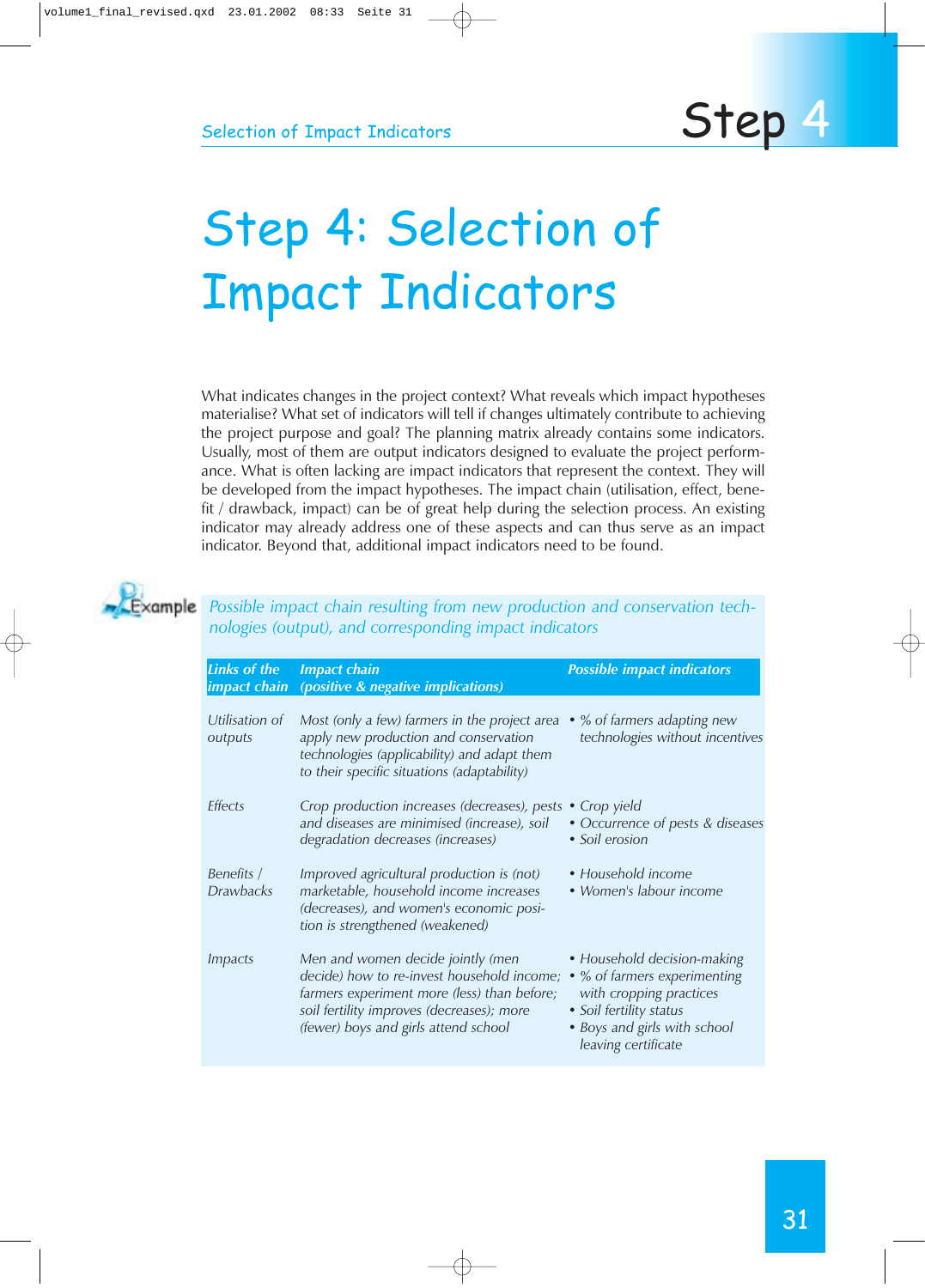### The Baseline Dilemma

Indicators not only represent components of a project context; they are also a means of communication between stakeholders. Thus they must be selected jointly. On the one hand, it is recommendable to have a set of indicators fixed as early as possible, because it helps to establish a baseline (reference), particularly for long-term observations. On the other hand, there are good reasons to take time with the selection. For example, the project context and the stakeholders cannot be well known and understood in the beginning. During the lifetime of a project the context and the views of the stakeholders change, and so may the indicators. Some of the initially selected indicators may become impractical to observe and need to be replaced. Furthermore, unexpected impacts may require additional indicators at a later stage. But sound indicator selection only at the end of the project is too late. As a compromise, several months should be dedicated to a participatory search for a set of impact indicators, to adapting the initial choice, and to incorporating "emerging" indicators. This is important because it documents the learning process of a project and its stakeholders. Single indicators can always be added, but a basic number of indicators should be found, say after six to twelve months, to ensure long-term monitoring.

### Message

Sound selection and formulation of impact indicators cannot be achieved in one short planning session! It is a process of optimisation that may take several months.

### Principles of Indicator Selection

The aim of IMA is to achieve a reasonable quality of information in order to find reliable connections between the project and changes in the context. A representative selection of indicators and systematic monitoring build the basis for this. But not all indicators that are identified can be monitored. The project's means, time and resources on the one hand, and the stakeholders' interests in IMA on the other hand, will lead to a final selection of impact indicators.

It should be kept in mind that these indicators are the basis for but not the only source of valuable information. Systematic monitoring can always be combined with gathering and documenting information from statistics, newspapers, discussions with partners, consultants, and informants, one's own observations and the like. There is no need to wait three years for the first results of the impact monitoring. For example, market prices of cereals and their fluctuations could also be determined by project staff while shopping for their families. Negative developments in the agricultural sector will come out during talks in a village or with colleagues. Such information can always be documented and serve as a background for an interpretation of changes at a later stage.

Message You cannot monitor everything; make a relevant and realistic choice of impact indicators.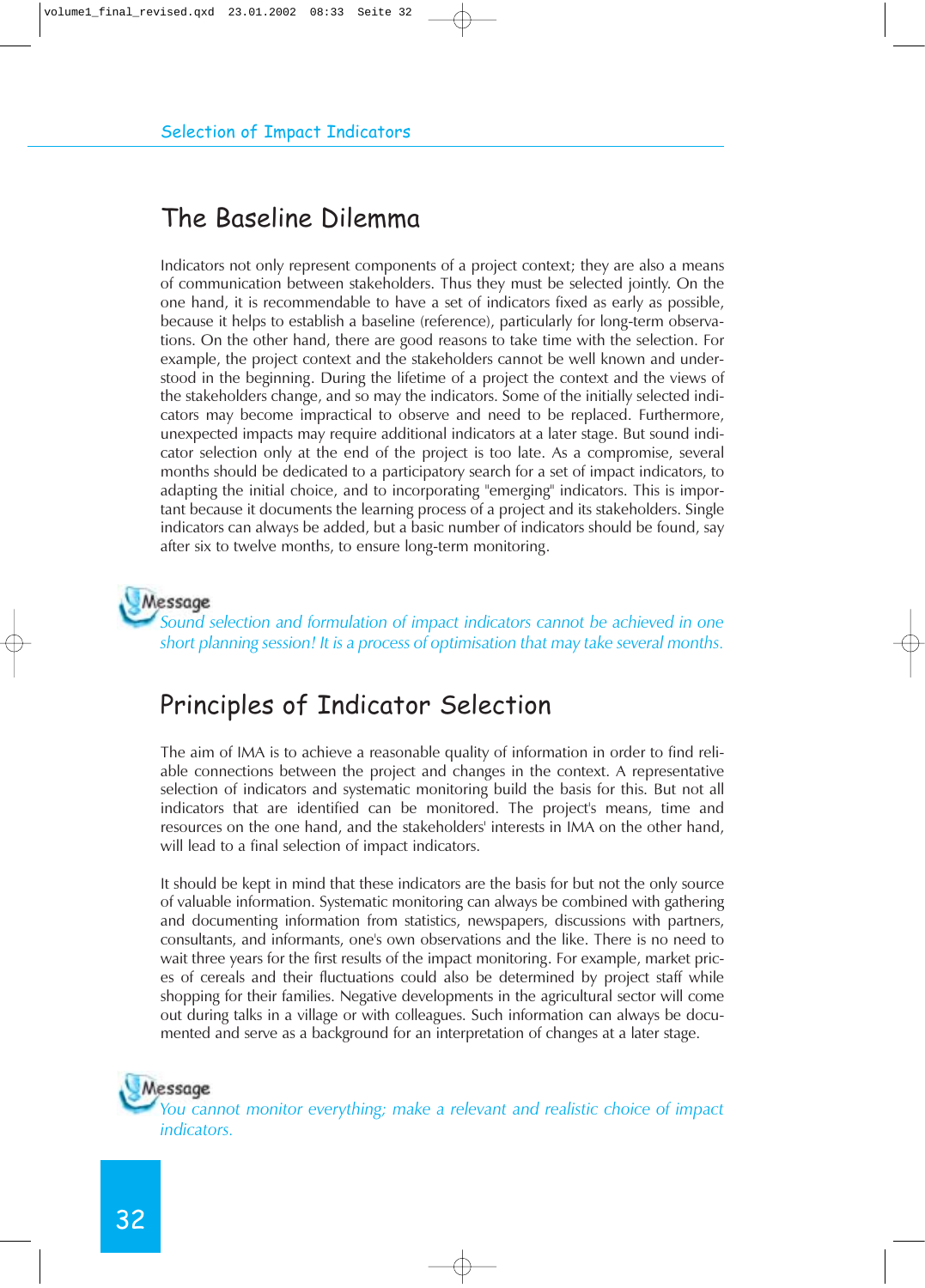The following principles and examples can help to make a definite selection of impact indicators:

| <b>Principle</b>                          | <b>Guiding question</b>                                                                                                                                              |
|-------------------------------------------|----------------------------------------------------------------------------------------------------------------------------------------------------------------------|
| <b>Relevance</b>                          | Is the indicator essential, i.e. does it really provide the information<br>required for making relevant decisions?                                                   |
| <b>Reliability</b>                        | Is there a need for quantitative or qualitative indicators for a decision?                                                                                           |
| <b>User-orientation</b><br>& transparency | Is the indicator understandable and meaningful for the relevant stake-<br>holders (land users, policy-makers, etc.)? Are there local indicators that<br>can be used? |
| Feasibility                               | Do the project or the stakeholders have the means, skills and time to<br>monitor the indicator?                                                                      |
|                                           | <b>Gender-orientation</b> Does the indicator bring to light gender-specific knowledge and issues?                                                                    |
| <b>Hierarchy / Area</b><br>coverage       | Do all indicators reveal changes at the same spatial / decision-making<br>level (field, household, community, catchment, district, etc.)?                            |
| <b>Sensitivity</b>                        | Is the indicator sensitive to short-, mid-, or long-term changes?                                                                                                    |
| Sustainability-<br>orientation            | Do the selected indicators represent all dimensions of sustainability<br>(social / institutional, economic and ecological)?                                          |



#### **Example** Local indicators

Not all relevant stakeholders such as farmers, landless people, etc. may have been able to participate during indicator selection. In this case some time should also be devoted to getting their opinion, e.g. in the form of local indicators often hidden to outsiders. If at least some of these indicators are found and incorporated into the IMA procedure, communication among stakeholders will be considerably facilitated.

| Generic indicators                                                                                        | <b>Corresponding local indicators</b>                                                                                                                                                                                                               |
|-----------------------------------------------------------------------------------------------------------|-----------------------------------------------------------------------------------------------------------------------------------------------------------------------------------------------------------------------------------------------------|
| Soil erosion in t/ha                                                                                      | <b>Increased seeding rate;</b> seeds are washed away as a consequence<br>of soil erosion, and need to be re-sown                                                                                                                                    |
| Organic matter content,<br>cation exchange capaci-<br>ty, nutrient content (soil<br>fertility indicators) | <b>Indicator plants;</b> these point to locations where soil fertility is<br>high, where the nutrient status of the soil has recovered during a<br>fallow period; where the ground water table is high or waterlog-<br>ging occurs frequently, etc. |
| Human nutrition                                                                                           | <b>Fat / slim cats and dogs;</b> in villages where the human population<br>does not have enough to eat domestic animals such as dogs and<br>cats will be slim                                                                                       |
| Increased household<br>income                                                                             | Men have two or more wives; in some Muslim areas this is a sign<br>of economic well-being                                                                                                                                                           |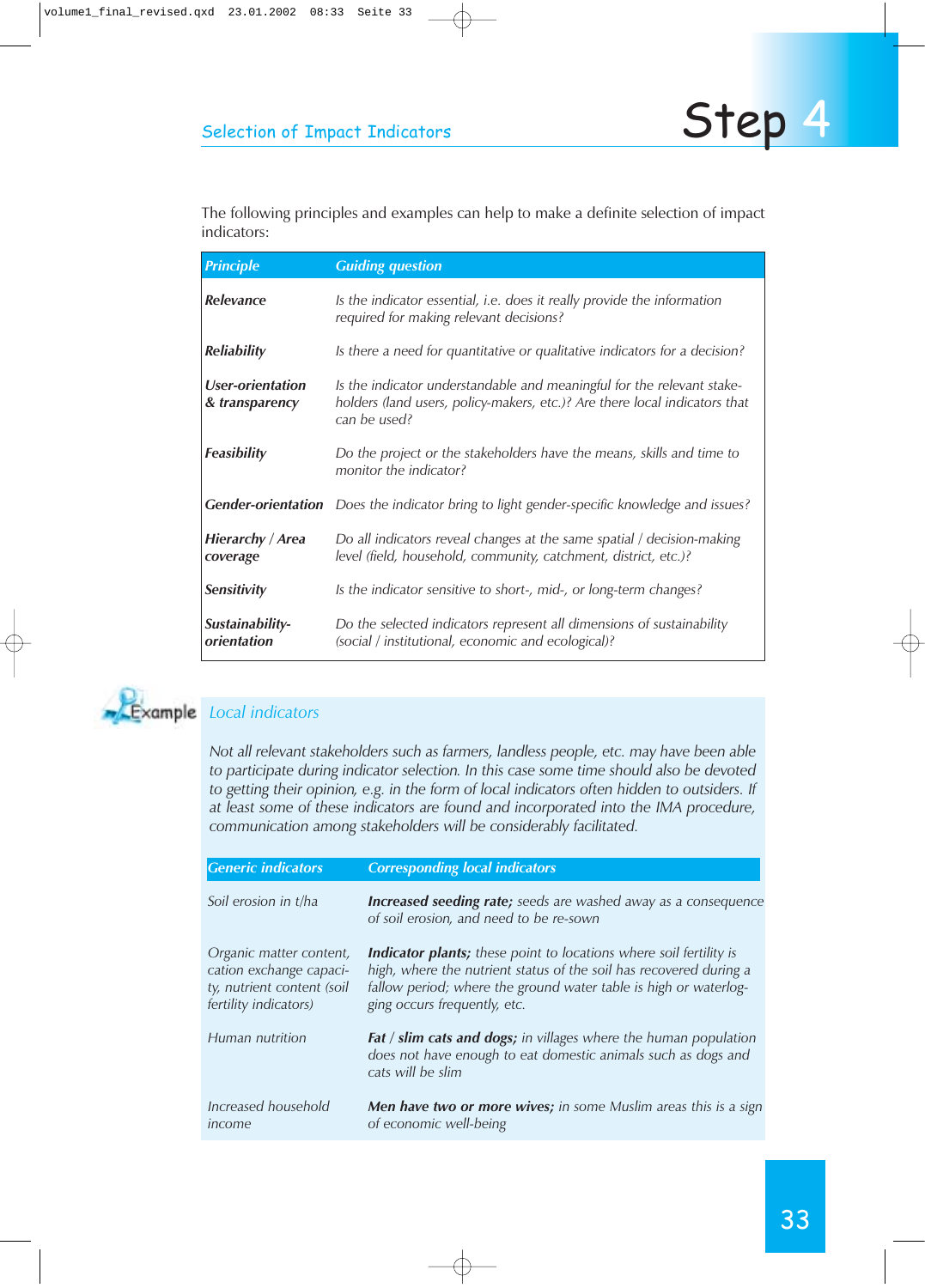

#### **xample** Indicator sensitivity

Since sustainability implies a long-term perspective, each indicator should be checked to determine whether it is sensitive to short-, mid- or long-term changes (see Figure 7). Indicators of short-term sensitivity (1–3 years) will be highly relevant for IMA as part of the project's self-evaluation process. They are helpful for immediate correction of project activities that are taking a negative direction and can also be monitored over a long period. Indicators that are not sensitive to short- and mid-term changes are more important for monitoring far-reaching or late impacts. They only help the project to adjust its activities after 5 years or more.



Figure 7: Sensitivity of indicators (example: soil degradation indicators)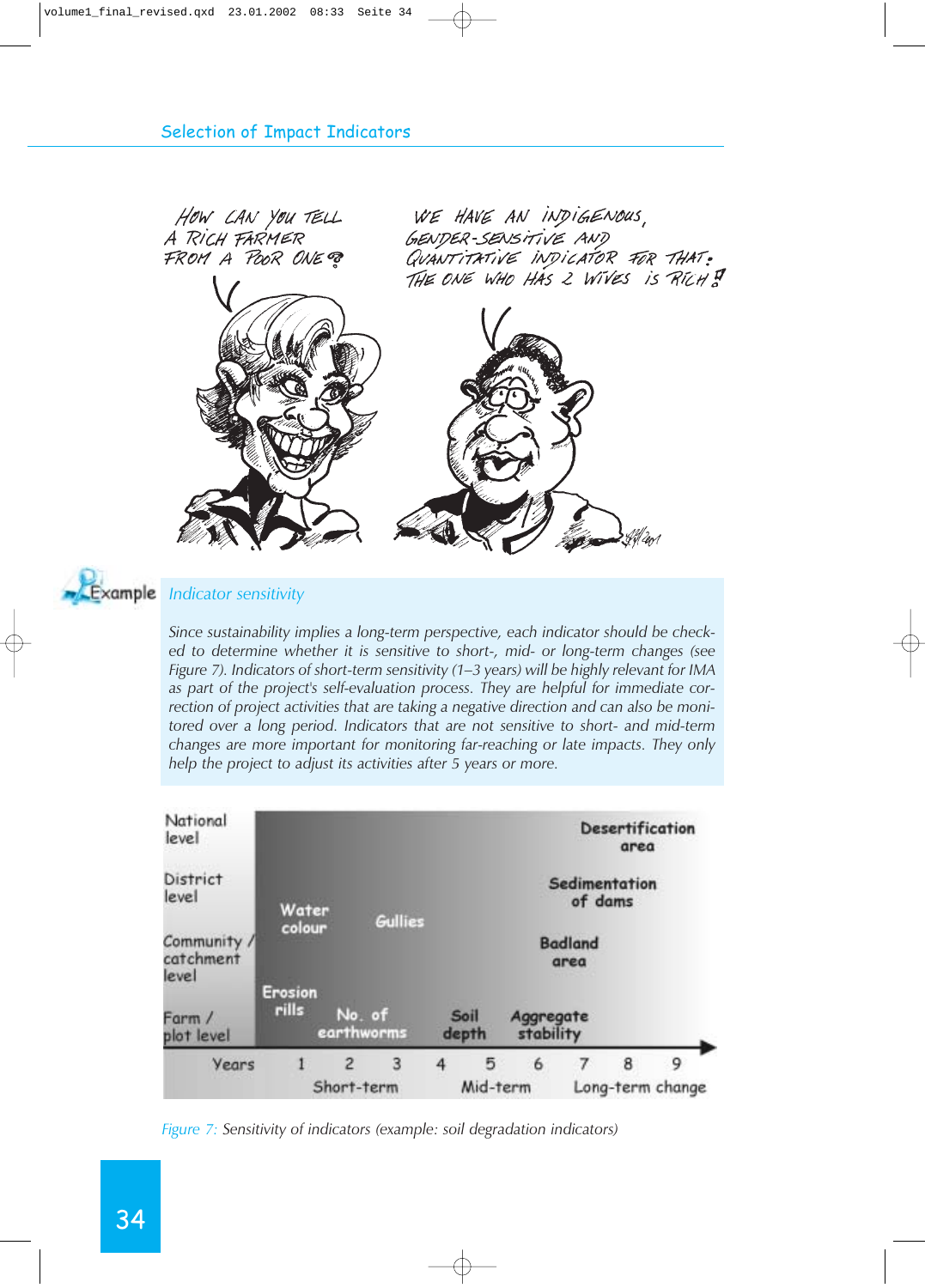Example

|                                    | Selecting a set of impact indicators (supplementary to project planning matrix)<br>economically viable and socially acceptable.<br>duction and resource protection; etc. |                                 |                                            |              |                    |              |                                            | Project goal: Poverty of the rural population has been reduced and management of natural resources has become ecologically sound,<br>Project purpose: Crop production of small farmers has increased with environmentally friendly farming practices.<br>Expected results: (e.g.) New production systems have been developed on-farm; farmers have been trained in concepts and practices of pro- |
|------------------------------------|--------------------------------------------------------------------------------------------------------------------------------------------------------------------------|---------------------------------|--------------------------------------------|--------------|--------------------|--------------|--------------------------------------------|---------------------------------------------------------------------------------------------------------------------------------------------------------------------------------------------------------------------------------------------------------------------------------------------------------------------------------------------------------------------------------------------------|
| <i><b>Impact</b></i><br>hypotheses | <b>Impact indicators*</b>                                                                                                                                                |                                 | <b>Sustainability</b><br><b>dimensions</b> |              | <b>Sensitivity</b> |              | <b>Suitable local</b><br><i>indicators</i> | <b>Means of verification</b>                                                                                                                                                                                                                                                                                                                                                                      |
| (ct. Step 3)                       | % of farmers adapting new<br>technologies without incentives                                                                                                             | SO <sub>2</sub><br>$\mathbf{x}$ | en<br>$\mathbf{x}$                         | el.          | $\mathbf{s}$<br>y  | $\mathbf{m}$ |                                            | Interviews with heads of farmers' associations and farmers during every<br>field trip                                                                                                                                                                                                                                                                                                             |
|                                    | Crop yield (maize)                                                                                                                                                       |                                 | $\mathbf x$                                |              | y                  |              |                                            | Measurement at representative locations, discussions with farmers on their<br>fields                                                                                                                                                                                                                                                                                                              |
|                                    | Occurrence of pests & diseases                                                                                                                                           |                                 | $\mathbf{x}$                               | $\mathbf{x}$ | $\mathbf v$        |              |                                            | Observation during field trips, interviews with farmers during transect walks                                                                                                                                                                                                                                                                                                                     |
|                                    | Soil erosion                                                                                                                                                             |                                 |                                            | $\mathbf{x}$ |                    |              | Erosion rills<br>and gullies               | Rills and gullies can be easily observed and reported by farmers during<br>rainy season                                                                                                                                                                                                                                                                                                           |
|                                    | Household income                                                                                                                                                         |                                 | $\mathbf{x}$                               |              | y                  |              | Tin roof, radio,<br>motorcycle             | Observations and interviews with women and their husbands, twice a year                                                                                                                                                                                                                                                                                                                           |
|                                    | Women's labour income                                                                                                                                                    | $\boldsymbol{\mathsf{X}}$       | $\boldsymbol{\mathsf{X}}$                  |              | y                  |              |                                            | Interviews with women, cross-checked with observations                                                                                                                                                                                                                                                                                                                                            |
|                                    | Household decision-making                                                                                                                                                | $\boldsymbol{\mathsf{X}}$       |                                            |              |                    |              |                                            | Interviews with all household members, cross-checked with observations                                                                                                                                                                                                                                                                                                                            |
|                                    | % of farmers experimenting<br>with cropping practices                                                                                                                    | $\mathbf{x}$                    |                                            |              |                    | $\mathbf v$  |                                            | Interviews with heads of farmers' associations and farmers during every<br>field trip                                                                                                                                                                                                                                                                                                             |
|                                    | Soil fertility status                                                                                                                                                    |                                 |                                            | $\mathbf{x}$ |                    |              | Indicator<br>plants                        | Measurement at representative locations every 5 years (soil specialist),<br>annual transect walks with farmers                                                                                                                                                                                                                                                                                    |
|                                    | Boys and girls with school leav- x<br>ing certificate                                                                                                                    |                                 |                                            |              |                    |              |                                            | School files, discussion with teachers                                                                                                                                                                                                                                                                                                                                                            |

\* formulation of indicators is preliminary; it needs to be more specific when the selection is finalised **Sustainability dimensions:**  $\dot{so} = \dot{so}\dot{a}$  / institutional, en = economic, el = ecological **Sensitivity:**  $s = short-term$ ,  $m = mid-term$ ,  $l = long-term$ 

<u>(၃</u>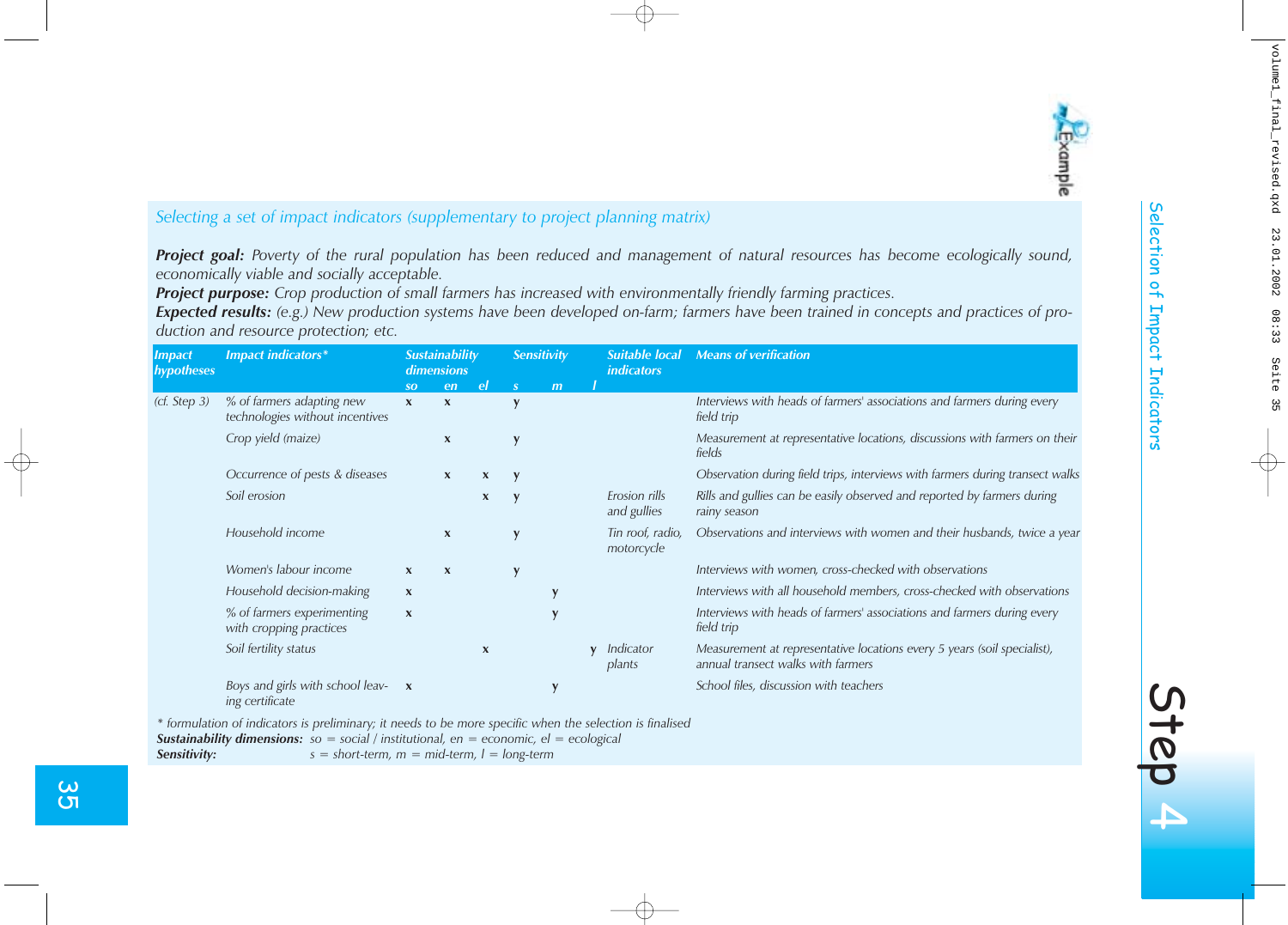#### Preparing for Impact Assessment

Later, when assessing the results of monitoring in Step 6, changes in the indicators will be discussed and evaluated: are they positive or negative, satisfactory or not, how did changes happen, etc. This is a process of individual judgement that will reveal many different opinions. Change in the context will then be visualised, for example, in a "spider" or "amoeba" diagram (see Figure 8). For this purpose a rating for each indicator is helpful (e.g. from 5 "change is considered very good" to 1 "change is considered very bad"). The benchmarks (see example below) for each indicator should already be prepared at this stage, during a debate among all stakeholders. The questions "Where are we?" and "Where do we want to be?" need to be asked in relation to each selected indicator. The best possible realistic achievement for each indicator is 5 (very good), and the worst possible achievement is 1 (very bad).



Figure 8: Visualising changes in the project context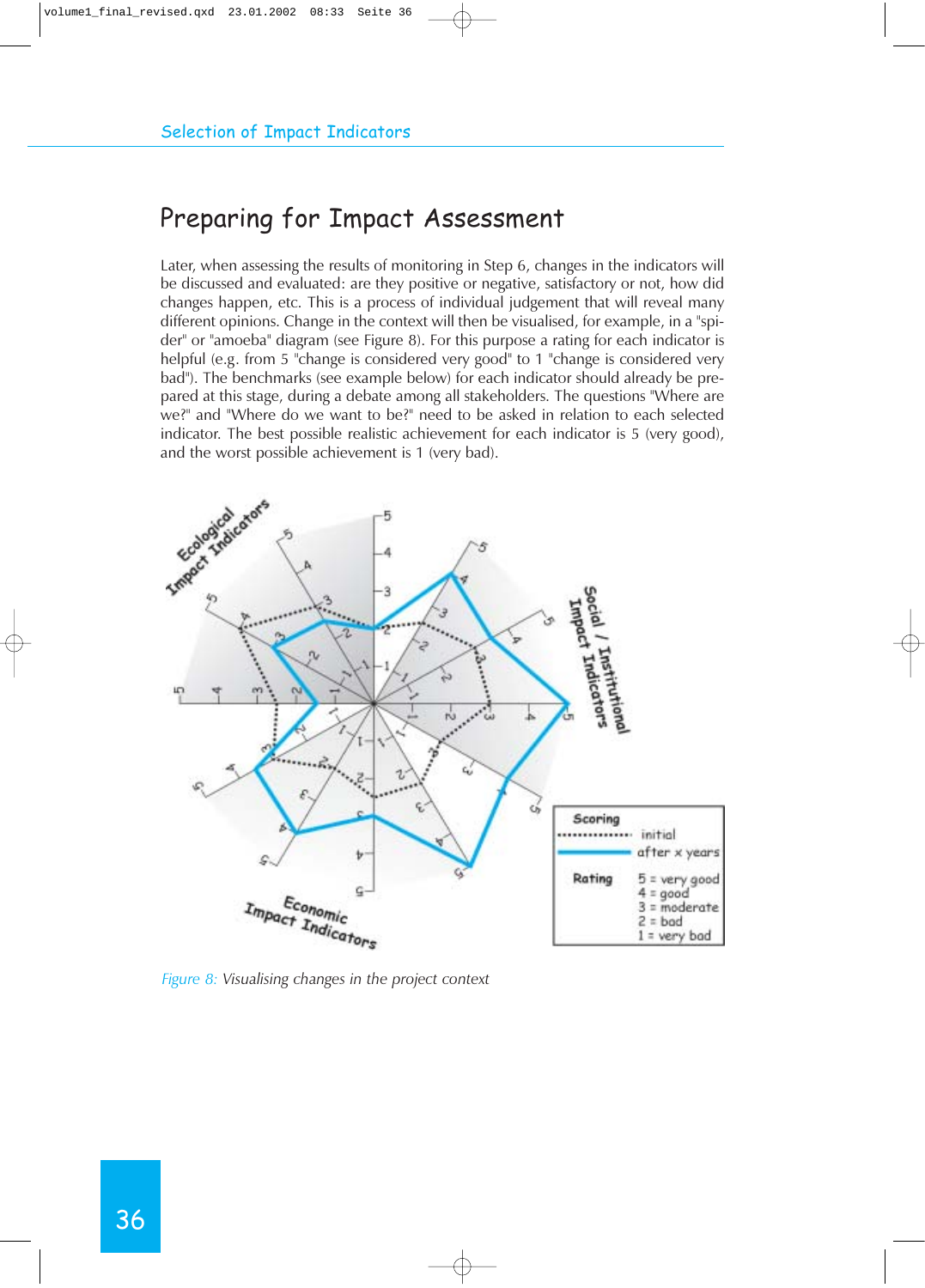

Preparing the benchmarks (reference values) for each impact indicator in view of impact assessment

| <b>Impact indicators</b>                                        |                                                                        |                                             | Rating <sup>*</sup>                                                         |                                    |                                                                             |
|-----------------------------------------------------------------|------------------------------------------------------------------------|---------------------------------------------|-----------------------------------------------------------------------------|------------------------------------|-----------------------------------------------------------------------------|
|                                                                 | 5<br>Very good                                                         | $\overline{4}$<br><b>Good</b>               | $\overline{3}$<br><b>Moderate</b>                                           | $\overline{2}$<br><b>Bad</b>       | <b>Very bad</b>                                                             |
| <b>Short-term indicators</b>                                    |                                                                        |                                             |                                                                             |                                    |                                                                             |
| Crop yield (maize)                                              | $>$ 3 t/ha                                                             | $> 2 - 3$ t/ha                              | $> 1.5 - 2$ t/ha 1-1.5 t/ha                                                 |                                    | $<$ 1 t/ha                                                                  |
| Household income                                                | $> 20\%$<br>increase                                                   | $> 10 - 20 \%$<br>increase                  | $1 - 10%$<br>increase                                                       | stagnating                         | decreasing                                                                  |
| Women's labour<br>income                                        | $> 20\%$<br>increase                                                   | $> 10 - 20 %$<br>increase                   | $1 - 10 \%$<br>increase                                                     | stagnating                         | decreasing                                                                  |
| % of farmers adapting<br>new technologies<br>without incentives | $> 60 \%$                                                              | $>$ 40–60 %                                 | $> 20 - 40 \%$                                                              | $10 - 20%$                         | $< 10 \%$                                                                   |
| Occurrence of pests & none<br>diseases                          |                                                                        | rarely, little<br>evidence                  | sometimes,<br>but can be<br>controlled                                      | control is<br>often diffi-<br>cult | high, every<br>year                                                         |
| Soil erosion (rills and<br>gullies)                             | no signs of<br>erosion                                                 | smoothened<br>soil surface,<br>but no rills | sometimes,<br>few rills                                                     | most years,<br>many rills          | every year,<br>rills and<br>gullies                                         |
| Mid- to long-term<br><i><b>indicators</b></i>                   |                                                                        |                                             |                                                                             |                                    |                                                                             |
| Household decision-<br>making                                   | jointly in most<br>households                                          |                                             | jointly in a few<br>households                                              | households                         | by men in most                                                              |
| % of farmers experi-<br>menting with cropping<br>practices      | regular<br>modifications<br>by $> 70 \%$                               | fications by<br>$> 50 - 70 \%$              | regular modi- regular modi- irregular<br><i>fications by</i><br>$>$ 30–50 % | modifications<br>by 5-30 %         | $< 5 \%$                                                                    |
| Boys and girls with<br>school leaving<br>certificate            | > 80                                                                   | $> 60 - 80$                                 | $> 40 - 60$                                                                 | $30 - 40$                          | $<$ 30                                                                      |
| Soil fertility status**                                         | deep, dark topsoil,<br>high earthworm acti-<br>vity, high root density |                                             | moderately deep<br>and dark topsoil,<br>earthworm activity,<br>root density | density                            | light soil colour, yellow<br>& red plant leaves, no<br>earthworms, low root |

N.B.: the rating is highly site-specific and requires intensive discussion with stakeholders

\*\* Rating of soil fertility status requires consultation with soil specialists

In preparing for impact assessment, some more important details need to be considered:

- Ideally, all stakeholders agree on a common rating for all impact indicators. But it can also be interesting to carry out impact assessment separately for each stakeholder group, and each group's findings will be communicated to the others.
- It should be determined at what level the assessment will be made (household, community, etc.). For example, if there is a great heterogeneity of household categories (such as poor and wealthy households), changes in their context should be assessed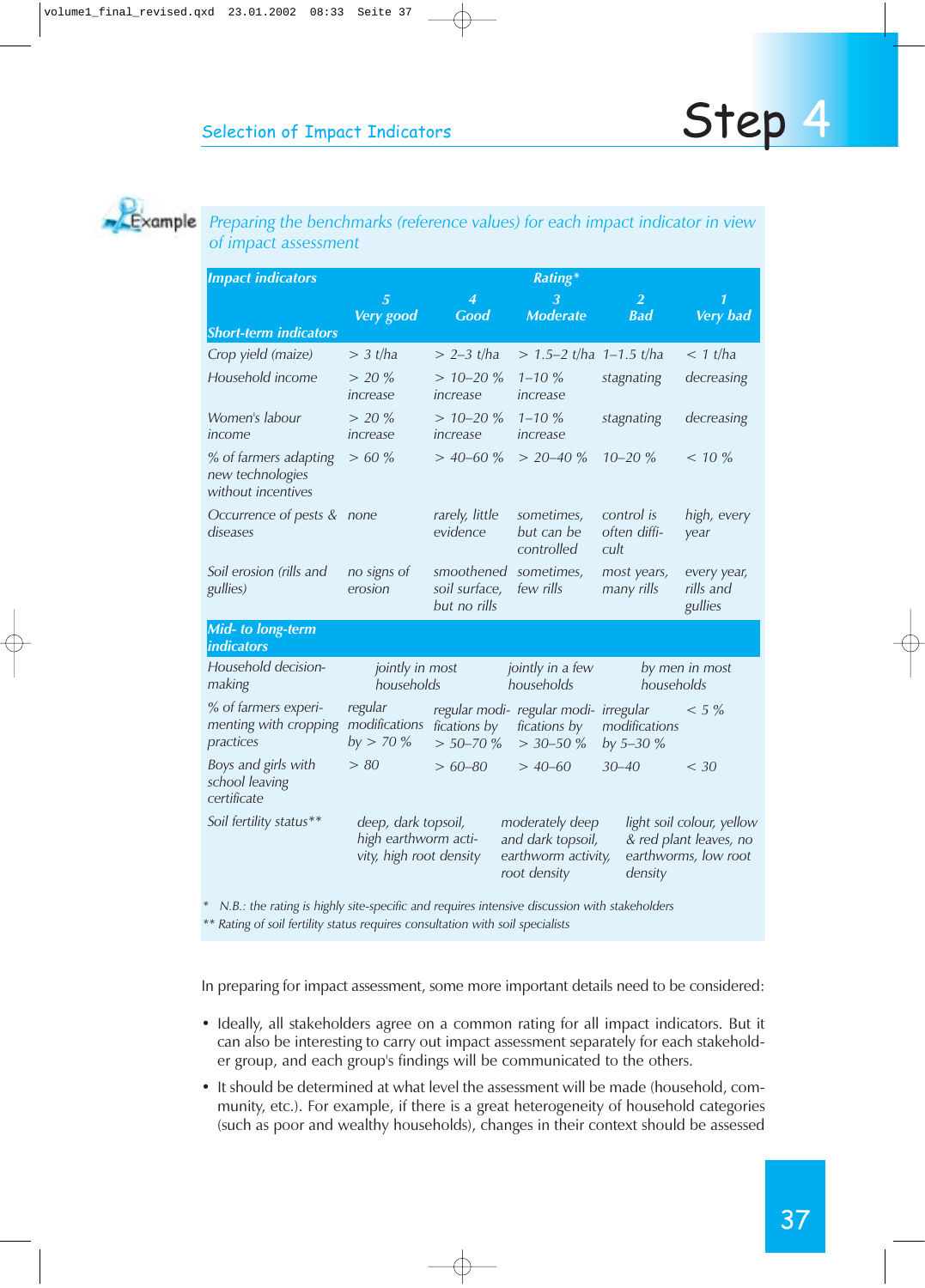individually, or at least separately for each household category. If all households are judged together at the community level, the result will be an average. This average, however, may not reflect important changes in individual households. It would thus be meaningless!

• After a set of impact indicators has been selected, an initial observation (monitoring) that takes all of them into account produces the baseline. In the first years to come, monitoring and assessment will only include those indicators that are sensitive to short-term changes. Indicators sensitive to mid- or long-term changes will gradually be added after several years.



#### Cross-Reference

Detailed examples of impact indicators related to sustainable land management and additional references can be found in Volume 2, Step 4.



Bellows, B. 1996. Indicators of sustainability. Workbook for the SUNREM CRSP. Washington State University / University of Wisconsin, USA.

Kirsch-Jung, K.P., Görgen, M., Nill, D. (eds.) 2000. Mesurer les effets des projets. Suivi d'impact et calcul de rentabilité économique. Contributions de trois ateliers sur la Gestion des Ressources Naturelles. GTZ, OE 45: 266 p.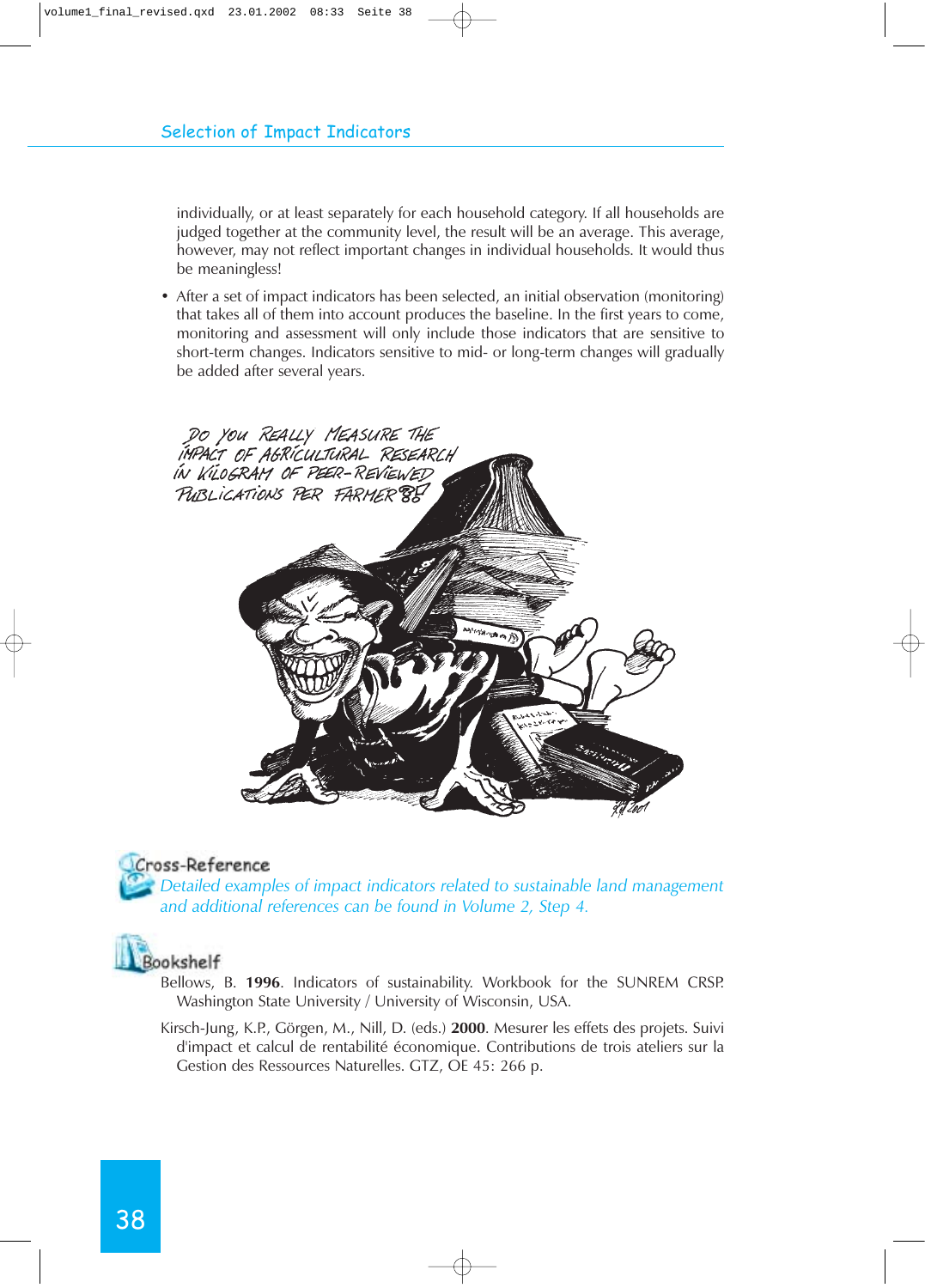# Step 5: Development and Application of Impact Monitoring Methods

### Cost-Effective Monitoring Methods

How can impact indicators and the context be monitored and documented? Which methods are applicable within the means and capacities of the project? How can methods best be combined? There are usually several ways and methods of monitoring a parameter or indicator. If highly accurate (scientific) data are required, it is assumed that a project will call upon specialists who apply their own methods. In this case, there is no need to describe these methods here. In the event that development projects do not have the capacity and resources to apply sophisticated methods, the present document emphasises cost-effective monitoring tools that can be handled in a flexible way by project staff themselves.

Three types of monitoring methods are described below. They probably have the greatest chance of being applied because they build on what many projects already practice. These tools can be considered the basis for IMA, but project staff would still need to adapt them to the specific project context, in accordance with the impact hypotheses formulated and impact indicators chosen. Therefore, only general descriptions and explanations can be given here.

# Triangulation

How good is the quality of the information obtained? If the budget for monitoring is low, not all methods can be highly accurate. Therefore, the principle of triangulation is used, which combines reliability with participation. This means that all individual perceptions which are obtained through interviews and discussions must be cross-checked with the perceptions of others and, if possible, compared with direct observations.

• Interviews and discussions with local stakeholders are the basis for IMA. The information obtained can be very detailed but will be guided by individual perceptions and the different (often hidden) agendas of the stakeholders. Although all kinds of visible and invisible changes might be discussed, socio-economic aspects may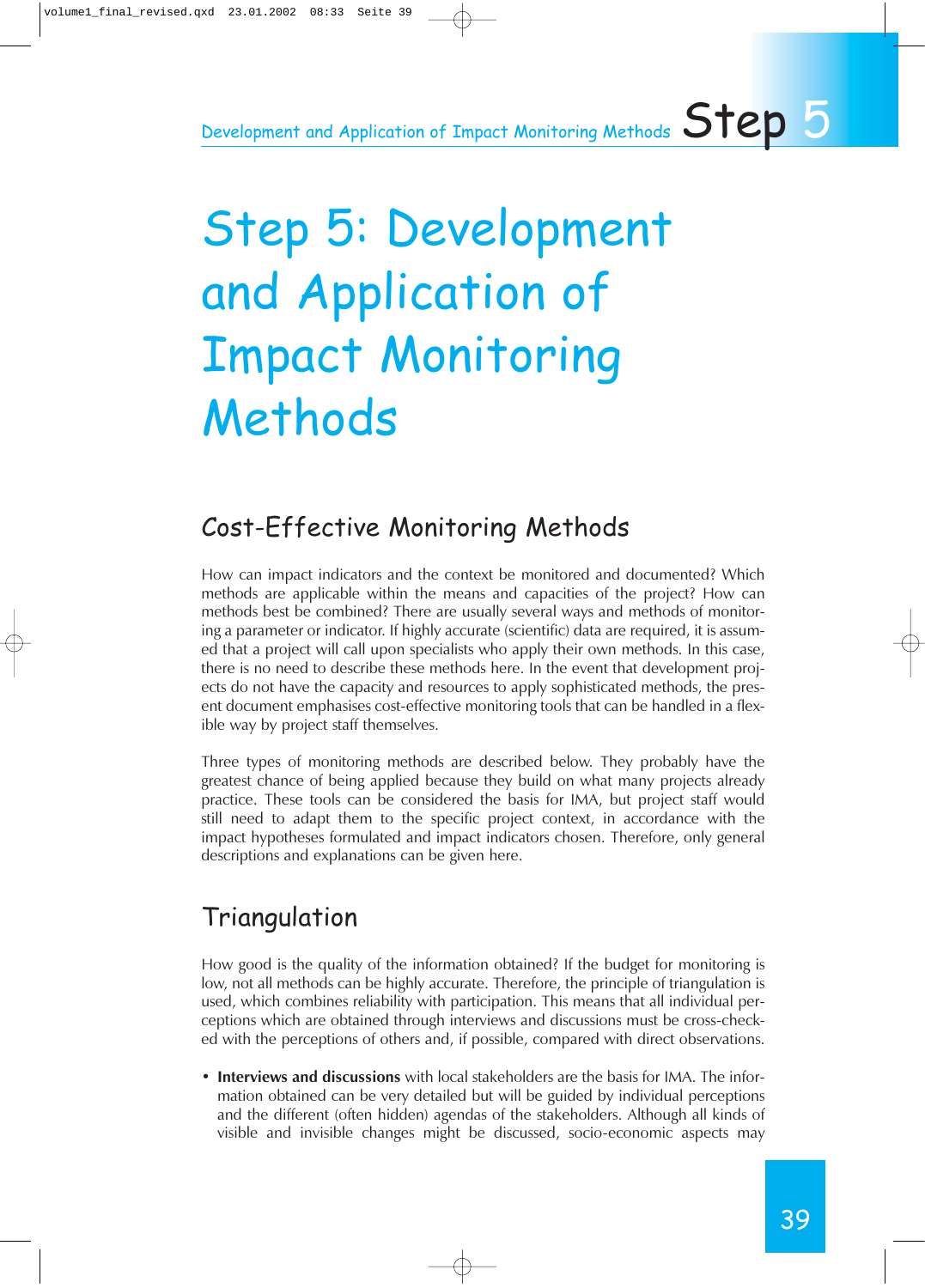dominate. A cross-check of the information, in particular invisible (e.g. social) changes, can be made through interviews with other stakeholders. Visible improvements or deteriorations can be cross-checked with photo-monitoring and participatory transect walks.

- Photo-monitoring provides an overview of visible changes in the project context, which may be predominantly related to biophysical and economic issues. But photos require interpretation and further investigation of the background. This can be done through interviews and discussions, as well as during participatory transect walks, depending on which aspects need further clarification.
- Observations made and discussed during a participatory transect walk provide a detailed view, especially of biophysical issues, although social and economic issues can also be addressed. A transect walk highlights the spatial interrelations of soil degradation and nutrient, water and energy flows, etc. Discussions often start with visible aspects but can ultimately include links with invisible aspects. A transect walk is an excellent opportunity to identify local impact indicators. The information can be cross-checked with interviews and photo-monitoring.

#### Message

Monitoring methods must be developed and adapted to the specific project needs, in accordance with the impact hypotheses formulated and impact indicators chosen.

The following principles and guiding questions provide assistance when adapting monitoring methods to a specific project situation:

| <b>Principle</b> | <b>Guiding question</b>                                                                                                                                                                                                                                                                                                                       |
|------------------|-----------------------------------------------------------------------------------------------------------------------------------------------------------------------------------------------------------------------------------------------------------------------------------------------------------------------------------------------|
| <b>Accuracy</b>  | Which stakeholders will use the information and for what purposes? How<br>accurate must the information really be in view of these purposes? Would<br>the same method applied by different persons provide comparable results?                                                                                                                |
| Area coverage    | Is there a need for results with great area coverage, or is there a need for<br>more detailed information from a few representative locations, house-<br>holds, etc.?                                                                                                                                                                         |
| <b>Frequency</b> | How often should information be updated, thus repeating the observation<br>(this is strongly related to the accuracy of the method and the sensitivity of<br>the corresponding indicator)?                                                                                                                                                    |
| Feasibility      | Can the method be applied with the resources available to the project<br>(field equipment, laboratory facilities, transport, labour, skills, funds, etc.)?<br>If not, how can the method be adapted to the project's resources? Can<br>parts of the monitoring be out-sourced, i.e. be conducted by universities,<br>private companies, etc.? |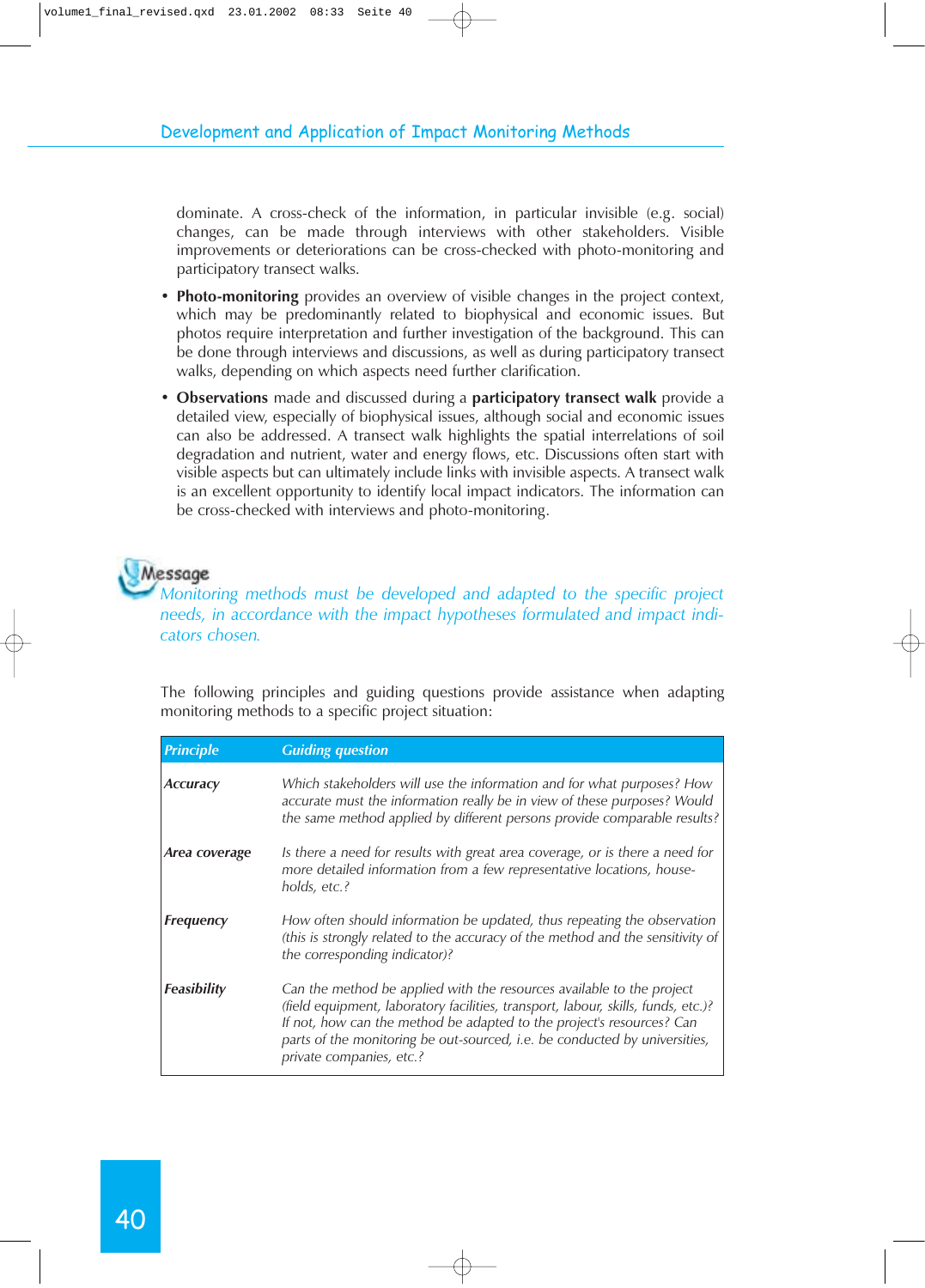# Development and Application of Impact Monitoring Methods **Step 5**



### Brief Descriptions of Monitoring Methods

#### Interview and Discussion

Almost all biophysical and socio-economic fields of observation can be monitored by obtaining people's opinions of them. Discussions can encompass, for example, gender aspects, labour division, workload, wealth, production and market prices, household income, land use and land management, resource degradation and protection, technological and management innovations, etc. Packages such as RRA (Rapid Rural Appraisal), PRA (Participatory Rural Appraisal), and PLA (Participatory Learning and Action) contain many well-tested and cost-effective tools consisting of group exercises, semi-structured interviews, informal discussions and visualisation (mapping, modelling, rating matrices, causal diagramming, mind-maps). They are characterised as rather qualitative approaches marked by "optimal ignorance" and "appropriate imprecision". These methods were primarily designed for mutual learning, and therefore assist local people to gain confidence in conducting their own appraisal and analysis and help external experts to understand local perceptions.

#### Photo-Monitoring

Development cooperation is intended to initiate changes, and at least some of them should be visible after a couple of years. Rural development projects, for example, should enhance household income and living standards, which would then be visible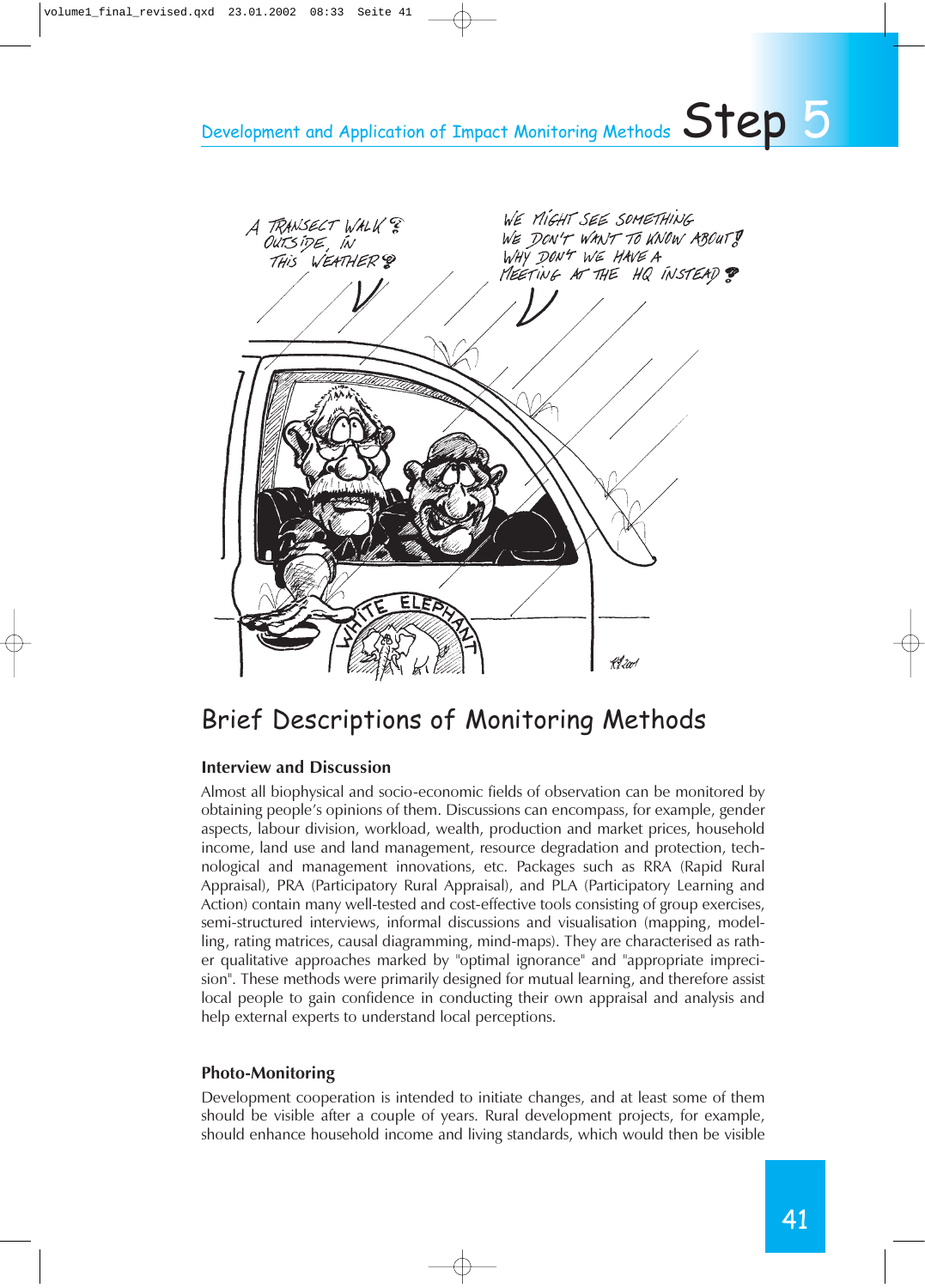in terms of better housing and clothing, more children going to school, better means of private and public transport, etc. Similarly, if land and resource management has become more sustainable, it should be evident in improved crop stands, controlled soil degradation, effective conservation measures, etc. Photo-monitoring is a comprehensive method for documenting all visual changes that can be used to cross-check individually perceived changes.

Several series of photos from specific locations and standpoints taken at different times over a longer period document how things change. Photo documentation can range from overview pictures (e.g. showing an entire slope, valley, farm, village, etc.) to detailed views of specific objects (houses, rooms, people, conservation measures, etc.). Where changes are intended and expected, photos can be taken from permanent standpoints at regular time intervals. Complementary photos can be taken occasionally wherever and whenever unexpected visible changes occur. However, photos alone do not tell much about how and why changes occurred. They provide an overview that requires further discussion and interpretation with stakeholders at regular intervals.

#### Participatory Transect Walk and Observation

The fact that interviews and discussions with people bring to light useful information for IMA should not lead to the conclusion that direct observations and measurements by project staff or outsiders are no longer necessary! Particularly biophysical and some economic aspects can be directly observed in the field to cross-check the results of other methods. A participatory transect walk will not only provide a detailed view of a farm or valley, critical sites of resource degradation and areas of promising management. It will also help to establish connections between those sites, i.e. flows of nutrients, water, sediment and energy. Thus regular transect walks, as well as farm and field visits are not only recommended to maintain close contact with local stakeholders and their reality. Different indicators and parameters also require different observation times. For example, pests and diseases are observed during the cropping season, production during harvest, soil degradation at the onset of a rainy season, water shortage during the dry season, etc.

#### Cross-Reference

Detailed descriptions, field forms, and additional references related to "Interview and Discussion", "Photo-Monitoring" and "Participatory Transect Walk" can be found in Volume 2, Step 5.



Bosshart, U. 1997. Photo-Monitoring. Centre for Development and Environment, University of Bern: 44 p.; Bern.

Germann, D., Gohl, E., Schwarz, B. 1996. Participatory impact monitoring. Booklets 1–4. Gate/GTZ.

Pretty, J.N., Guijt, I., Thompson, J., Scoones, I. 1995. Participatory Learning & Action. A Trainer's Guide. IIED Participatory Methodology Series; London.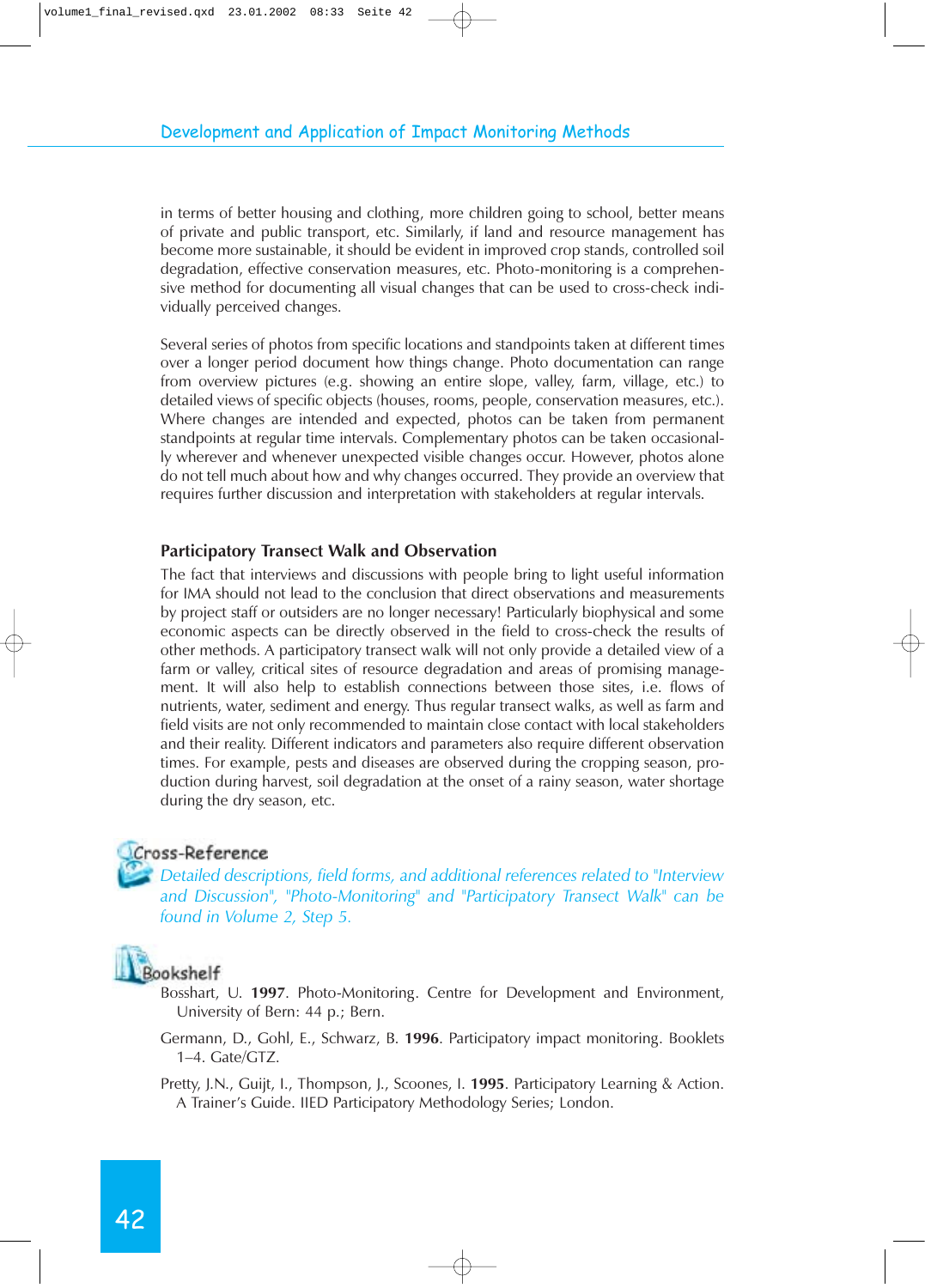# Step 6: Impact Assessment

### Assessing Changes in the Project Context

How did the context change in the eyes of different stakeholders? What did they learn from these changes? In Step 4 (selection of impact indicators) stakeholders prepared an assessment (fixing benchmarks and rating), which will now be visualised by using a "spider" or "amoeba" diagram. The diagram has one "line" or "spoke" for each selected impact indicator. Impact indicators can be grouped and placed according to dimensions of sustainability (social / institutional, economic, ecological), in order to visualise in which dimensions changes are moving towards or away from sustainability. All units (e.g. kg, minutes, tons, etc.) have already been converted into a neutral numeric scale ranging from 5 (change considered very good) to 1 (change considered very bad).

The results of the initial monitoring – the status quo of the project context at the beginning of IMA – are marked for each indicator on the diagram. This serves as the "baseline" – a reference for all future monitoring. After each indicator ("spoke") is assessed separately, all marks can be connected with a line to form the "spider web" or "amoeba" (the scoring). After a certain time – depending on the sensitivity of the indicators this can be one, five or even ten years – each indicator is monitored again, and the results are marked on the spider diagram and compared with the baseline. This graph needs to be discussed and interpreted. Is the change achieved in all indicators satisfactory? If not, which indicators or which dimensions of sustainability show weak monitoring results? What might be the reasons for a remarkable good or bad rating? How did the changes come about? Is there a need to adapt the project's plan and activities?

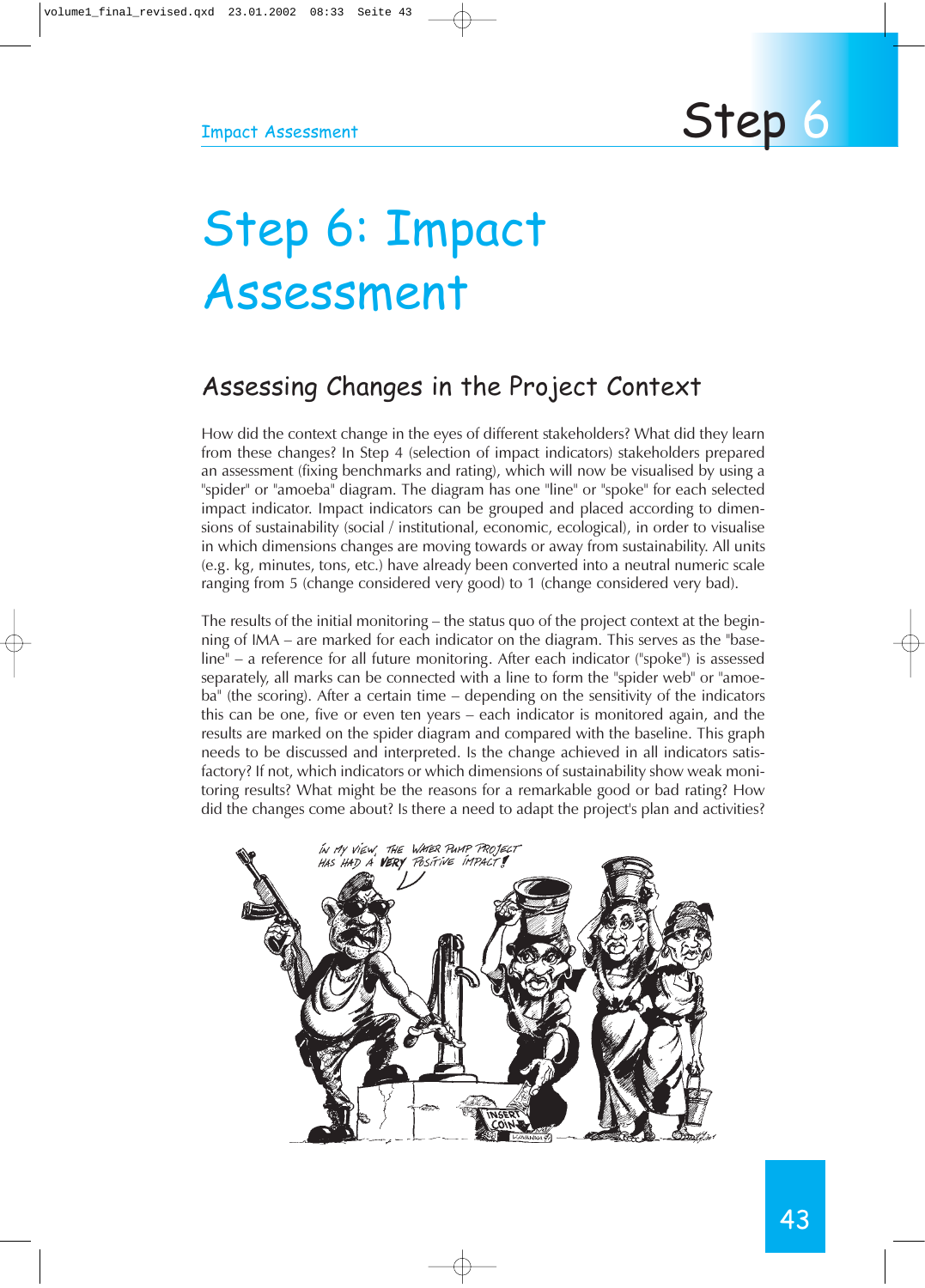

Based on the impact hypotheses (cf. example in Step 3) project stakeholders select ten impact indicators (cf. example in Step 4) covering all dimensions of sustainability. Six of these indicators are sensitive to short-term changes and can be used for an impact assessment every year (or three years). Four indicators are sensitive to midand long-term changes and can be used for an impact assessment every five to ten years (see Figures 9 and 10). The ratings of most indicators at the initiation of the project are relatively low (see Table below). In the short term, three years after the initiation of the project, stakeholders assess a slight improvement in all short-term indicators, except for soil erosion. Discussion reveals that agricultural production increases at the cost of higher soil erosion. Therefore, the overall assessment cannot "certify" that the land management as a whole is more sustainable. This assessment of change needs to be taken as an early warning signal to discuss the details of what happens, and where, when and why erosion occurs. Apparently, the conservation aspect (ecological) needs more emphasis, however, without neglecting the aspects of economic viability and social acceptance. Over the mid- to long term, ten years after the initiation of the project, stakeholders can assess an improvement in all indicators.

| <b>Impact indicator</b>                                         | <b>Sustainability</b><br><b>dimensions</b> | <b>Baseline at</b><br>initiation of<br>the project | <b>Short-term</b><br>rating 3 years<br>after initiation after initiation | Mid- to long-term<br>rating 10 years |
|-----------------------------------------------------------------|--------------------------------------------|----------------------------------------------------|--------------------------------------------------------------------------|--------------------------------------|
| Crop yield (maize)                                              |                                            | $\overline{2}$                                     | $\mathfrak{Z}$                                                           | $\overline{4}$                       |
| Household income                                                | Economic                                   | $\overline{2}$                                     | $\mathfrak{Z}$                                                           | $\overline{4}$                       |
| Women's labour income                                           |                                            | $\overline{2}$                                     | $\mathfrak{Z}$                                                           | $\overline{4}$                       |
| % of farmers adapting<br>new technologies without<br>incentives |                                            | $\mathcal{I}$                                      | $\mathfrak{Z}$                                                           | $\overline{4}$                       |
| Household decision-<br>making                                   | Social / institutional                     | $\mathcal{I}$                                      |                                                                          | $\mathfrak{Z}$                       |
| Boys and girls with school<br>leaving certificate               |                                            | $\mathcal{I}$                                      |                                                                          | 3                                    |
| % of farmers experimenting<br>with cropping practices           |                                            | $\overline{2}$                                     |                                                                          | $\overline{4}$                       |
| Soil erosion (rills and<br>gullies)                             |                                            | 3                                                  | $\overline{2}$                                                           | $\overline{4}$                       |
| Soil fertility status                                           | Ecological                                 | $\mathfrak{Z}$                                     |                                                                          | $\overline{4}$                       |
| Occurrence of pests &<br>diseases                               |                                            | $\overline{2}$                                     | 3                                                                        | $\overline{4}$                       |

All ratings refer to farms actually adapting the new technologies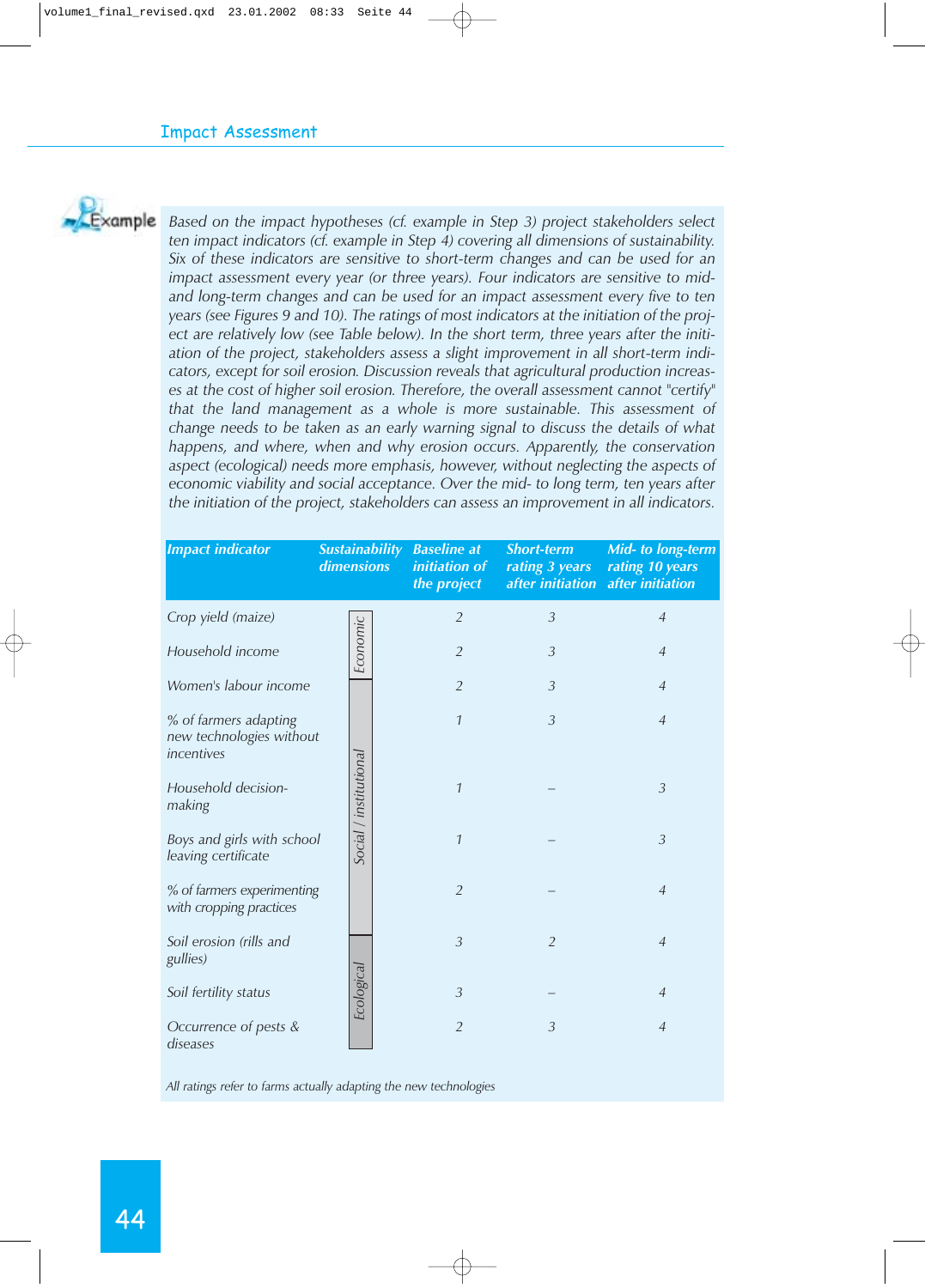#### Impact Assessment

# Step 6



| Scoring | initial<br><b>Trans</b>    |
|---------|----------------------------|
| Ratin   | = moder<br>$=$ bod<br>very |

Figure 9: Assessing short-term changes in the project context



Figure 10: Assessing mid- to long-term changes in the project context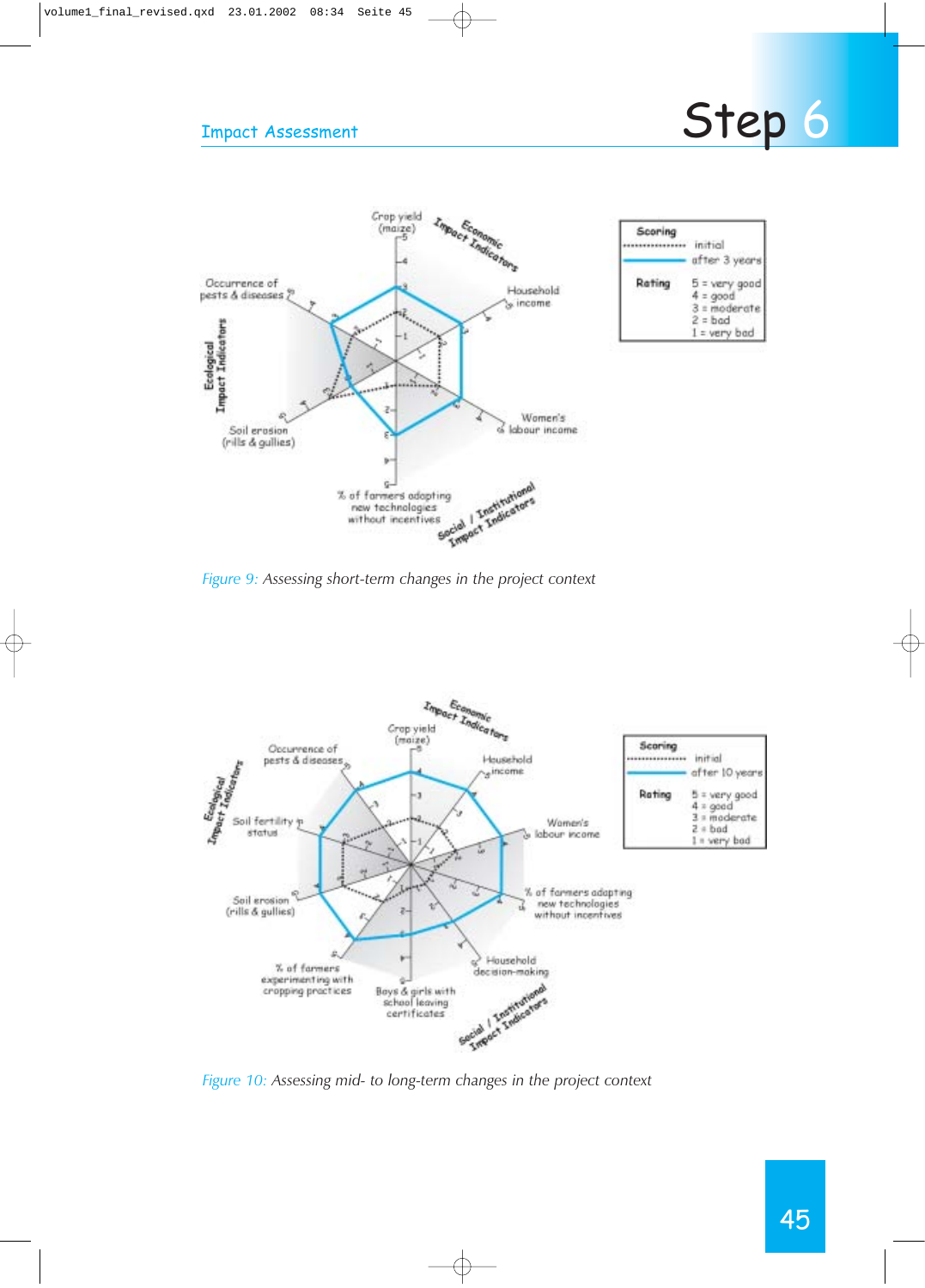### Attribution – Assessing the Impact of the Project

Naturally, the spider diagram can only reflect changes covered by selected impact indicators. How can these changes be attributed to the project? Were there additional changes that were not expected and, therefore, could not be covered? Which changes contribute to the goal of the project? Due to the attribution gap (cf. Clarification of Terms) it is not easy to attribute changes to a project. The challenge is rather to find plausible relations between the project's outputs and the changes rather than scientific proof.

Changes in the context can be considered the result of social processes, i.e. interactions between individuals or groups, such as learning, adaptation, communication, decision, integration, etc. The project "only" tries to trigger or strengthen these processes with its outputs. For example, any new technology must be utilised and adapted or rejected by stakeholders; members of a society communicate their experience and learn from it; when the biophysical environment or the economic situation changes, people adapt their perception and react to it. The question for a project is whether the project outputs have stimulated changes and social processes, and whether these processes are likely to help reach development goals.

### Message

Impact assessment means finding plausible relations between a project's activities and changes in the context rather than scientific proof.

The following guiding questions can be helpful in attributing changes to project actions:

- What changes can be recognised by the stakeholders since project activities were started (at the household level, at community level, at other levels)?
- What did stakeholders learn from these changes?
- Stakeholders point towards important social processes by mentioning lessons learnt. Which social processes do they indicate (individuation, self-determination, empowerment, innovation, adaptation, ethnic integration, participation, social learning, etc.)?
- What plausible relations can be determined between the project, social processes and changes in the context? Would the changes have occurred anyway, i.e. even without the project? Which factors have – alone or in combination – contributed to the changes (the project in question, external factors such as policies, other projects, etc.)?
- What is the connection between social processes and (development) goals? Which processes should be strengthened specifically in future?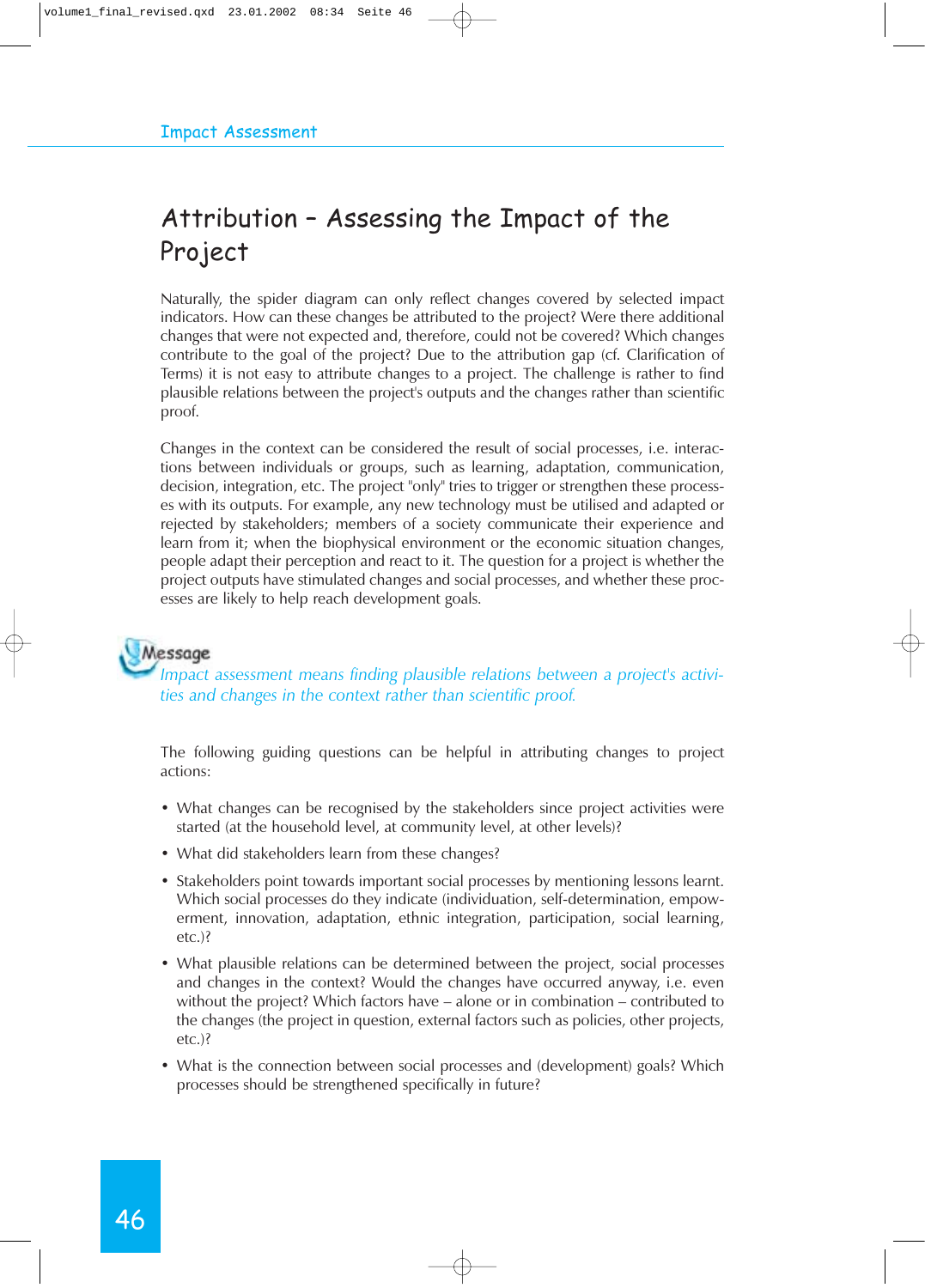

A project in semi-arid West Africa helps rural communities to build and maintain drinking water systems. The local people involved are asked what has changed in their lives since the project started, and what they learnt from this. People stated that **utilisation** of the project outputs had a number of **effects** and **benefits** at the **household level**. For example, the new water systems saved time for women in particular and made household work easier. Now, men's meals are no longer delayed and there are much fewer conflicts about who will go to fetch the daily drinking water. In addition, the occurrence of water-born diseases has been reduced considerably and so have the costs for medication. Households learnt that they themselves are responsible for improving the situation of the family and began to discover additional opportunities. Their new self-confidence, as well as the time people gained and the additional water, created a number of subsequent (indirect) **impacts**. For example, women started to explore new sources of additional household income, children went to school in time, and there were fewer accidents involving children fetching water.

To ensure proper **utilisation** of the water systems, new water committees were democratically elected (**effect**) at the **community level**. But it was a **drawback** that the maintenance of the water systems was blocked by rivalry between the new committees and traditional institutions in many communities. However, the community learnt to overcome the social isolation of the committees through intensive participation, debate and integration of both institutions. People considered it a **benefit** that they learnt how to negotiate village development plans and respect other viewpoints, and realised that development activities can be more successful if they are carried out jointly. The *impact* was not only the proper maintenance of the water systems and their advantages for the community members. The integrated and thus stronger village institutions, as well as increased competence in negotiation, led to better co-ordination of natural resource management between different villages. Animal and crop production systems of different ethnic groups of herders and farmers were integrated much more easily. This finally contributed to diversification of household production and income strategies.

Thus, through its outputs, the project stimulated social processes of learning, integration, participation and empowerment. There was a plausible link between its actions and positive impacts, and between social processes and development goals, i.e. the empowerment of local people and institutions, and more sustainable management of natural resources. The project is now in a position to support these processes more specifically.

# Follow-Up

At this stage, the next phase of project management begins. Assessment and the attribution of changes will be used to make the necessary strategic adjustments in the project. At the same time, the IMA system needs to be adapted as well. In order to achieve positive impacts:

- Are there new stakeholder groups that should be involved during the next project phase (Step 1)?
- Is the analysis of the project context still relevant and representative (Step 2)?